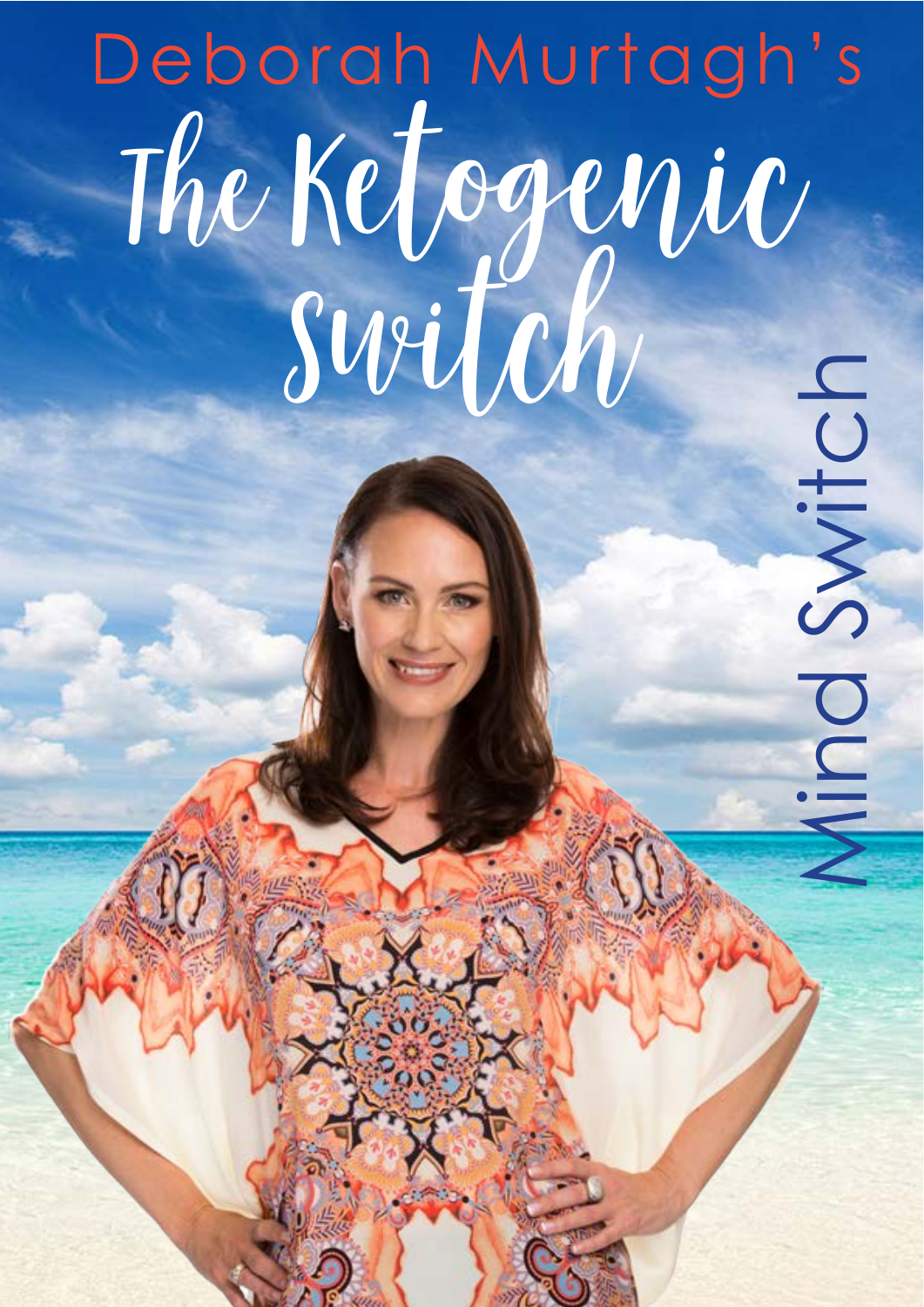The Mind switch

Hi and welcome your Mind Switch program!

Transformation is my passion! How we think and feel is the foundation for how we experience life, and by transforming our internal dialogue we are able to transform our outer reality.

I have designed this unique course to assist your physical transformation and help you embody the new you.

Just like we are feeding your body healthy, nutritious, natural foods, I want to feed your mind so the barriers to success and old patterns of sabotage are left behind.

This starts with getting really clear on our reasons for losing weight and what may have been holding us back in the past.

This guidebook is designed to accompany the videos in the mindset section of the member's area, so please take the time to watch them as they will give you my coaching and insights to maximise the impact of the exercises in this guide.

Love Deborah xxx

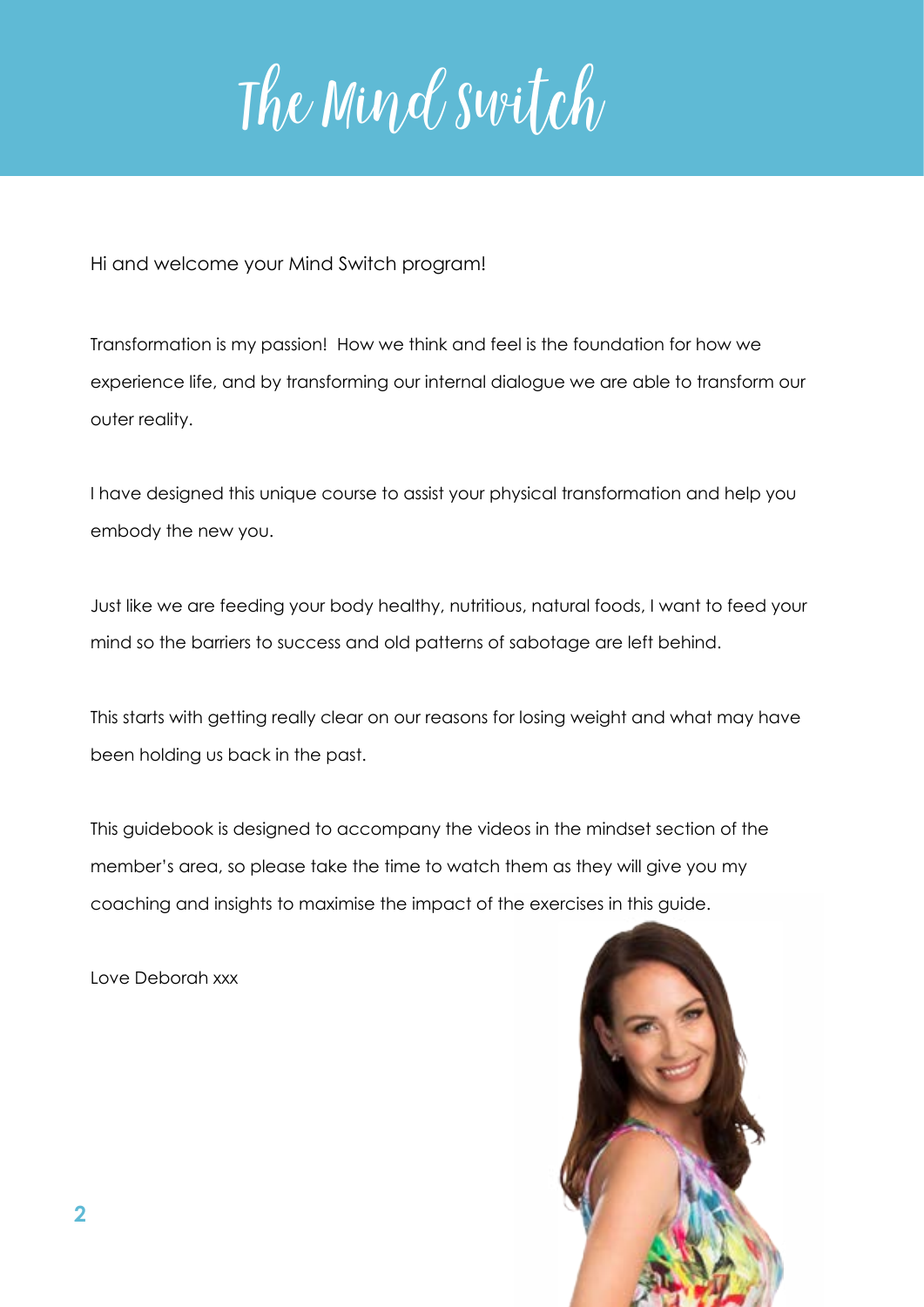# The Mind switch

**3**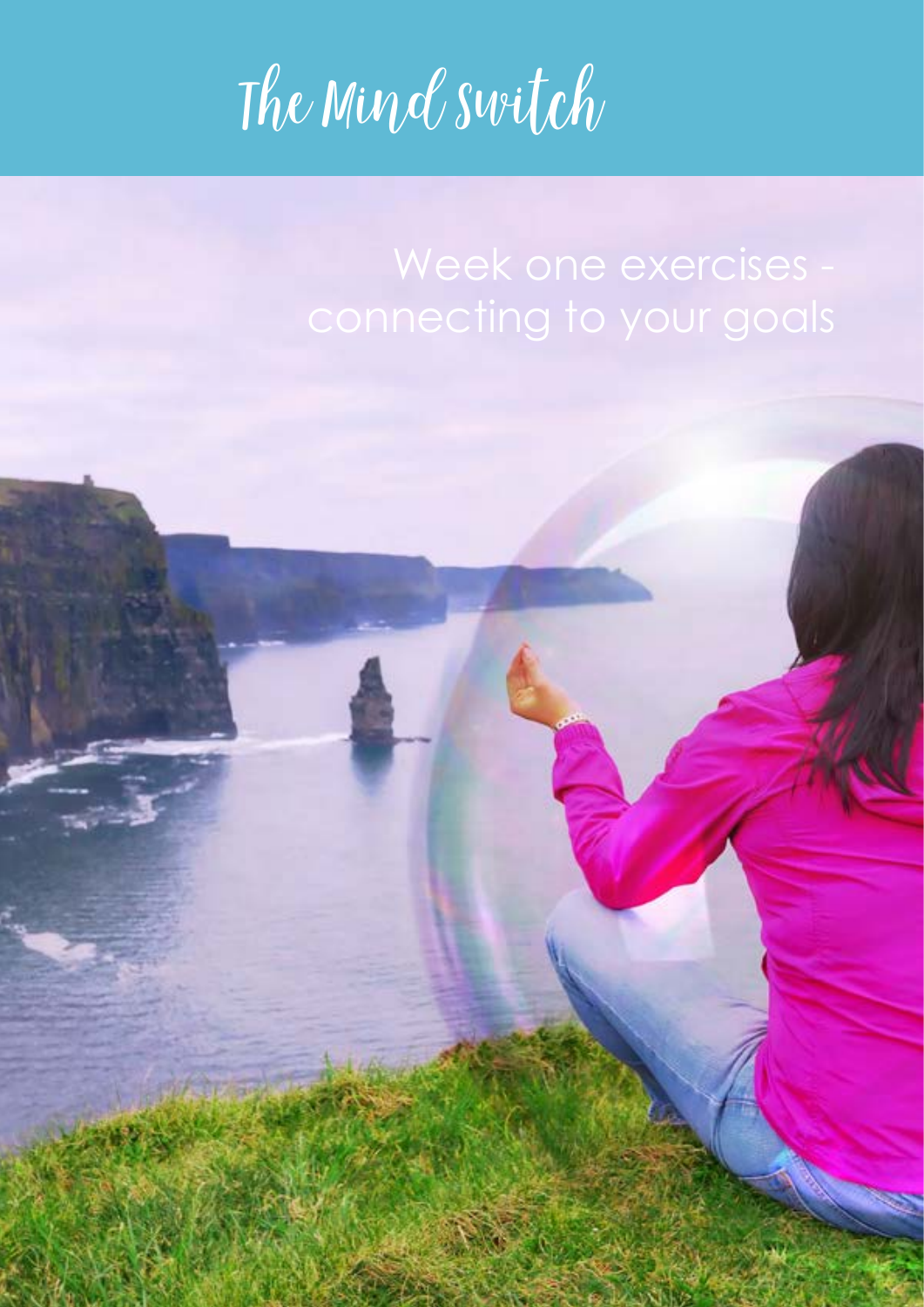The Mind switch

It all begins with self love

When we are born we have nothing but pure unconditional love for ourselves and our body. In this pure state of innocence we are vulnerable too, a prerequisite of real love.

This pure self-love isn't about vanity or an idealized image of body perfect, rather it is about an authentic feeling of connection with oursleves, a self love wholeheartedly and want to take thorough care of.

When we love ourselves completely we don't poison our body with chemical laden toxic foods, and we don't think vicious and sabotaging thoughts either.

When we love our body we feel much more comfortable in the skin we are in, and this increases our body confidence. This then creates improvements in our intimate relationships as body confidence extends to our sexuality and femininity.

That is why there are a series of self-love exercises scattered throughout this guide. Completing these simple acts may be the most challenging parts of transformation for some people, but please persist. The self-love is there, we just have to dust it of and polish it up a bit.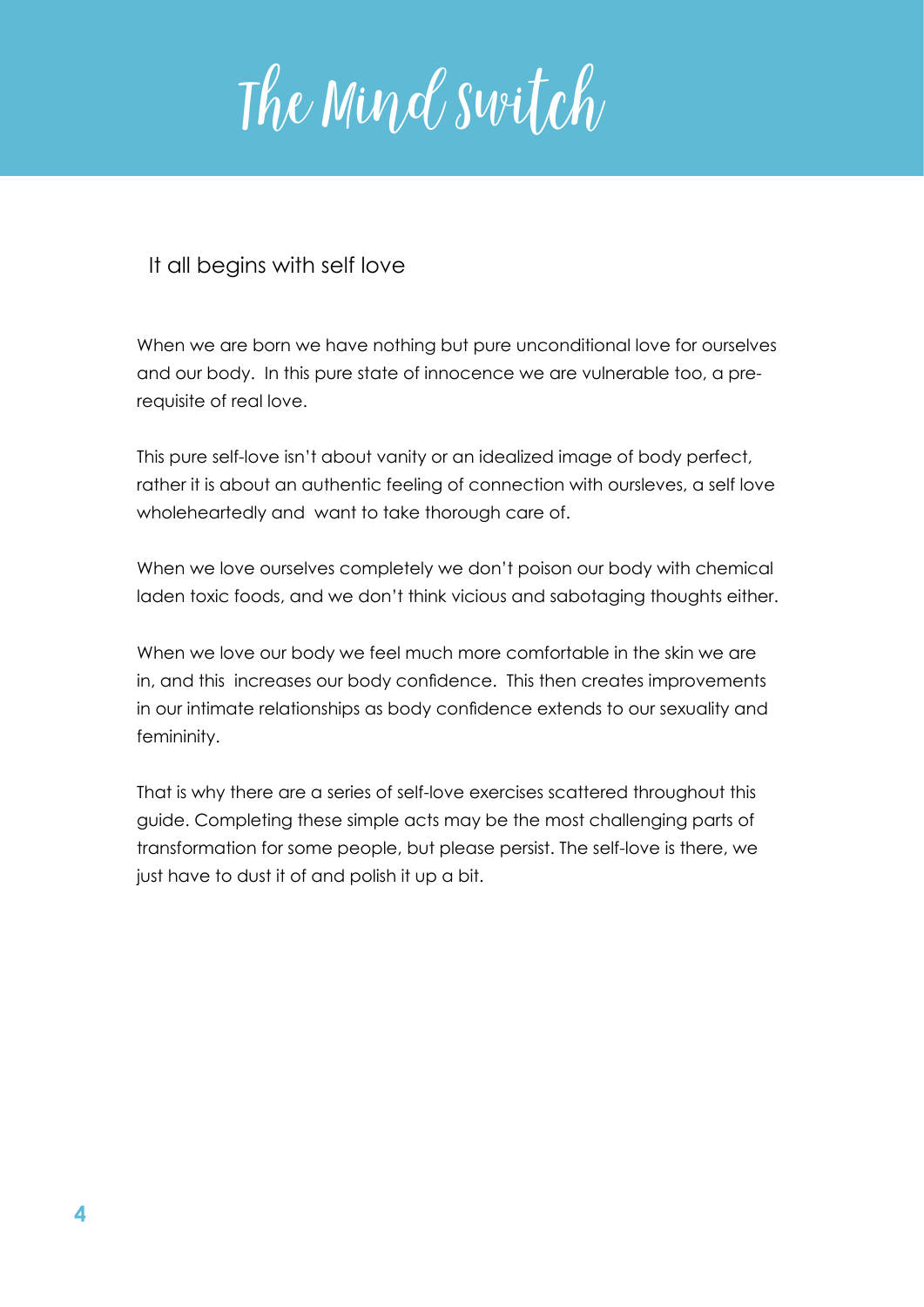The Mind switch

# 50 compelling reasons to lose weight

It is natural to believe that your motivation to lose weight is unique, however after coaching literally thousands of women and taking them through this exercise I can assure you - we are really all the same.

For example we all want to feel healthy, or have the freedom to wear whatever style of clothes we choose (not just clothes that hide the rolls). We want to wear jeans that fit with ease and we want to look in the mirror and see a reflection we love.

Knowing that we share siimilar issues means that we are not alone in our struggles and that our emotions are shared and understood. In this insightful exercise we go on a deep exploration of our reasons to lose weight and there is never only one. By searching beyond the obvious reasons, we discover the real reason for transformation and this helps us stay focused and enthusiastic about our journey..

In this exercise we are looking for physical, mental, emotional and spiritual reasons for change.

I know this might be hard, but I also know you can do it. Please esnure you watch the videos in week one: Igniting the Inner Spark and 50 Compelling Reasons to Change before beginning the exercise.

It is ok to complete the list over a number of days.

Once completed, read this list every morning and night to remind you of why you are committed to making a transformation that lasts!

- 1
- 
- $\mathfrak{D}$
- 3
- 
- 4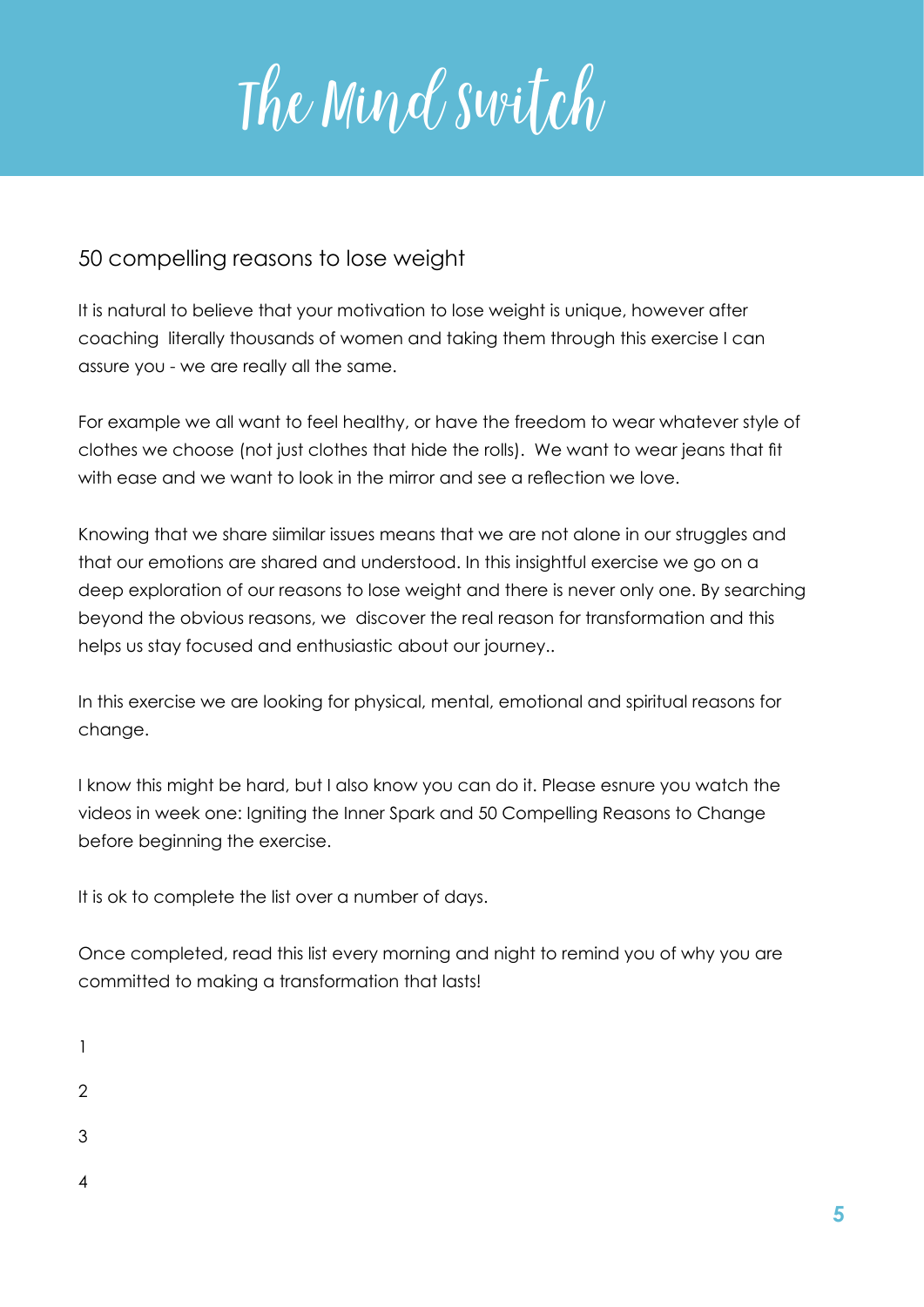# The Mind switch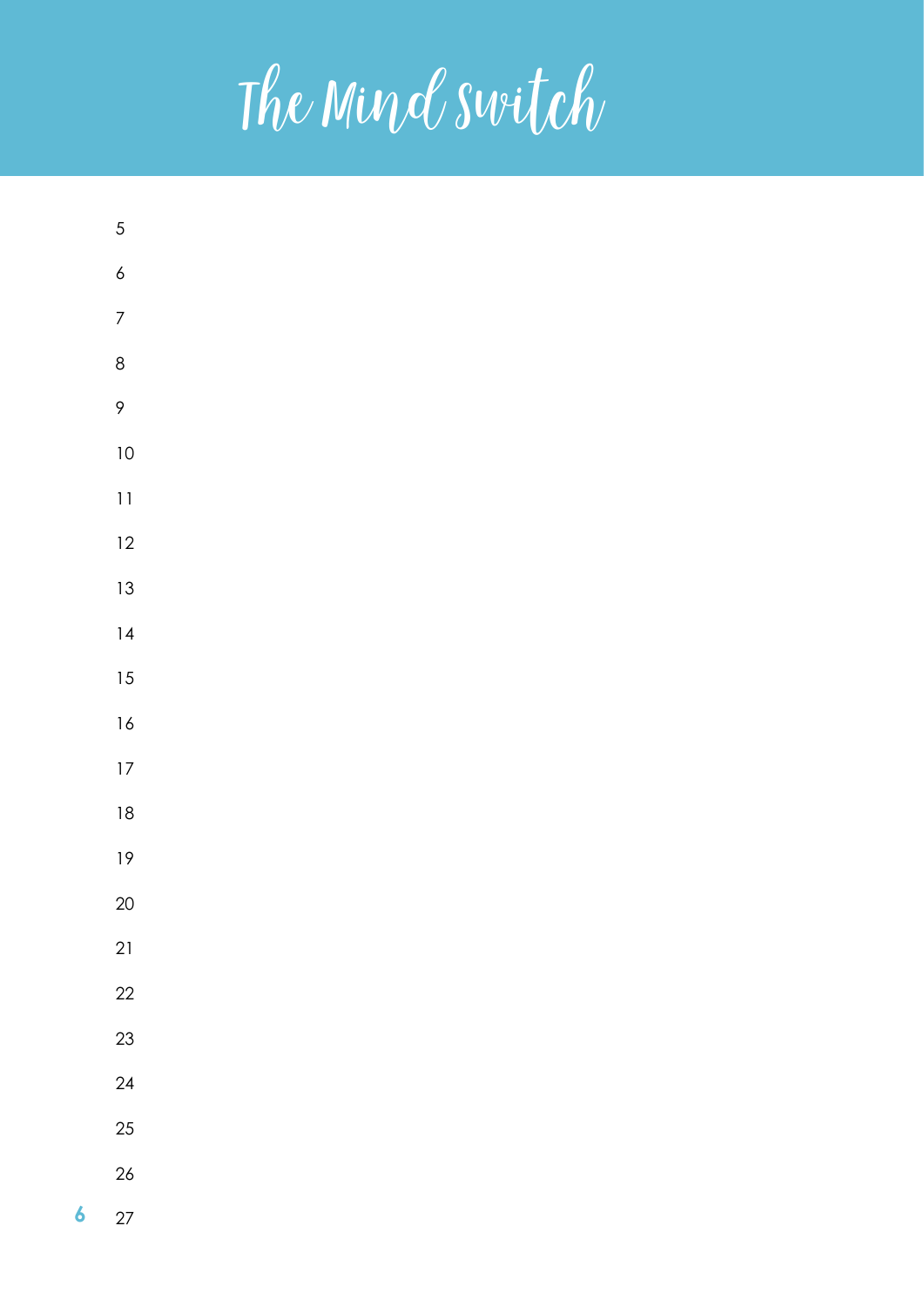# The Mind switch

| $28\,$          |  |  |                |
|-----------------|--|--|----------------|
| 29              |  |  |                |
| 30 <sub>o</sub> |  |  |                |
| 31              |  |  |                |
| 32              |  |  |                |
| 33              |  |  |                |
| 34              |  |  |                |
| 35              |  |  |                |
| 36              |  |  |                |
| 37              |  |  |                |
| 38              |  |  |                |
| 39              |  |  |                |
| 40              |  |  |                |
| 41              |  |  |                |
| $42\,$          |  |  |                |
| $43\,$          |  |  |                |
| 44              |  |  |                |
| 45              |  |  |                |
| 46              |  |  |                |
| 47              |  |  |                |
| 48              |  |  |                |
| 49              |  |  |                |
| 50              |  |  | $\overline{7}$ |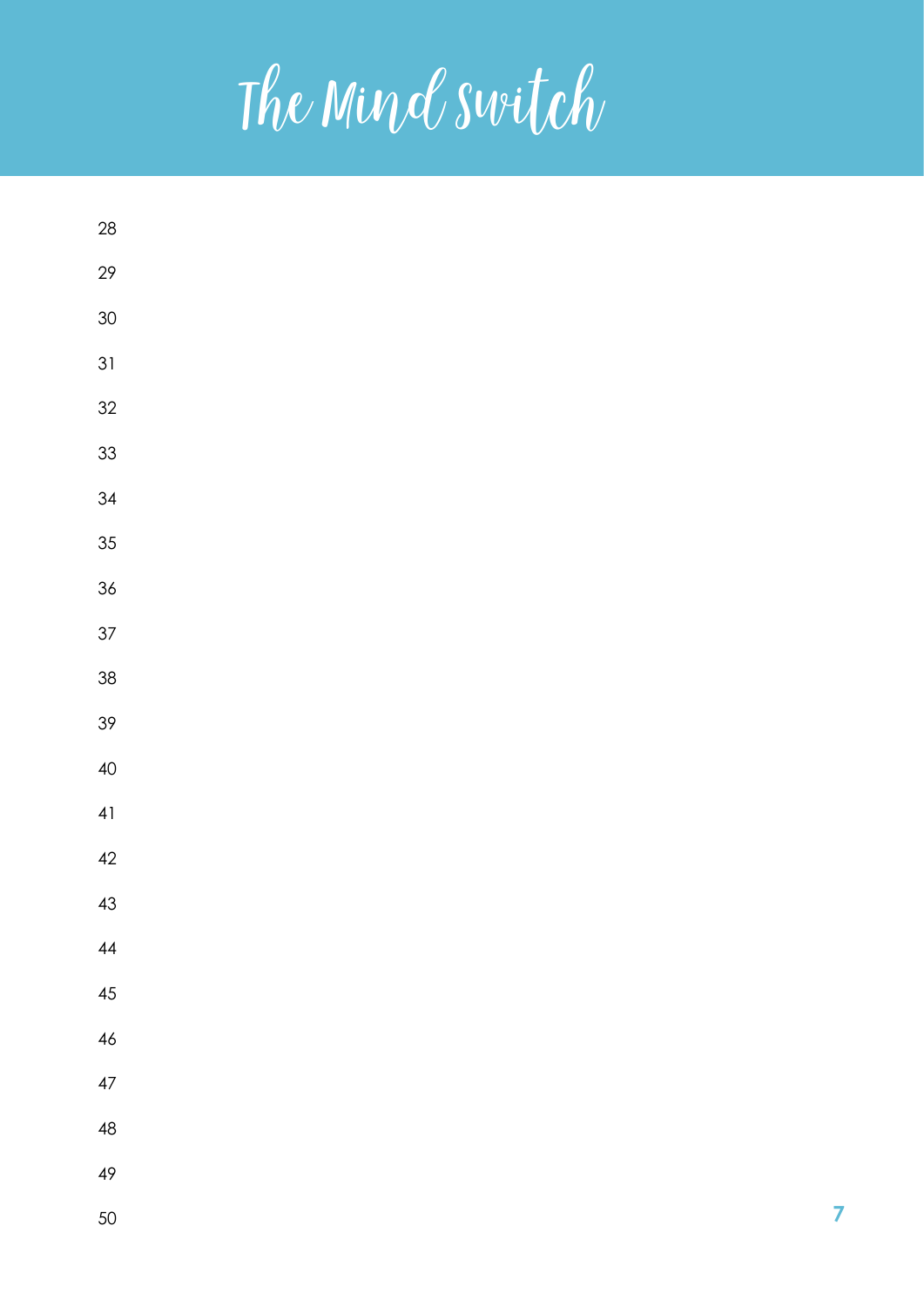The Mind switch

# Take care how you speak to yourself ...because... you are listening

Notes & insights: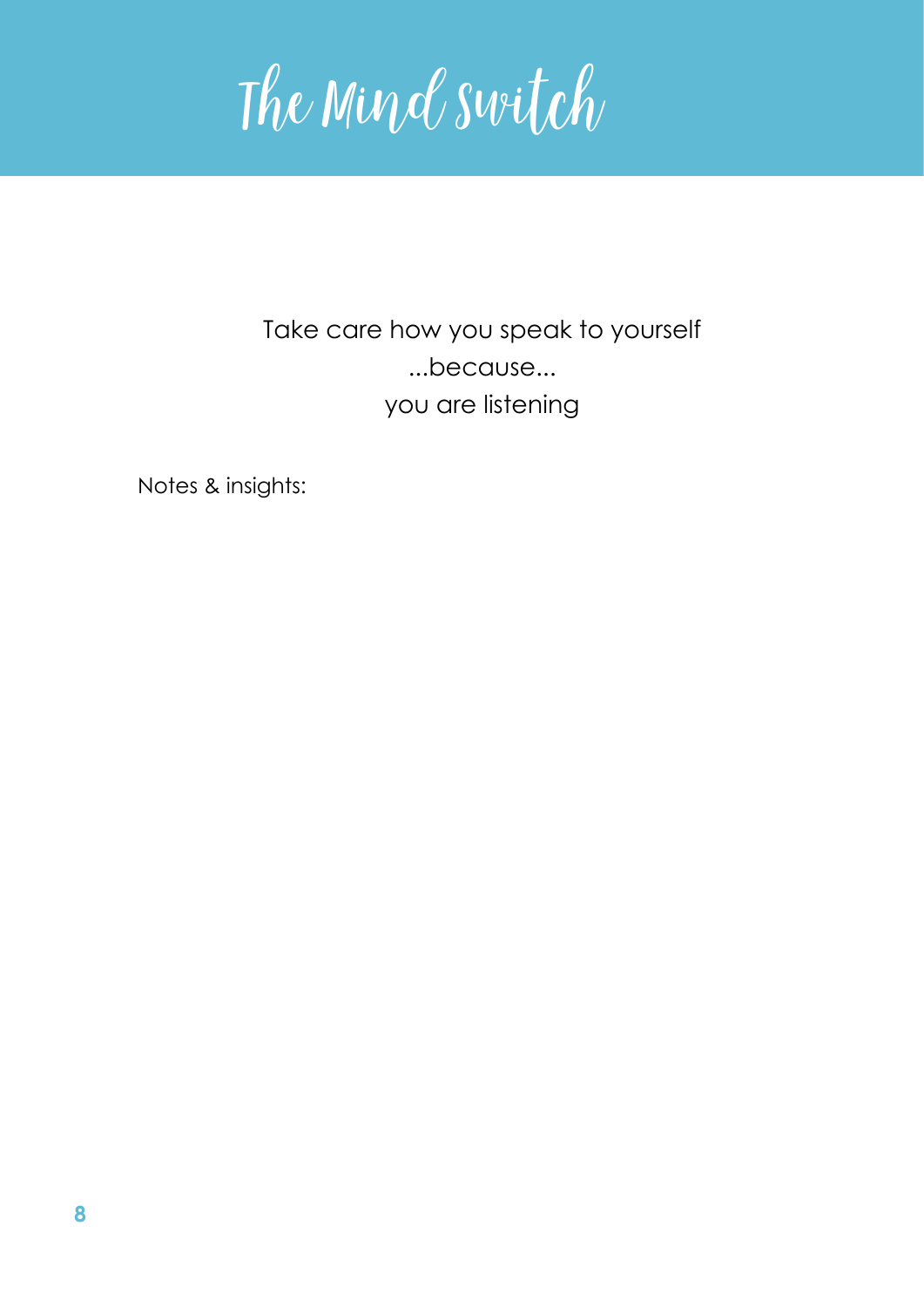The Mind switch

# An act of self love

De-clutter your bedroom & create a night time ritual.

Part 1) Our bedroom should be a place of peace and tranquility (and hopefully some other things!). It should be free of kids and work and anything else that reminds us of what is still to be done. AND it should be free of television and smart phones!

So many people have trouble sleeping surrounded by baskets of laundry that need ironing, or a pile of accounts to be processed or a laptop with hundreds of unanswered emails. Is that an environment that says 'rest'?

As you de-clutter your bedroom, only have things in sight that give you pleasure; some candles, a plant, a speaker to play calming music, aromatherapy oils, and make your room of rest an oasis of love and restoration.

Part 2) Developing a night-time ritual that supports sleep is more essential than ever given our stressful modern day lives. An hour before bed, I recommend a calming tea, dried chamomile flowers are my favourite, and lower the lighting in whichever room you are in. We need darkness to convert seratonin to melatonin, our sleep chemical. If we are stimulated with television, lights and smart phones, it delays this process and therefore takes longer to achieve quality sleep. Reading for a few minutes, or journaling your thoughts for the day is a far more productive way of spending the last few minutes of each day. This is at first a discipline, but over time it becomes an enjoyable habit, so just persevere.

To help start this exercise, write a de-cluterring 'to do list' here and tick them off as you go: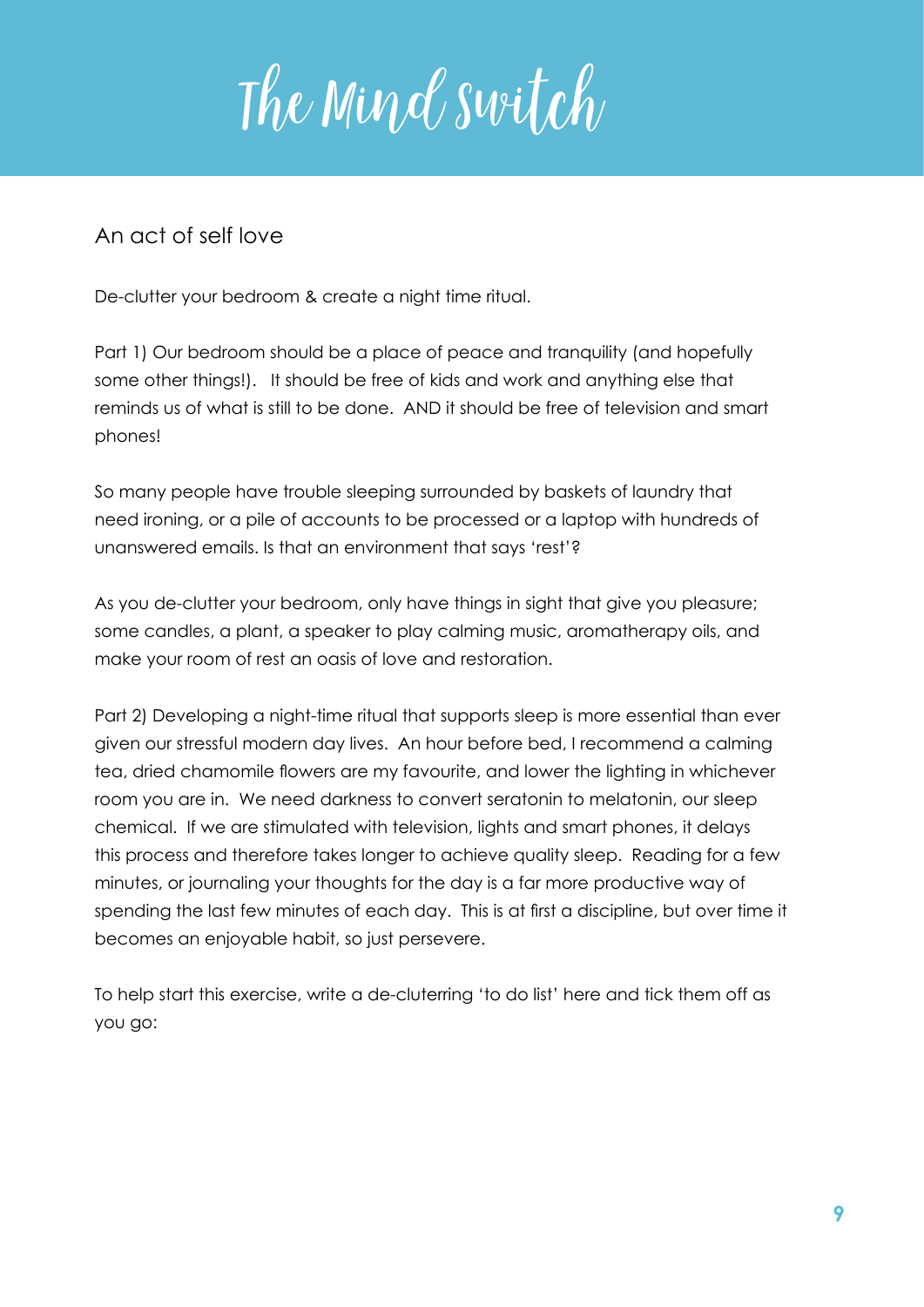The Mind switch

# Payoffs and benefits of resisting change

In this amazing exercise we are going to write a list of 20 payoffs & benefits to being overweight.

Please start by watching the video: 20 Payoffs and Benefits to Staying Stuck in week one of the program.

Then I want you to go deep and really examine what your comfort zones are for staying exactly where you are right now.

If there weren't any benefits to how you look and feel right now, you would feel such a level of discomfort that you would HAVE to change and your weight loss would have already occurred.

Once you identify these benefits and payoffs, we will complete another exercise to help you move out of this space and transform, but first it is essential to get really honest with oursleves and examine the conscious and subconscious reasons of why we are here in the first place.

Authentic honesty is required for this exercise, so don't be afraid of whatever arises; we cannot change what we can't acknowledge. But please be mindful to follow this exercise immediately with the next one to ensure we don't dwell in this space for long.. You can do it!

- 1  $\mathfrak{D}$ 3
- 4
- **10**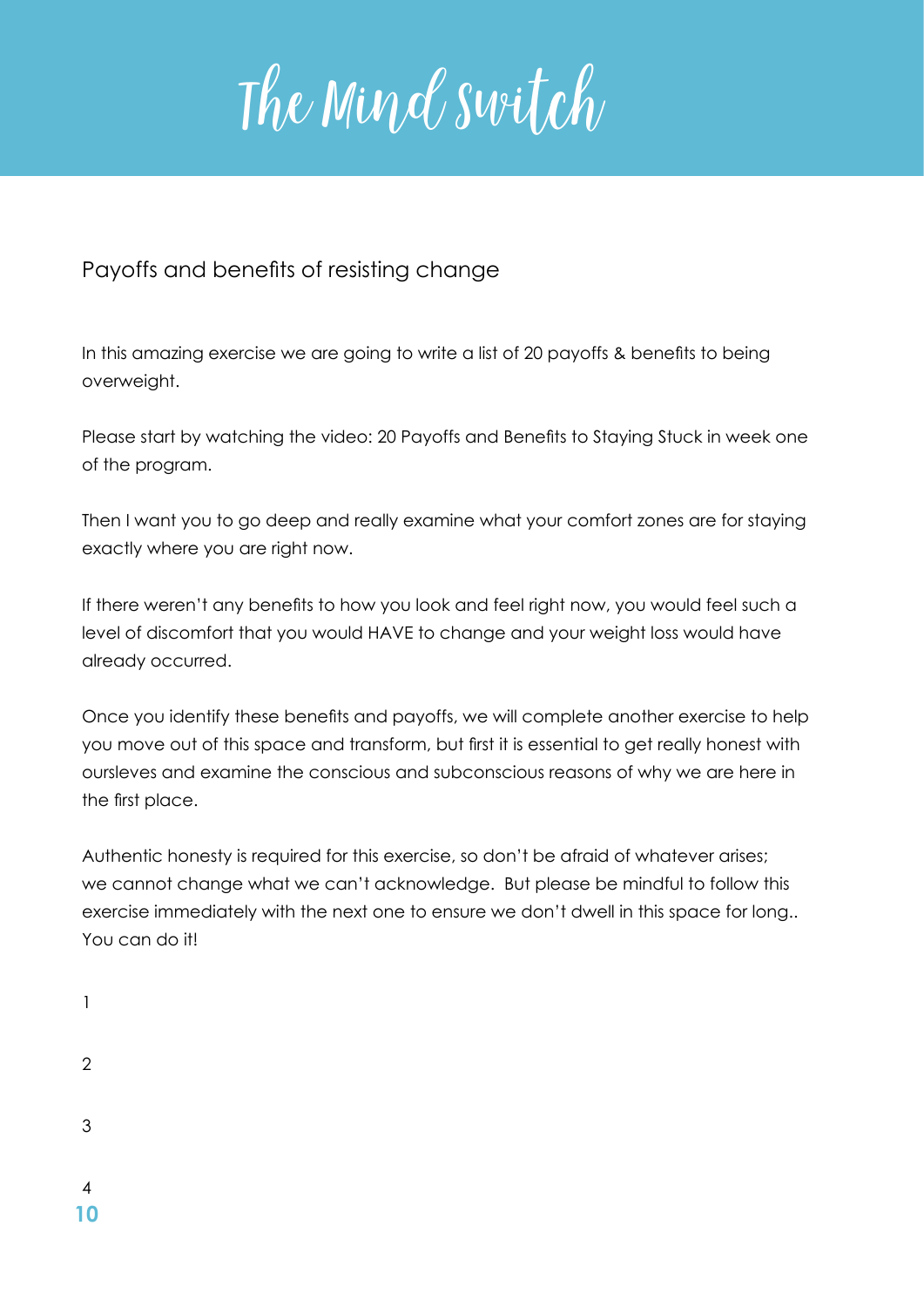

| $\sqrt{5}$      |  |  |  |
|-----------------|--|--|--|
| $\epsilon$      |  |  |  |
| $\overline{7}$  |  |  |  |
| 8               |  |  |  |
| 9               |  |  |  |
| 10              |  |  |  |
| $\overline{11}$ |  |  |  |
| 12              |  |  |  |
| 13              |  |  |  |
| 4               |  |  |  |
| 15              |  |  |  |
| 16              |  |  |  |
| $17\,$          |  |  |  |
| 18              |  |  |  |
| 19              |  |  |  |
| $20\,$          |  |  |  |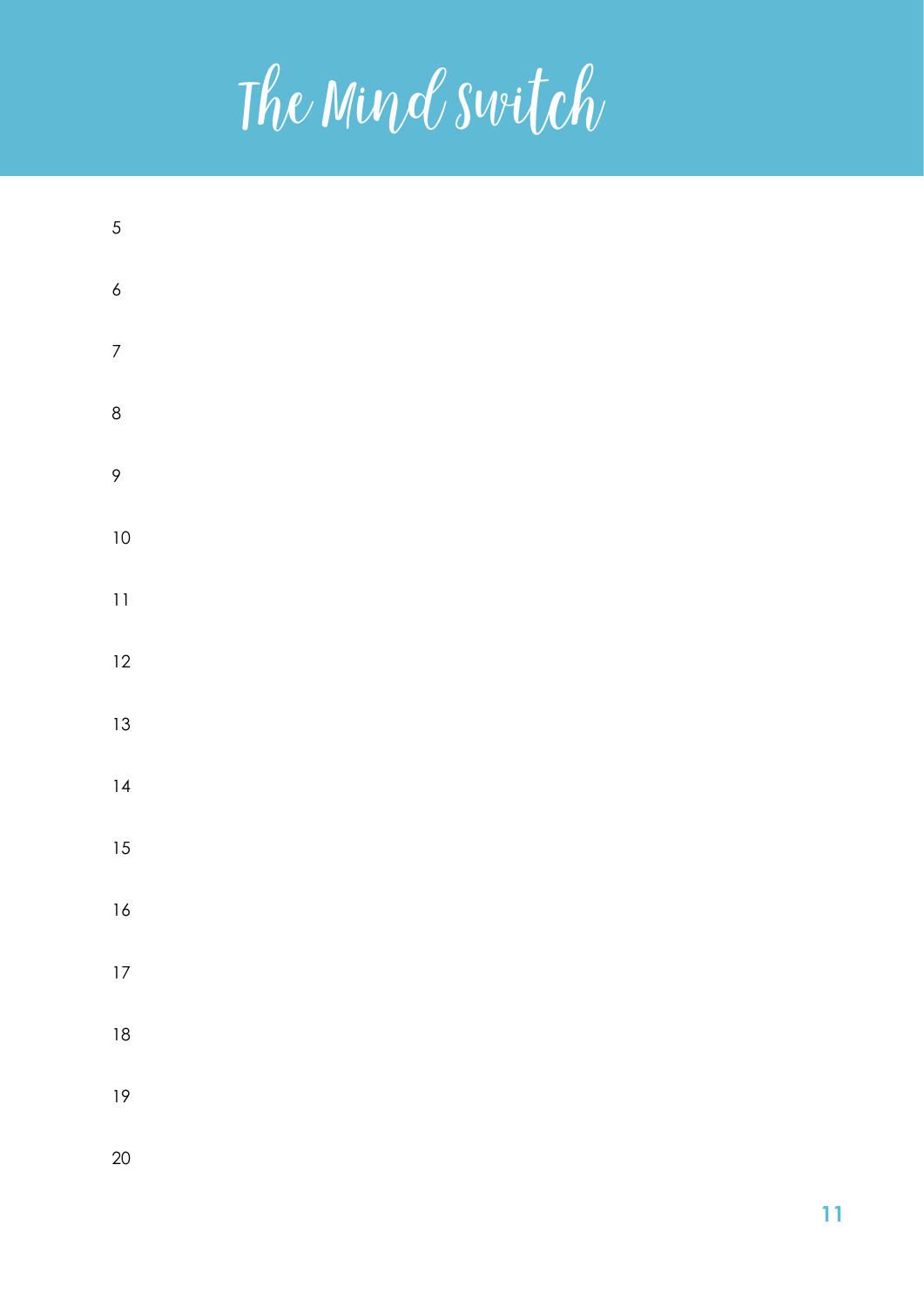The Mind switch

"The most beautiful people we have known are those who have known defeat, known suffering, known struggle, known loss, and have found their way out of the depths. These persons have an appreciation, a sensitivity and an understanding of life that fills them with compassions, gentleness, and a deep loving concern. Beautiful people do not just happen." - Elizabeth Kubler-

Ross

Notes & insights: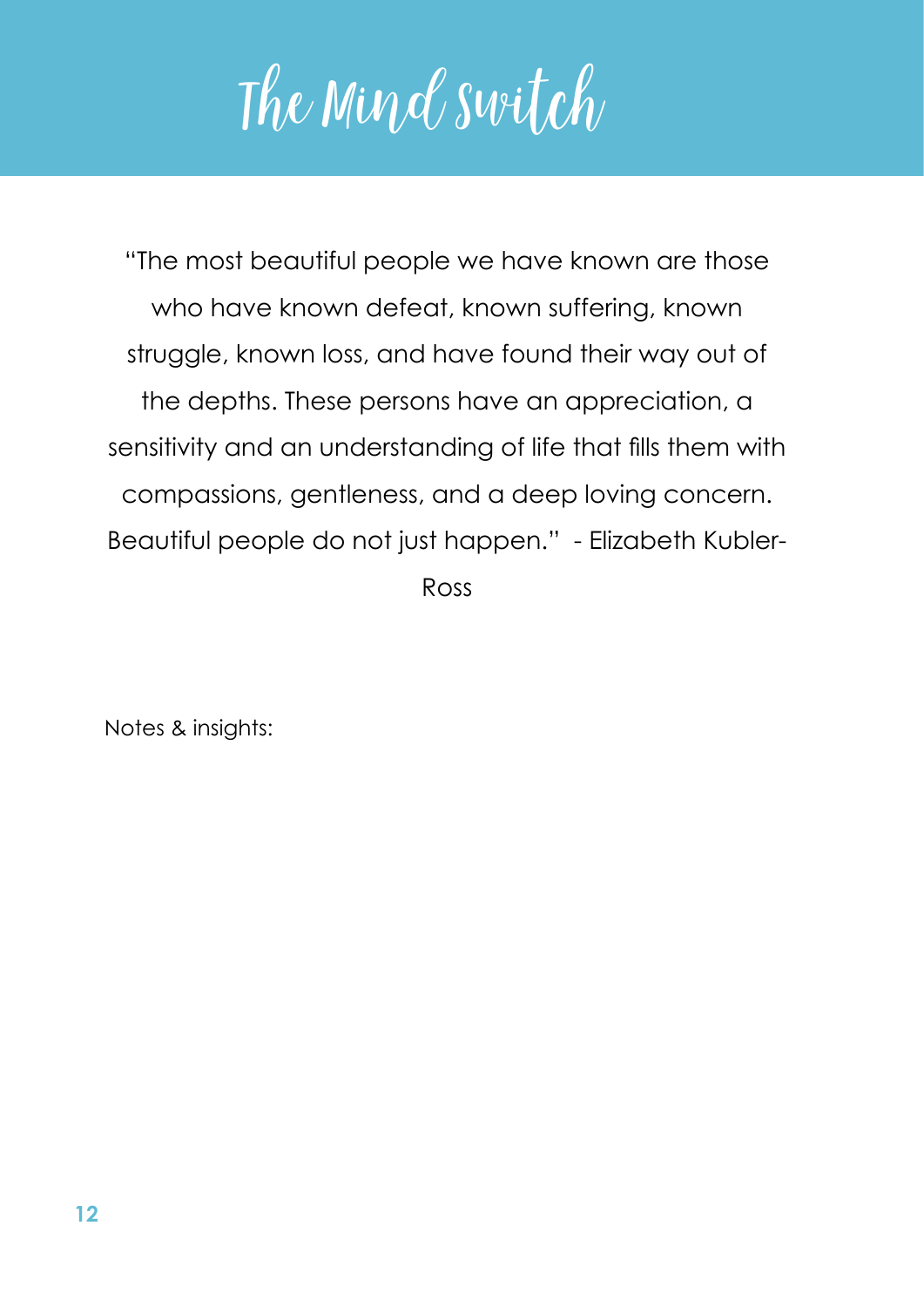The Mind switch

# Costs of resisting change

Now that you have written 20 payoffs and benefits for staying exactly where you are, we need to understand what are the costs of staying exactly where you are.

In this exercise we are looking at where your weight is holding you back in life, whether it is self-confidence, in relationships, in enjoyment or in chasing your dreams. List the costs big and small for not changing to better understand how you have adjusted your world to 'accommodate' your weight.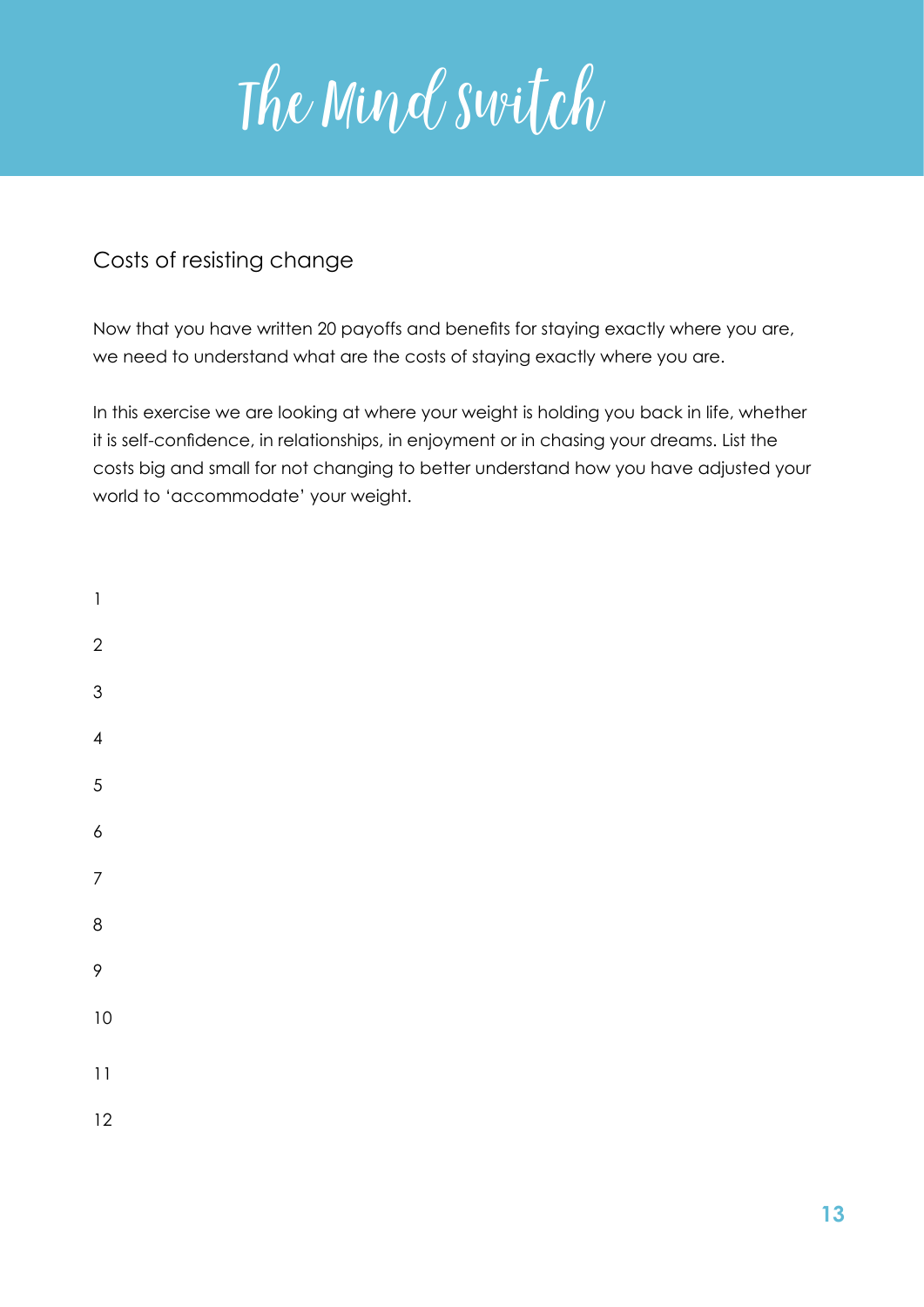

| 13 |  |  |  |
|----|--|--|--|
| 14 |  |  |  |
| 15 |  |  |  |
| 16 |  |  |  |
| 17 |  |  |  |
| 18 |  |  |  |
| 19 |  |  |  |
| 20 |  |  |  |

Notes & insights: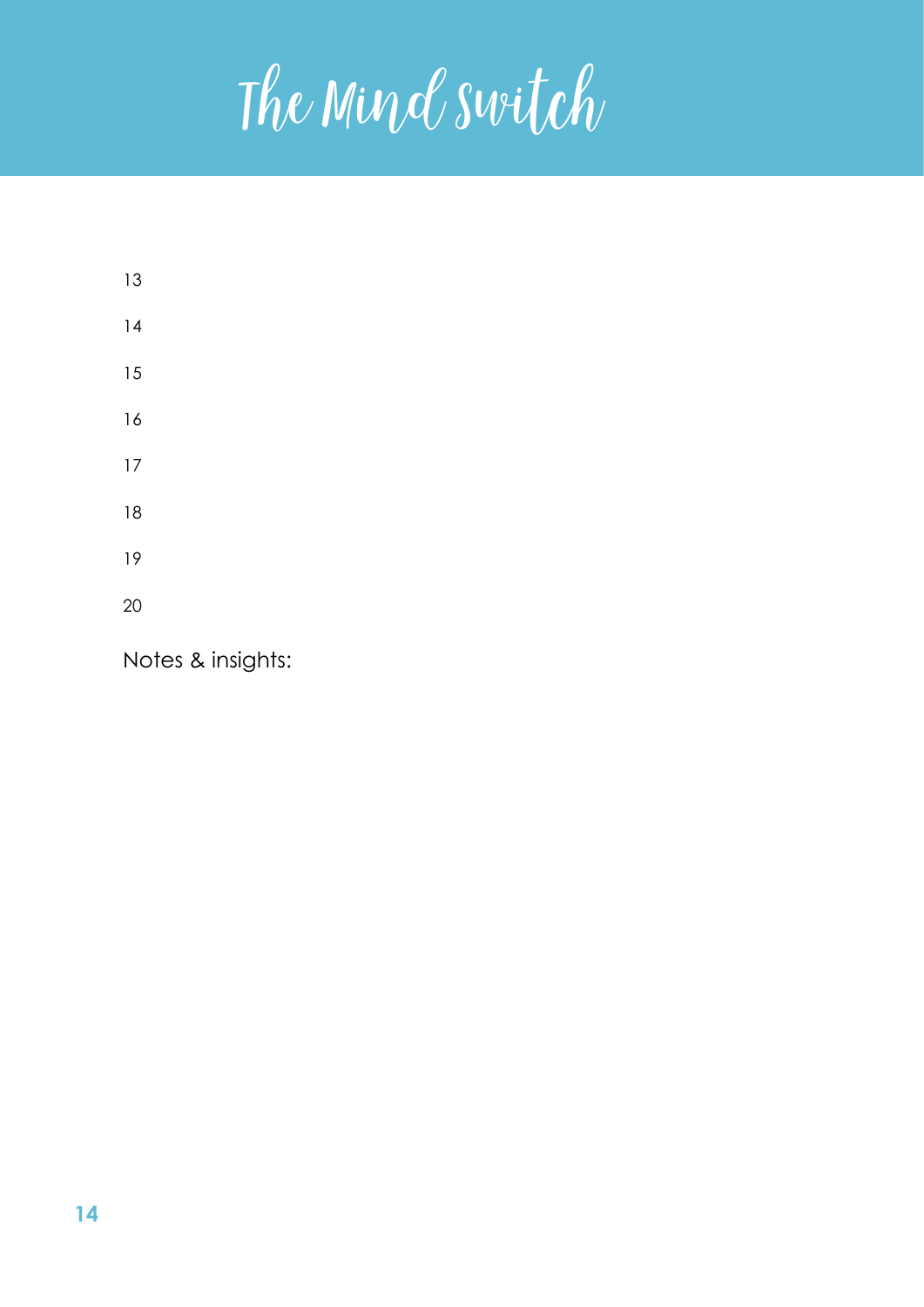The Mind switch

# An act of self love: Cloud watching

Remember when we were children, we used to lay down and watch the clouds for hours and see images. If we loved unicorns we saw unicorns, if we loved princesses we saw tiaras, or castles, or dresses.

Our imagination is a powerful tool and this exercise helps reconnect us to imagination, which so many of us put aside with our childhood. Later on we can use our imagination to assist our transformation. so I recommend you do this regularly.

Please just take some time and lay down in the sun's warmth and watch the clouds and think about the ideal you. Think about the weight you want to be, where you want to be and how you want to feel and THEN see what the clouds reveal to you.

This is definitely one you should do with the kids. Be playful. Learning to entertain the inner child helps us connect to our inner being.

"There are no rules of architecture for castles built in the clouds"

- Gilbert Chesterton, poet, philosopher, dramatist, journalist and art critic.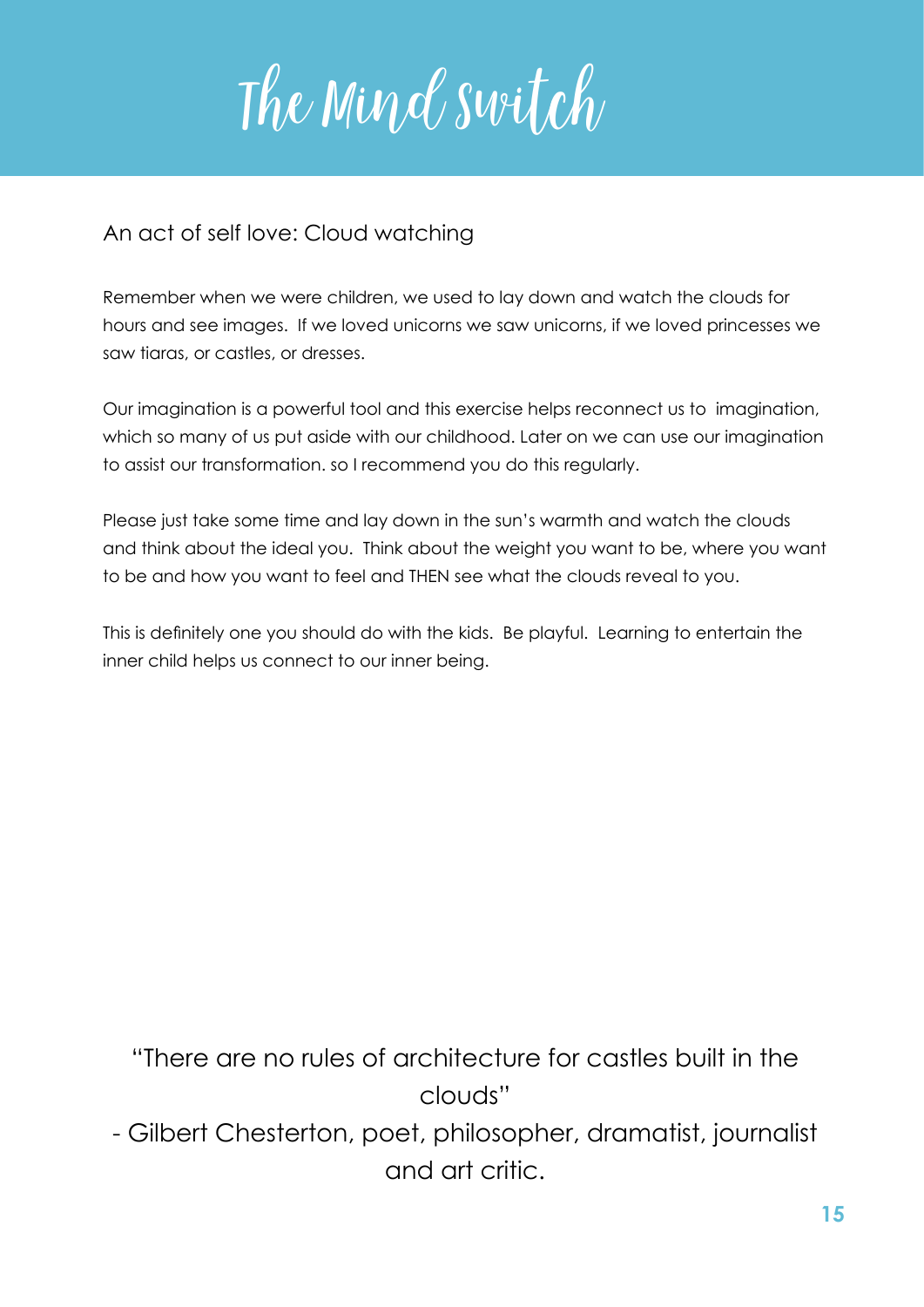The Mind switch

# Creating community

Now that you have completed these three exercises and looked at why you want to change, why you may not want to change and what not changing might cost you, it is time to live fearlessly and share some of what you have discovered on our Facebook group.

What I can promise you is that sharing actually helps our transformation. Weight is rarely something we discuss with our friends or family, it's a very private struggle, but you are NOT alone, so let's connect and give each other the boost we all need to gain hope and confidence to keep moving forward! I have created a lot of communities over the years and it's AMAZING what kind of friendships are created!

For too long we have hidden our weight and hidden our reasons for gaining weight and after two decades of helping women transform, I can tell you that your reasons are shared reasons.

There are many other women experiencing similar feelings and frustrations and once you realise that you are no longer alone on this journey, your burden is shared and a shared load becomes lighter and more manageable.

So please share your answers and insights with others on our closed Facebook group and lets live fearlessly as we begin our transformation.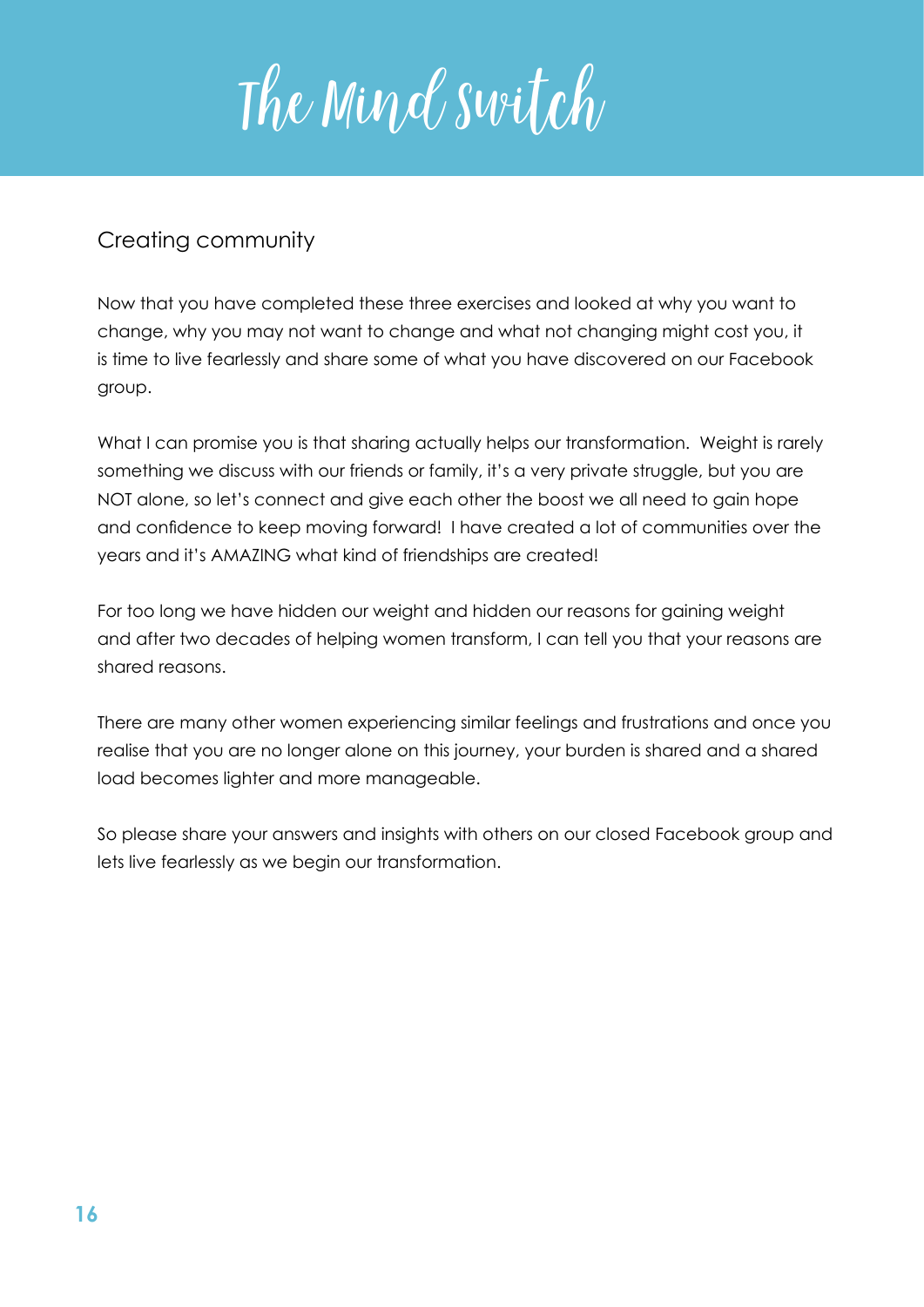# The Mind switch

Week two exercises inner coach/inner critic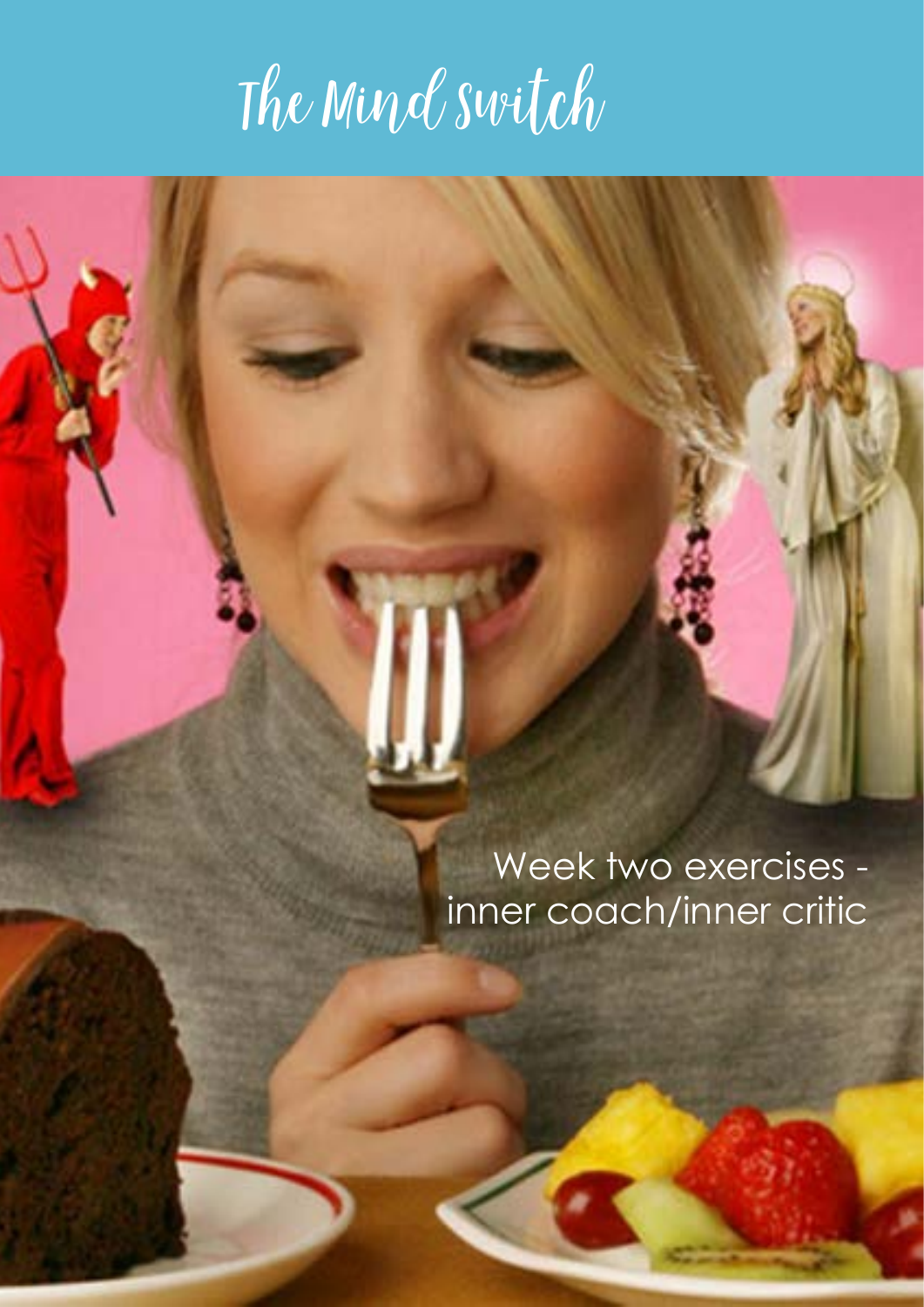The Mind switch

### Discovering your inner observer

For this exercise, please start by watching the video: Inner Critic, Inner Coach. in week two of the program.

Then write a list of 10 things your inner critic says to you often to sabotage your efforts, followed by 10 things your inner coach says regularly to support you. What are the reoccuring statements or mantra's that pass through your mind?.

Don't panic if there is an imbalance in these lists and one is harder to do than the other (and yes I'm talking the inner coach list), that is just a sign that we need to empower our coach to speak up more!

Your Inner Critics main mantra's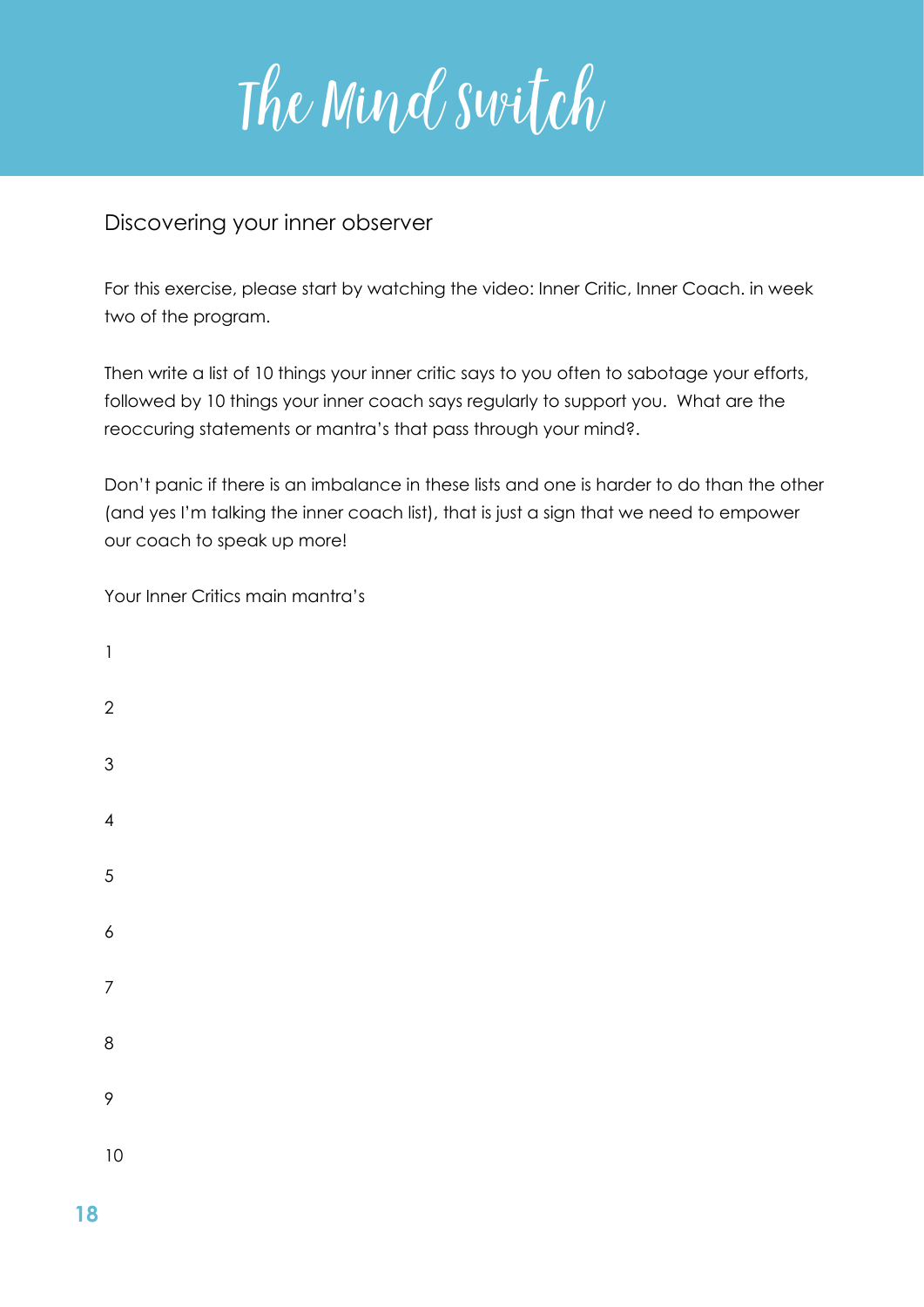The Mind switch

# Your Inner Coaches main mantra's

- 
- 

"Sometimes the voices in our head are not our own, sometimes they are the echo's of past criticisms we took to heart." - Deborah Murtagh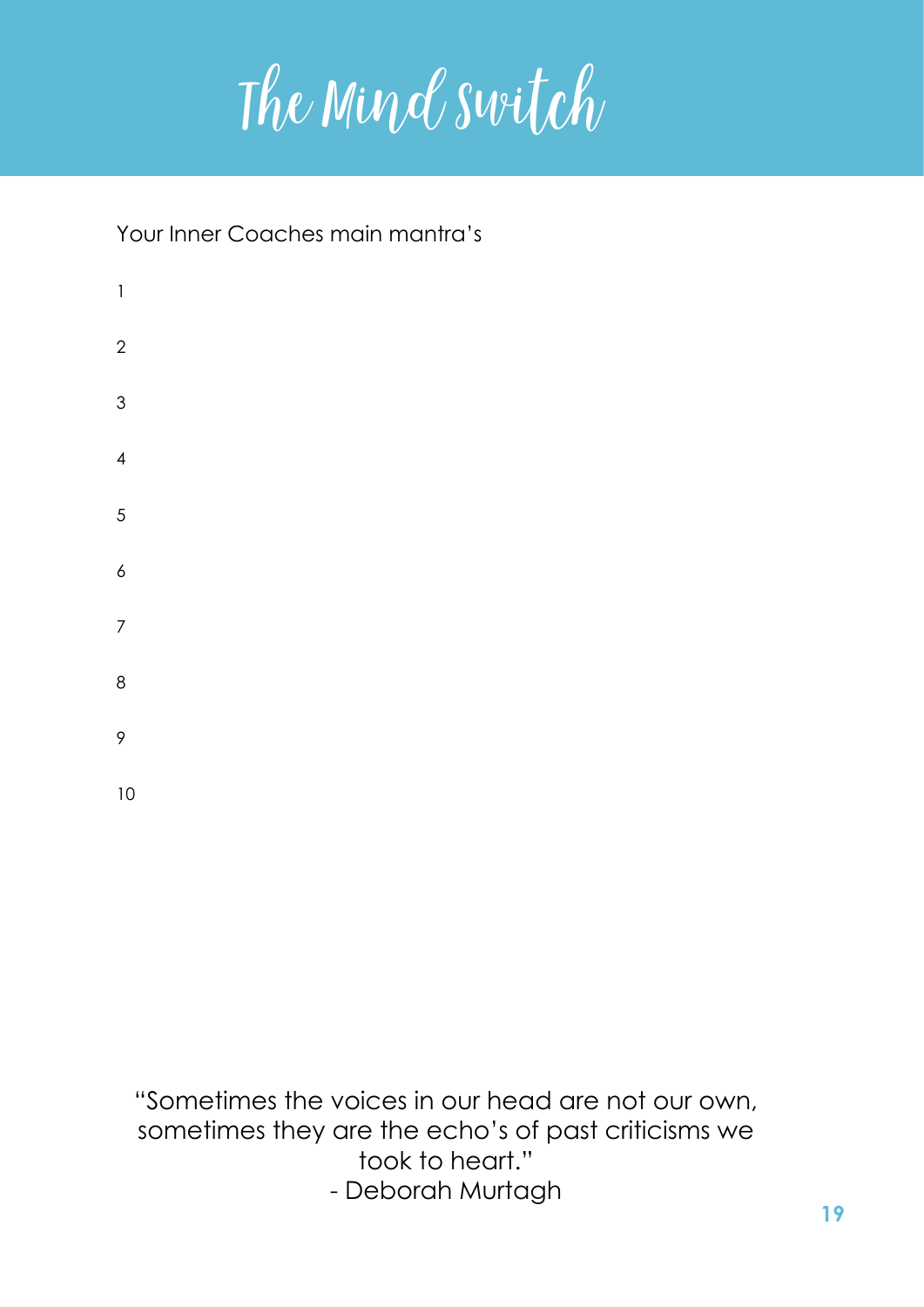The Mind switch

Discovering your inner observer and stepping away from the inner critic

Please watch the video: Discovering Your Inner Observer in week two and then complete this exercise.

Learning to separate ourselves from the negative inner critic is the foundation for creating lasting change.

Belief systems are formed around the stories we create in our mind in response to our environment.

Our life is ruled by our belief system, whether it is positive or negative, real or unreal. To change, we must therefore question the stories we tell ourselves.

Over time, questioning these stories can change the way we respond to our environment and old negative default patterns of behaviour can become new loving and supporting behaivours.

An example is that for many people it's natural to eat when they feel stressed, anxious, bored or depressed. They fill themselves up with food because they are feeling empty, or feel they are lacking love and connection, or they are feeling uncertain or spiritually drained, even on a subconscious level.

These are the root causes of emotional eating. But if we learn to observe what triggers these emotions and re-frame our response, we can indeed change our emotional eating patterns into something positive and lovingly supportive.

 In other words, to create lasting change we must learn to question the belief systems that frame our reality and then adjust accordingly!

In this exercise we become an observer instead of an active participant or victim of negative statements in our mind. For now simply notice and record these thoughts as they arise. As our transformation progresses, we can then begin to challenge them.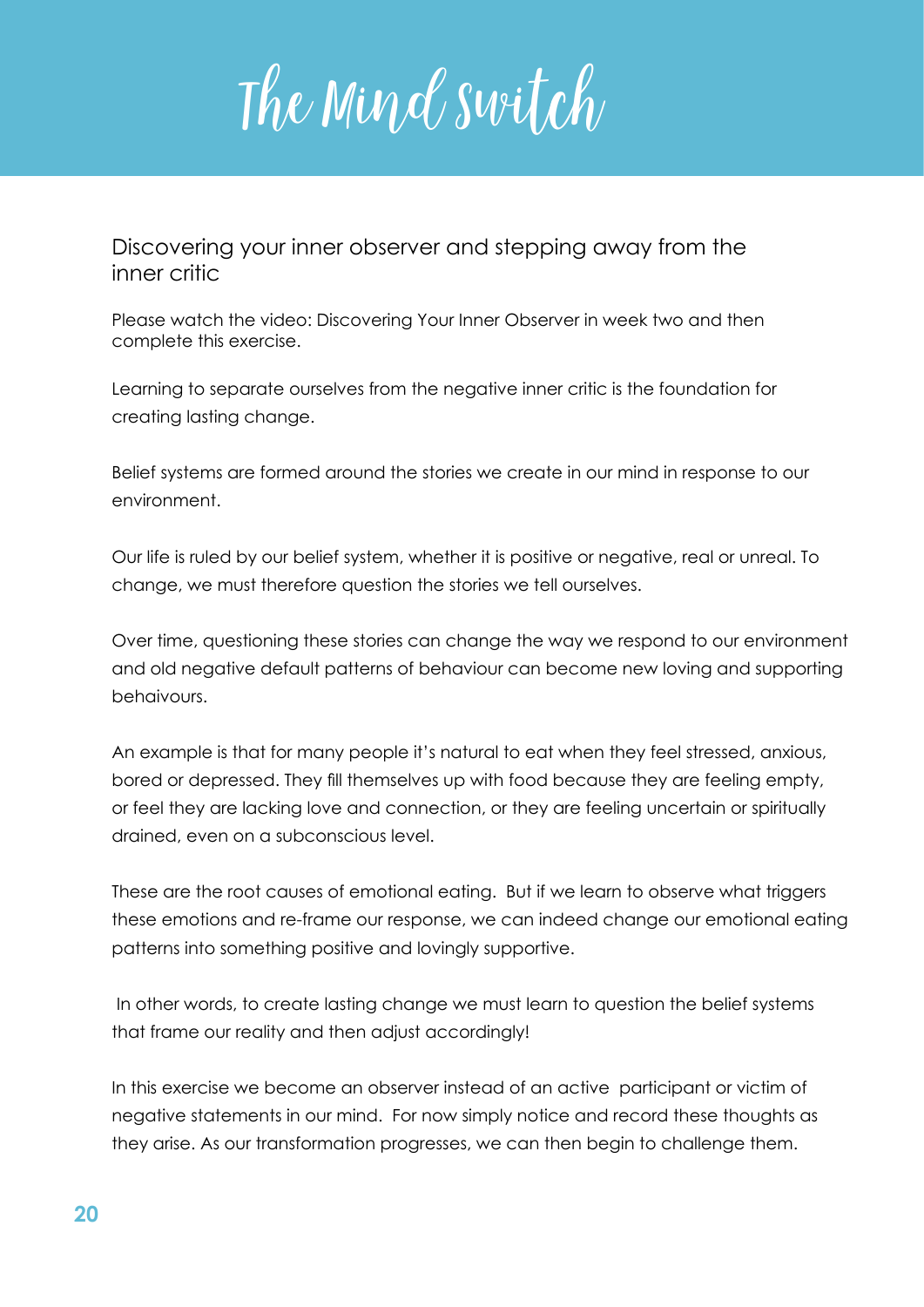The Mind switch

Write ten beliefs that drive you to emotionally eat. I.e. I am so stressed this will calm me.

| $\mathbf{I}$             |  |  |  |
|--------------------------|--|--|--|
| $\overline{c}$           |  |  |  |
| $\overline{3}$           |  |  |  |
| $\overline{\mathcal{A}}$ |  |  |  |
| $\overline{5}$           |  |  |  |
| $\ddot{\delta}$          |  |  |  |
| $\overline{7}$           |  |  |  |
| 8                        |  |  |  |
| 9                        |  |  |  |
| 10                       |  |  |  |

"What if you believed everything your inner critic said? What quality of life would you have? The quality of your life depends on the quality of the questions ask ,and how far you are prepared to go to challenge yourself to grow." - Deborah Murtagh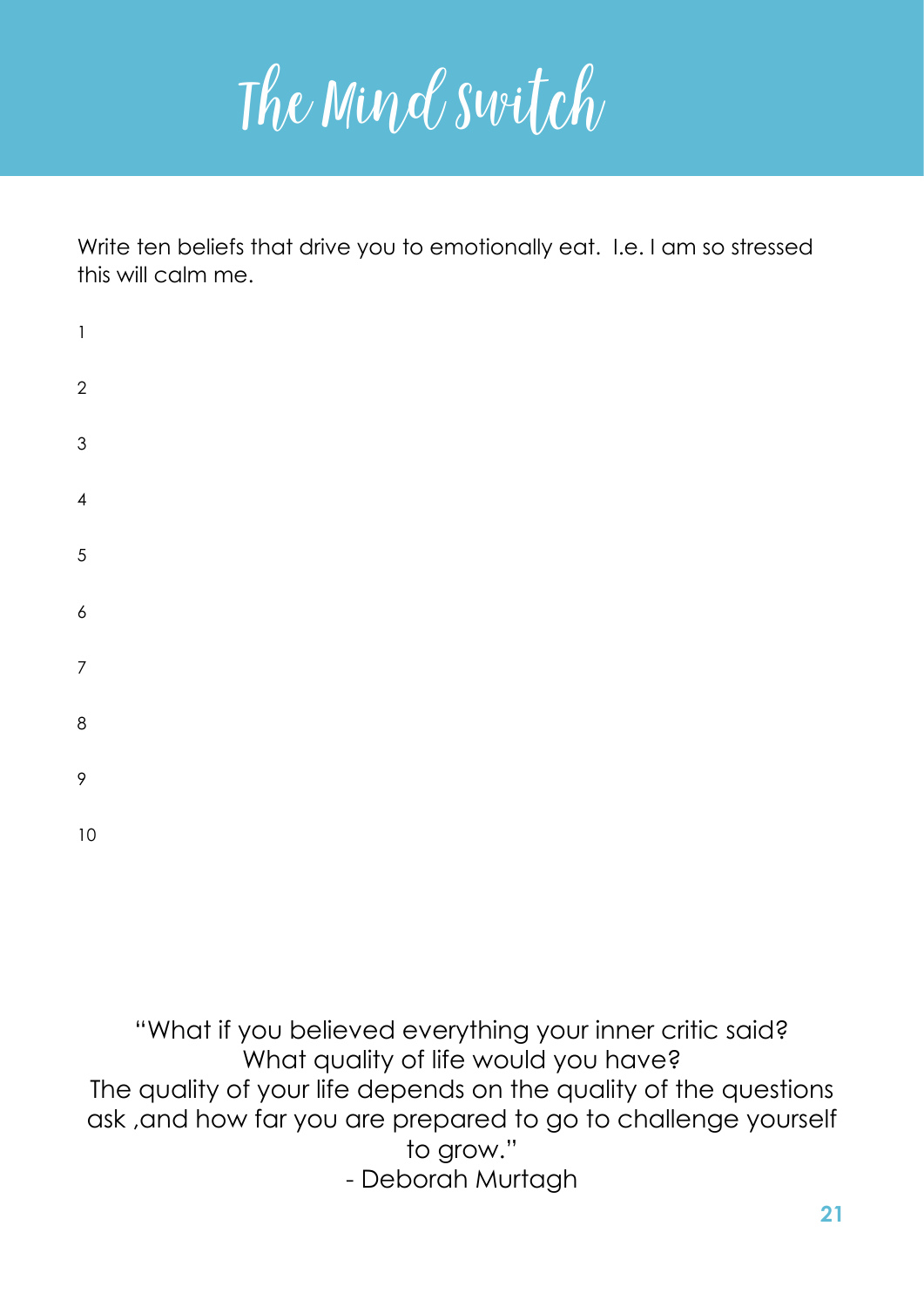The Mind switch

# An act of self love

Schedule a 'me' day

No one ever looked back on their life and wished that they had worked more, they lament that they didn't take more time for themselves. That is why we are going to start now and schedule a 'me' day.

Your inner critic will give you a long list of reasons why you can't possibly take some time out of your busy life, but let the inner coach guide you here. When you soul is recharged how much more do you have to give to work, to family and to life?

You've heard the saying a happy wife, happy life well I am gloing to add "a happy mum is far more fun!"

Schedule your me day and begin planning it and then write ten ways your work and home life will benefit by your soul being fully recharged!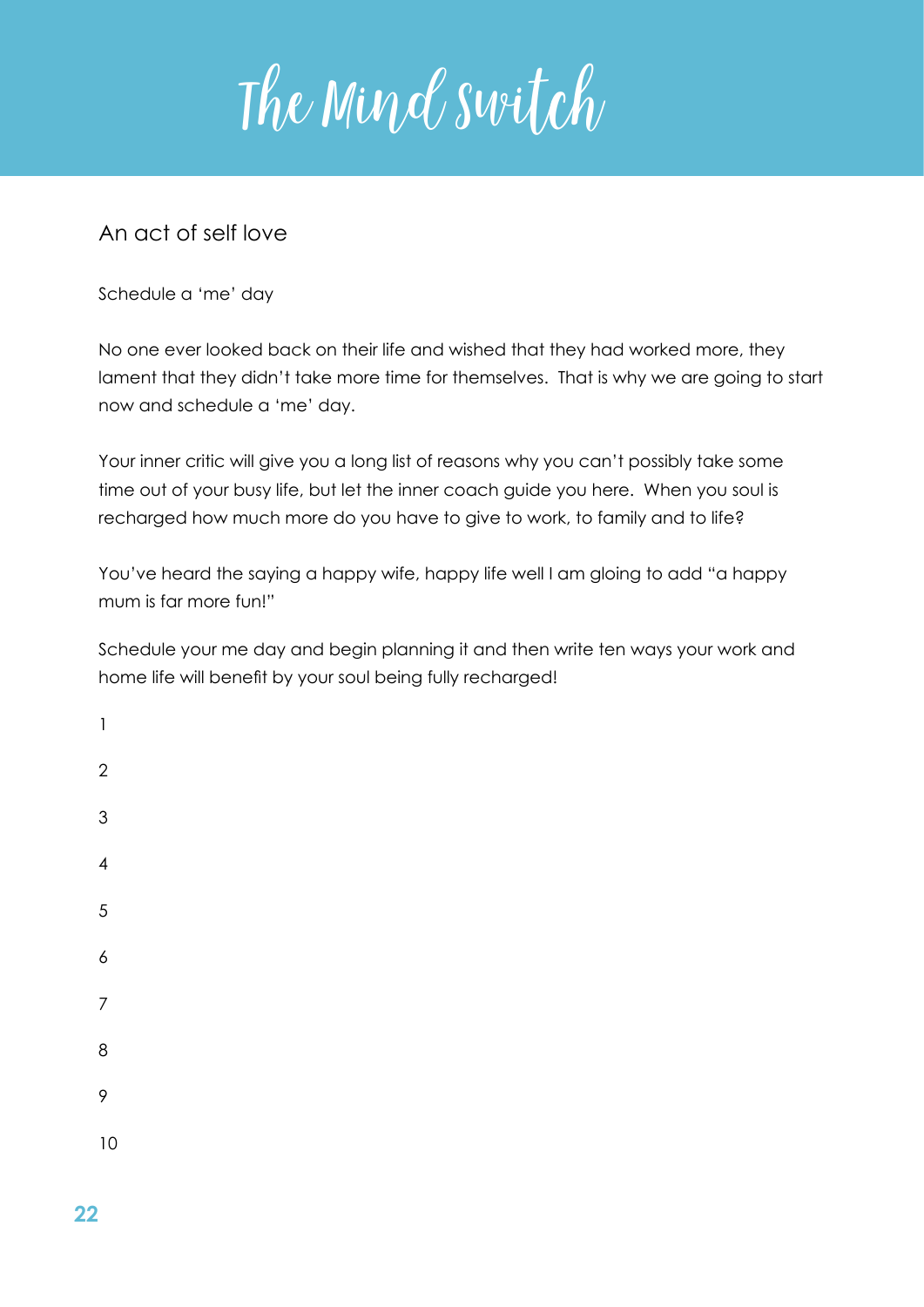The Mind switch

### Meet your inner coach

Please get comfortable and then follow the guided meditation process titled Meet Your Inner Coach in week two.

Just be aware that meeting your inner coach for the first time can be a little overwhelming because the love and inner peace we experience can feel like a big release of emotions. This just serves to help us realise that while we are usually our own worst critic and enemy, deep down true inner self love, kindness and compassion still resides within. We just lose our way sometimes and forget to listen to our inner coach.

If you feel you are lacking self worth, love, respect and confidence, this process will reconnect you to the part of yourself that voices your own innate wisdom. She always has the right words to say to lovingly support you.

While it's hard for some people to believe she exists, this guided mediation process shows that she has never left you and you can reconnect to her within minutes..

Through this process we are able to give her back a voice, so over time as we begin to converse with her, take her advice and love her back, we eventually embody her. And it is from this process we begin a re-birth of self love, and this creates a life we never dreamed possible before.

Journal your discoveries here: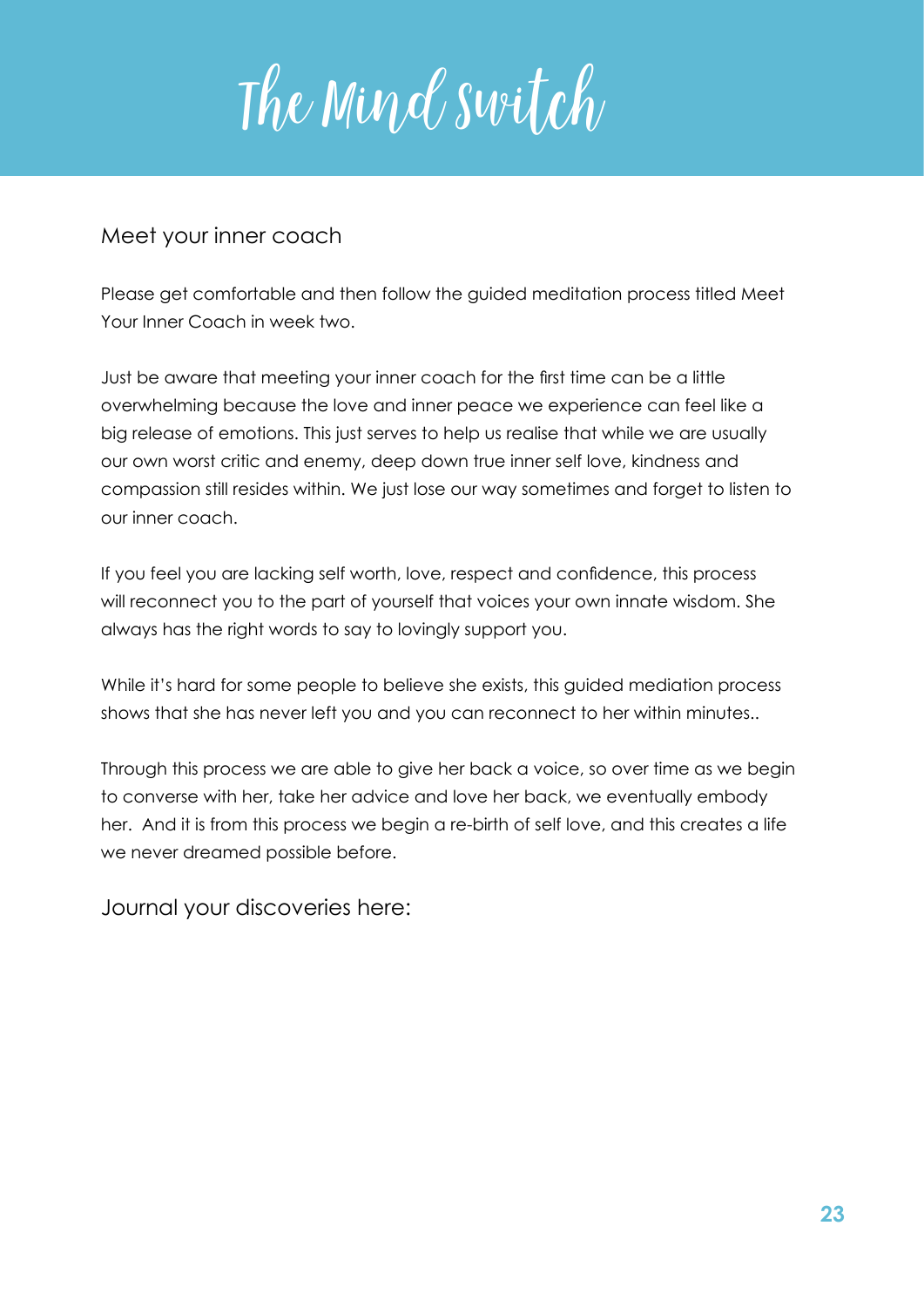# The Mind Switch

"I never left your side, you just forgot me. I've always loved you and I've been here to support you. Now that you are listening for my voice I can tell you; you are worthy of peace, you are worthy of greatness and you are worthy of love" Love, Your Inner Coach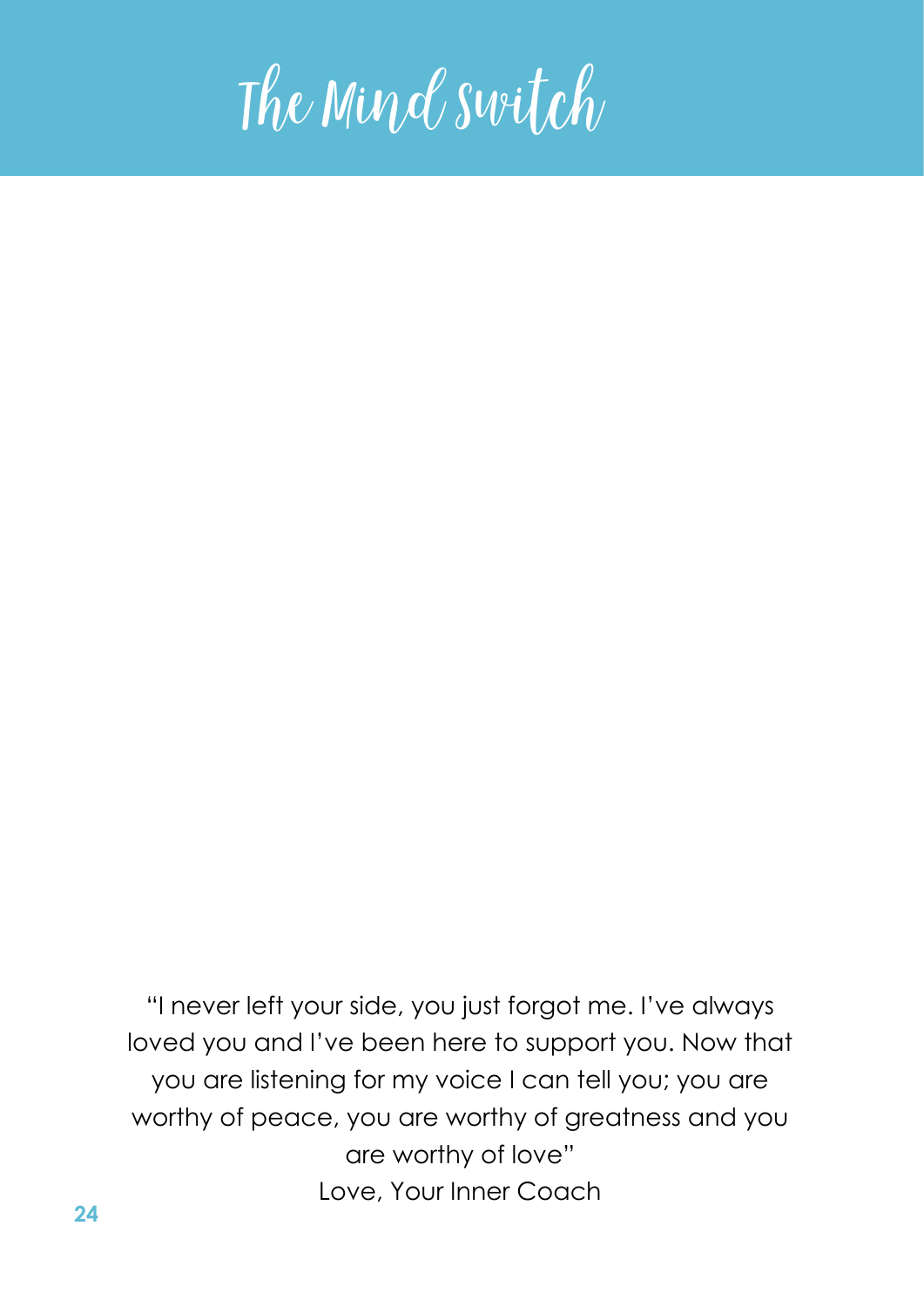The Mind switch

### An act of self love

Write down ten things you appreciate about yourself

This 'simple' exercise can be extremely difficult because while we are great at criticising ourselves (thanks to our inner critic), we may have real trouble accepting ourselves.

If need be, connect with your inner coach and ask her what makes you a unique individual and what 'she' loves about you the most!

Write down ten things you appreciate about yourself. Take your time, there is no hurry, maybe you will need to do this over the week and extend your list to 20, 30 or even 100 things! Think about all your qualities big and small, from the curve of your lip to your enormous capacity to give and to love.

Be patient and give these special aspects of yourself time to germinate and blossom.

Throughout the next few days, keep looking for things you might have missed. If you are really struggling, ask friends and loved ones what they love about you.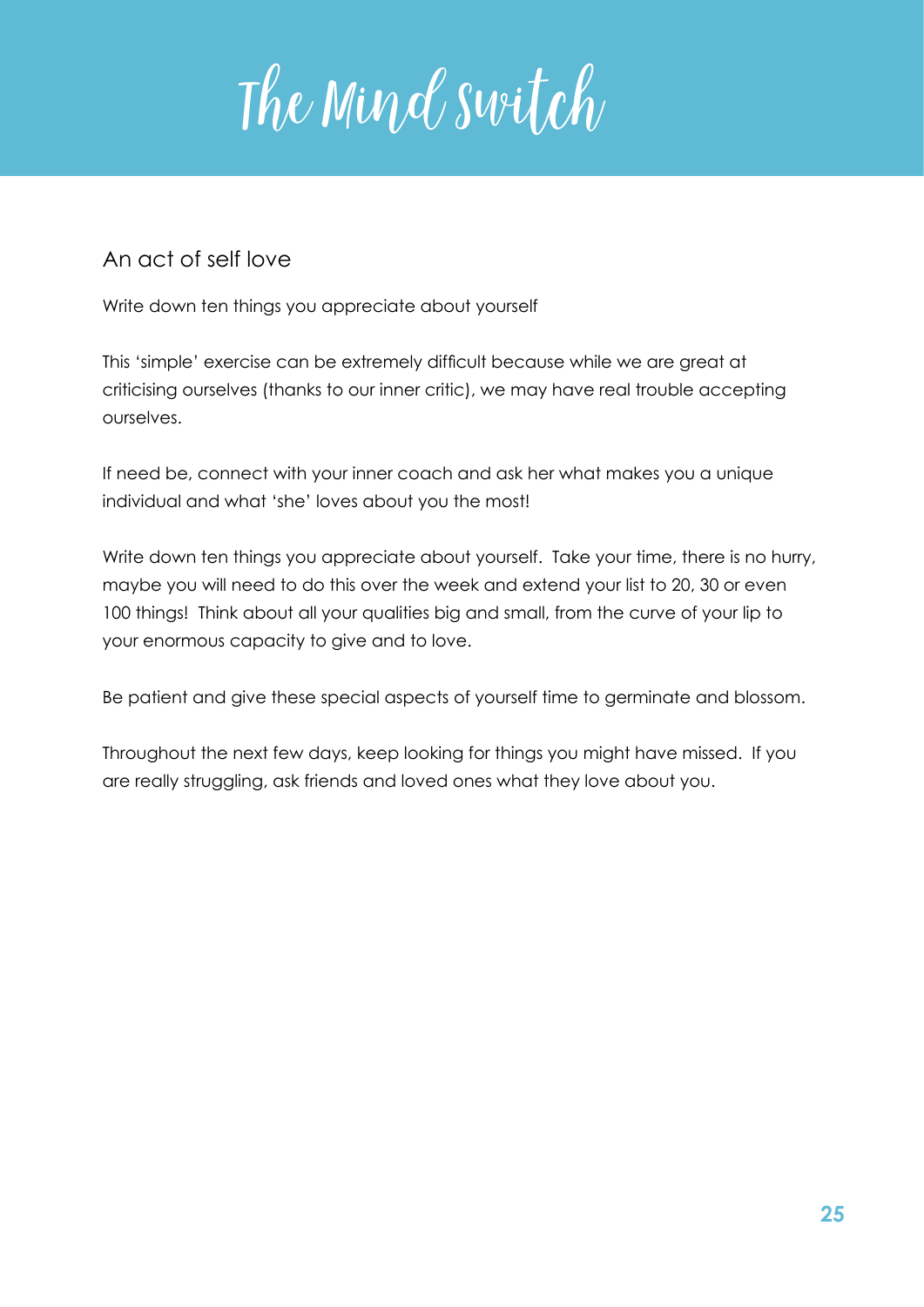The Mind switch

Week three exercises the six human needs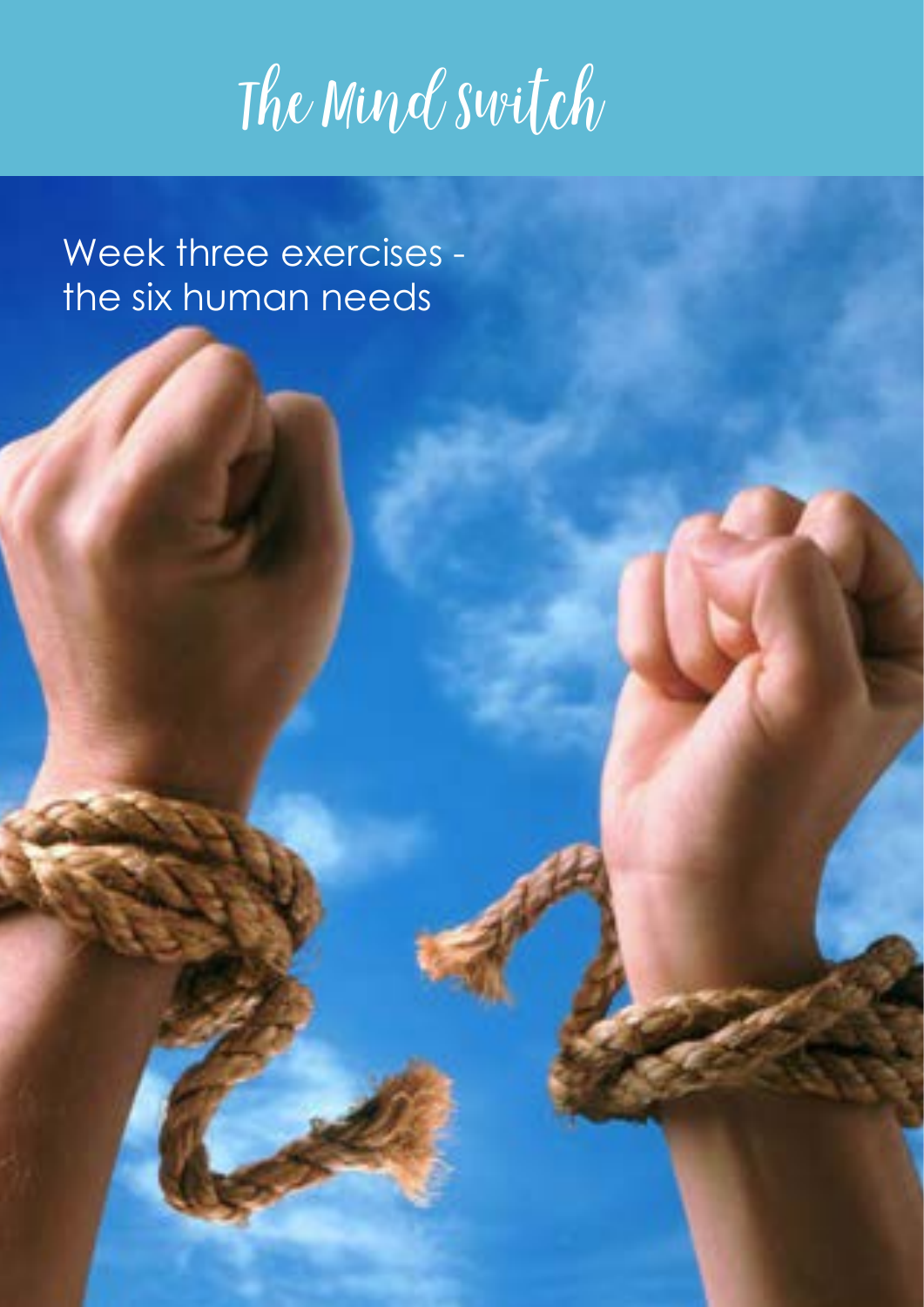The Mind switch

#### The six human needs

This is a task that has proven to be very beneficial for many of my clients. It can literally be life changing because it reveals exactly what motivates and limits us at a core level..

The phillosophy behind the test is that as humans, we each share the same six basic humans needs. I'm not talking about food and shelter, I mean emotional needs.

Every day these needs MUST be fulfilled in order for us to feel completely content.. When these needs are not being met in healthy, positive ways, we attempt to meet them in unhealthy ways. Overeatiing is just one example.. This of course is not a consicious thing; what drives us to meet these needs is subconscious.

As we begin to understand these and figure out how we have set up our life to meet these needs, we are able to see if we are meeting them in positive high quality ways, or in negative low quality ways. By understanding this we are then able to make adjustments to ensure our emotional needs are being meet in the higest possible way, which means for example we can replace negative eating patterns with new behaviours that fufills and meets our needs in the highest quality ways.

#### How to take the test

1) Simply answer the questions on the following four pages and then score yor results (more details on how to score the test on the 'Test Results' page).

This test will help deternine what your most important human needs are and what your least important human needs are. Once completed there are a number of exercises to ensure you meet each need in a positive, healthy way on a daily basis.

#### Completing the test

To complete the test, just answer every statement (84 in total).

- A "yes" means this statement really does sound like me"
- A "no" means this is not me at all or
- A "partly" means I am like this sometimes, but not always.

If you are unusre about any answer, it is best to tick "no"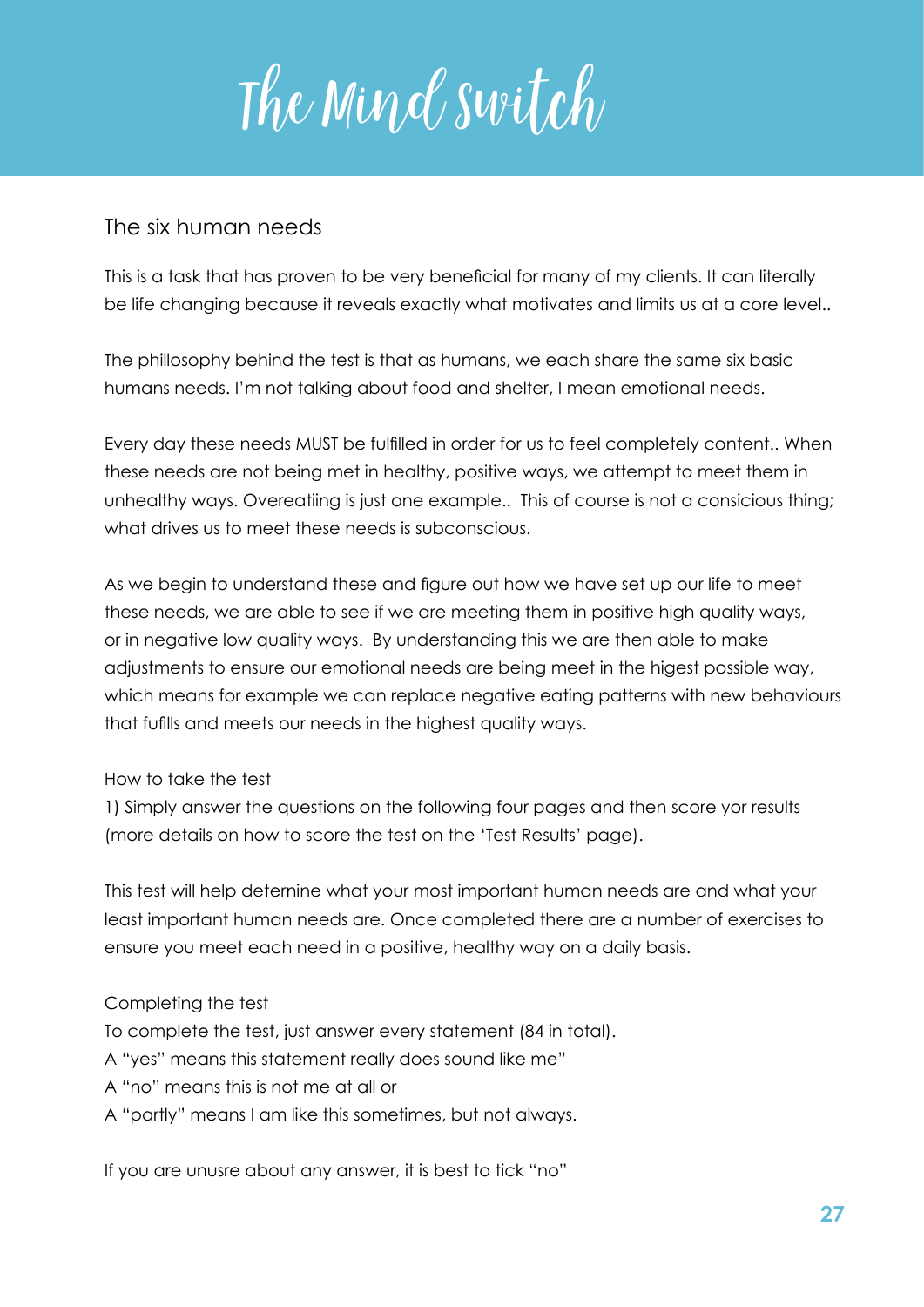The Mind switch

# Take the test

| Questions                                                  | Yes | <b>No</b> | Partly |
|------------------------------------------------------------|-----|-----------|--------|
| 1 People are impressed by me                               |     |           |        |
| 2 Feelling that 'I belong' is important to me              |     |           |        |
| 3 I need to feel grounded                                  |     |           |        |
| 4 I don't mind taking risks                                |     |           |        |
| 51 don't fear change                                       |     |           |        |
| 6 A failure is not a failure if you keep trying            |     |           |        |
| 7 I believe in giving back                                 |     |           |        |
| 8 I'm good at taking care of people                        |     |           |        |
| 9 I often worry about what people are saying about me      |     |           |        |
| 10 I like to have as much stability in my life as possible |     |           |        |
| 11 It's important to contribute to your community          |     |           |        |
| 12 I like to develop new ideas and projects                |     |           |        |
| 13 I'm security conscious                                  |     |           |        |
| 14 I like to be an example to others                       |     |           |        |
| 15 I'm competitive                                         |     |           |        |
| 16 I hate the feeling of boredom                           |     |           |        |
| 17 I know how to make connections with people              |     |           |        |
| 18 I constantly aspire to improve                          |     |           |        |
| 19 Danger is never exciting to me                          |     |           |        |
| 20 In most close relationships I'm usually the giver       |     |           |        |
| 21 There is always something new to be learned             |     |           |        |
| 22 I need to feel fulfilled                                |     |           |        |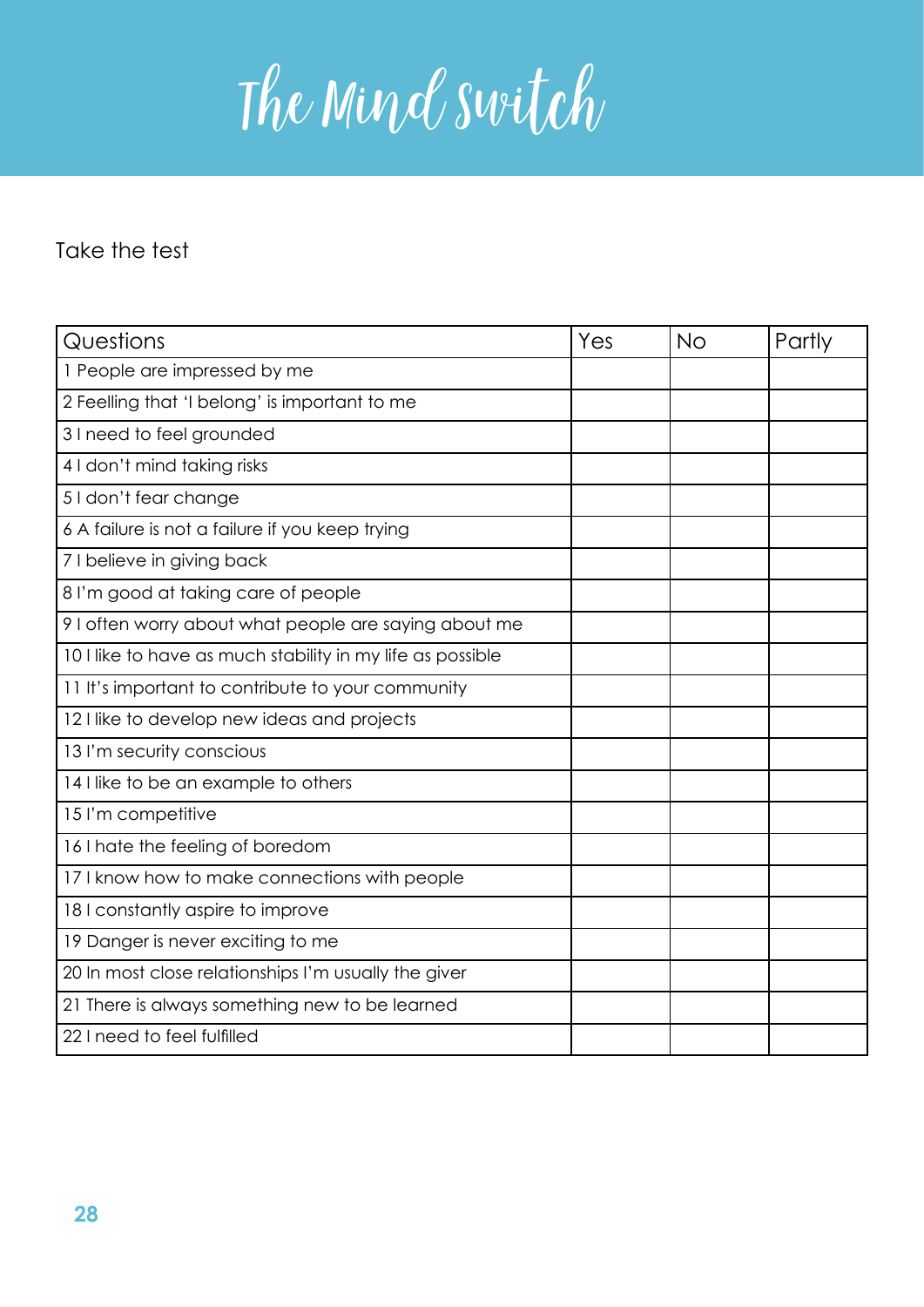The Mind switch

| Questions                                                  | Yes | <b>No</b> | Partly |
|------------------------------------------------------------|-----|-----------|--------|
| 23 I frequently evaluate myself                            |     |           |        |
| 24 I like for things to be predictable                     |     |           |        |
| 25 I am more loving than most people                       |     |           |        |
| 26 Recognition is very important to me                     |     |           |        |
| 27 I like the feeling of exertion                          |     |           |        |
| 28 I'm very careful of not overspending                    |     |           |        |
| 29 Education is important to me                            |     |           |        |
| 30 I am a leader                                           |     |           |        |
| 31 I'm always looking for new experiences                  |     |           |        |
| 32 I sometimes over extend myself in trying to help people |     |           |        |
| 33 My routines and habits are important to me              |     |           |        |
| 34 I take pride in who I am                                |     |           |        |
| 35 I like how learning something new changes my            |     |           |        |
| perspective                                                |     |           |        |
| 36 Sometimes the most important work is not what you're    |     |           |        |
| being paid for                                             |     |           |        |
| 37 I'm not an adventurous person                           |     |           |        |
| 38 No one would say that I'm selfish                       |     |           |        |
| 39 I tend to spend beyond my limits                        |     |           |        |
| 40 I like to feel important                                |     |           |        |
| 41 Every failure is a learning experience                  |     |           |        |
| 42 I like to learn in order to teach what I learn          |     |           |        |
| 43 I seek unity in my relationship                         |     |           |        |
| 44 I like to make a difference                             |     |           |        |
| 45 I refrain from acting when I'm not sure about the       |     |           |        |
| consequences of my actions                                 |     |           |        |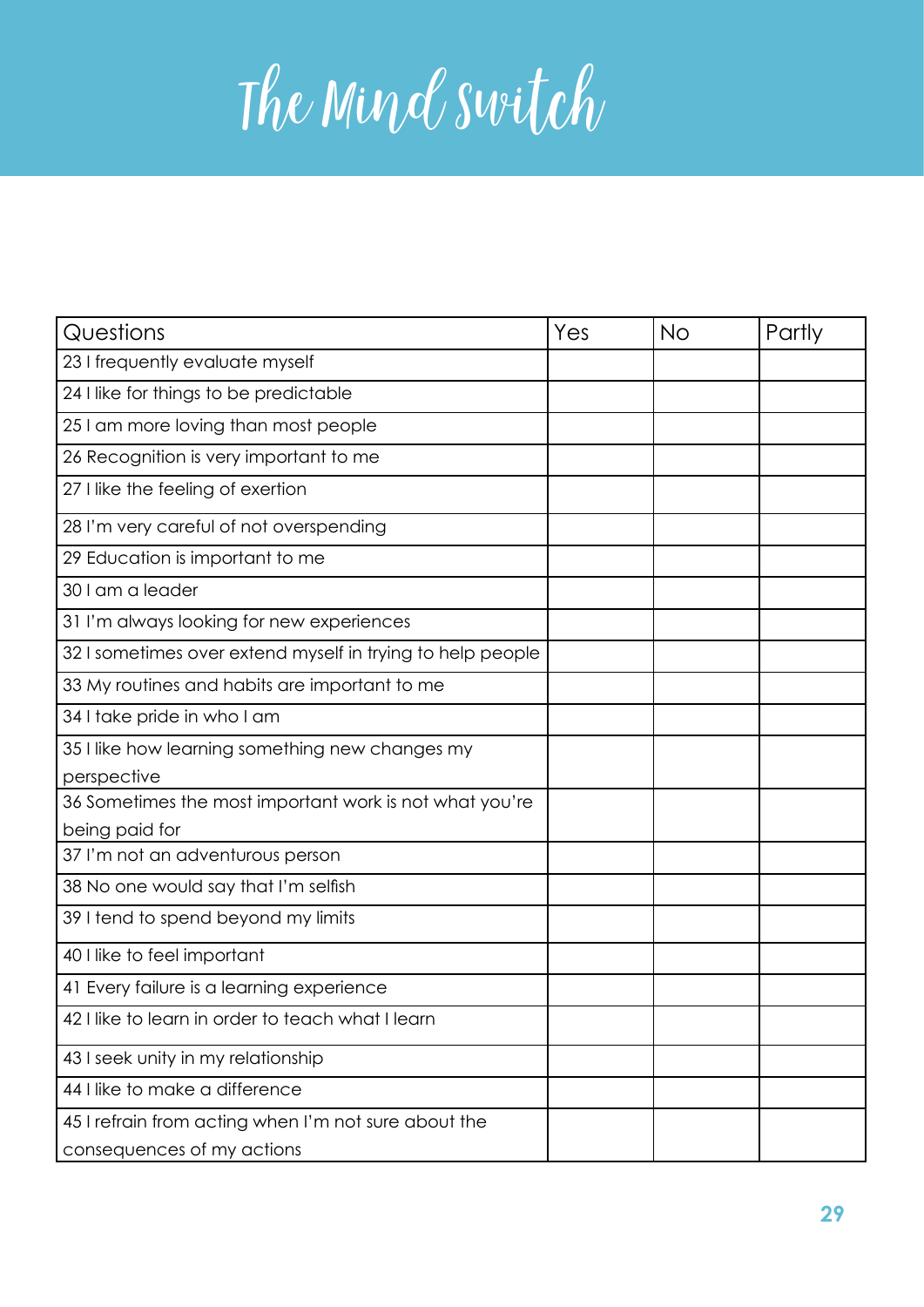The Mind switch

| Questions                                                    | Yes | <b>No</b> | Partly |
|--------------------------------------------------------------|-----|-----------|--------|
| 46 I suffer when I feel blocked                              |     |           |        |
| 47 I enjoy suspense                                          |     |           |        |
| 48 Prestige is very important to me                          |     |           |        |
| 49 I'm romantic                                              |     |           |        |
| 50 I'm constantly learning                                   |     |           |        |
| 51 Giving is imore mportant to me than recieving             |     |           |        |
| 52 I like to be number one                                   |     |           |        |
| 53 I hate taking risks of any kind                           |     |           |        |
| 54 I like to constantly develop myself                       |     |           |        |
| 55 I like to give my time and energy to good causes          |     |           |        |
| 56 I like to be admired by others                            |     |           |        |
| 57 I'm proud of my ability to learn new things               |     |           |        |
| 58 We are here to make this world a better place             |     |           |        |
| 59 I like to grow and develop in different areas             |     |           |        |
| 60 Personal relationships are the most important things to   |     |           |        |
| me                                                           |     |           |        |
| 61 Sometimes I can be intimidating                           |     |           |        |
| 62 I often look for new forms of entertainment               |     |           |        |
| 63 I'm concerned about anything that might be risky          |     |           |        |
| 64 Being fulfilled in your work is more important than being |     |           |        |
| important                                                    |     |           |        |
| 65 I strive to improve my skills                             |     |           |        |
| 66 I get close to people by being generous with money,       |     |           |        |
| time and energy                                              |     |           |        |
| 67 I like to think carefully before I go into action         |     |           |        |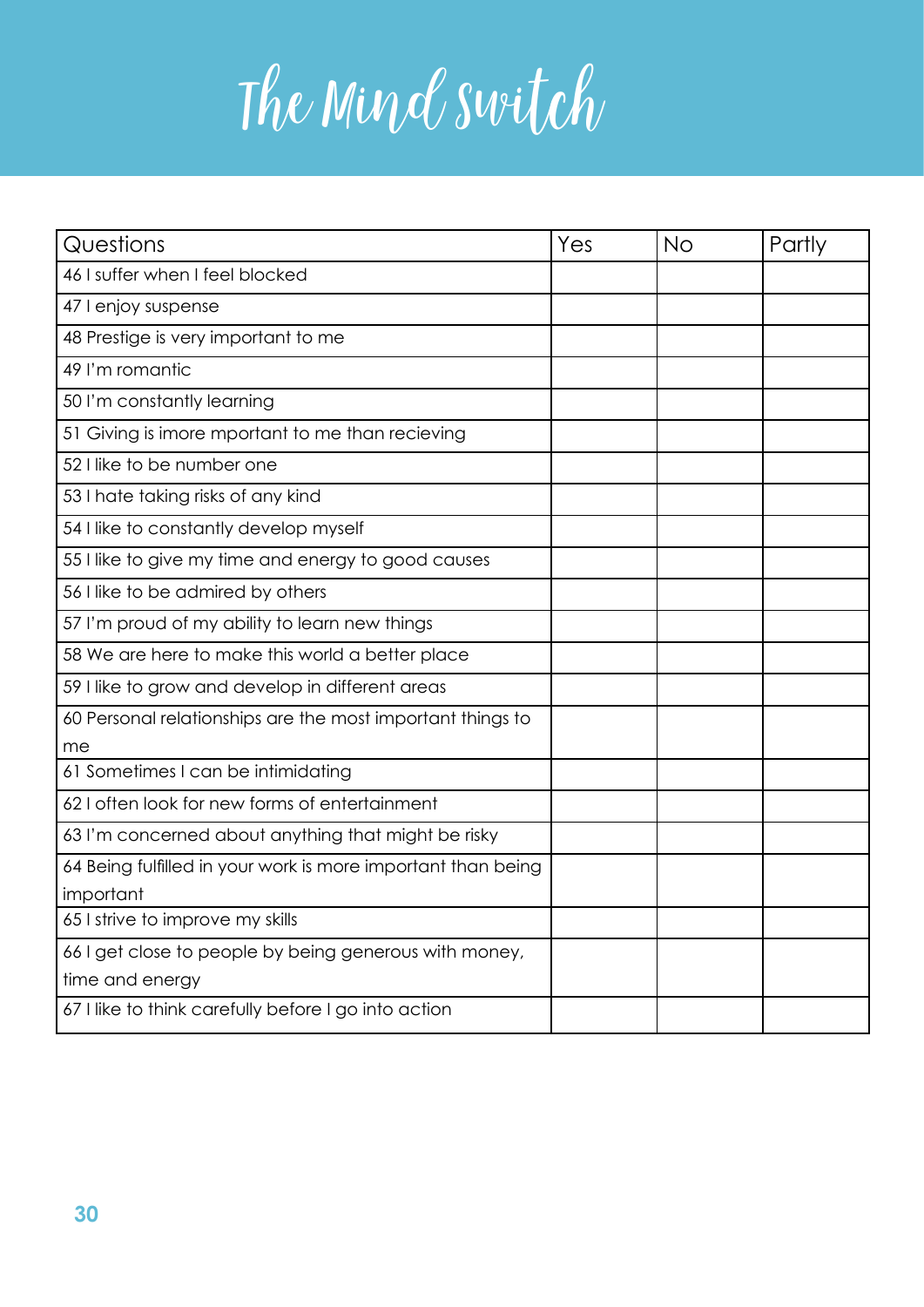The Mind switch

| Questions                                                                    | Yes | <b>No</b> | Partly |
|------------------------------------------------------------------------------|-----|-----------|--------|
| 68 Sometimes I like the thrill of experiencing fear                          |     |           |        |
| 69 I need to feel respected                                                  |     |           |        |
| 70 When we stop growing, we die                                              |     |           |        |
| 71 The feeling of togetherness is important to me                            |     |           |        |
| 72 For life to make sense, you have to leave a mark in the<br>world          |     |           |        |
| 73 Feeling comfortable at all times is important to me                       |     |           |        |
| 74 I enjoy being involved in many different activities                       |     |           |        |
| 75 I'm always comparing myself to others in terms of                         |     |           |        |
| success                                                                      |     |           |        |
| 76 I need to have passion in my relationship                                 |     |           |        |
| 77 If I'm not contributing to others, my life is meaningless                 |     |           |        |
| 78 When making decisions I often think about what might<br>be more enjoyable |     |           |        |
| 79 I can't stand to feel stagnant                                            |     |           |        |
| 80 I need to feel as safe as possible at all times                           |     |           |        |
| 81 If I commit to something, I worry that something better                   |     |           |        |
| might come along                                                             |     |           |        |
| 82 I never want to be seen as a loser                                        |     |           |        |
| 83 I don't care about having much stability in my life                       |     |           |        |
| 84 I have a mission                                                          |     |           |        |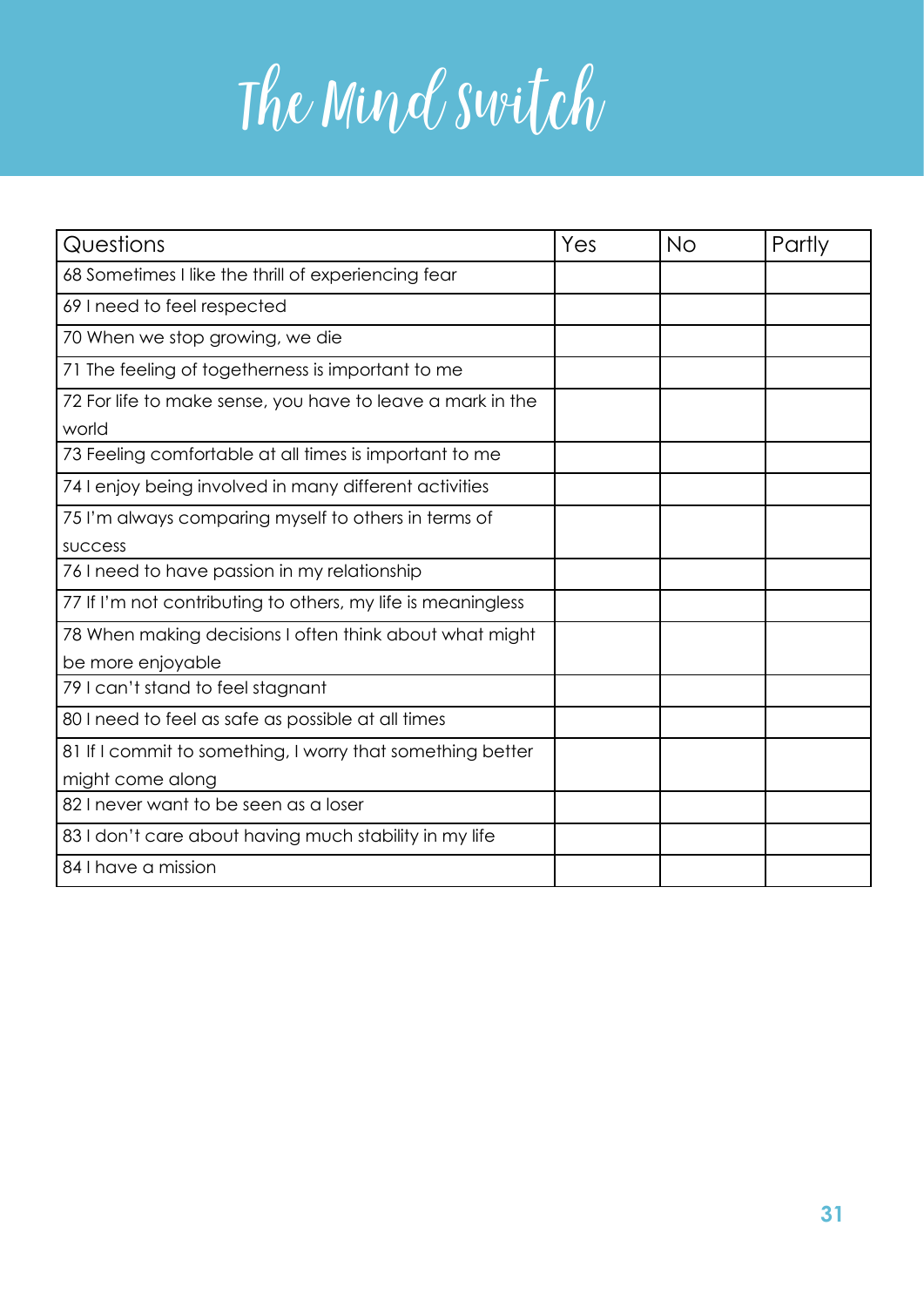The Mind switch

#### Test results

| 6 human needs       | questions                                     | total |
|---------------------|-----------------------------------------------|-------|
| certainty/comfort   | 3, 10, 13, 19, 24, 28, 33, 37, 45, 53, 63,    |       |
|                     | 67, 73, 80                                    |       |
| variety/uncertainty | 4, 5, 12, 16, 27, 31, 39, 47, 62, 68, 74, 78, |       |
|                     | 81,83                                         |       |
| significance        | 1, 9, 15, 23, 26, 34, 40, 48, 52, 56, 61, 69, |       |
|                     | 75,82                                         |       |
| love/connection     | 2, 8, 17, 20, 25, 32, 38, 43, 49, 51, 60, 66, |       |
|                     | 71,76                                         |       |
| growth              | 6, 18, 21, 29, 35, 41, 46, 50, 54, 57, 59,    |       |
|                     | 65, 70, 79                                    |       |
| contribution        | 7, 11, 14, 22, 30, 36, 42, 44, 55, 58, 64,    |       |
|                     | 72, 77, 84                                    |       |

To score your results please add the questions listed above for each category as follows:

One point for every 'yes' answer

A half a point for every 'partly answer and

Zero points for every no answer.

Each answer correlates to a different human need, so simply add the scores for each question listed in the table above to get your combined score for that need.

The higher the score the more importance you place on that need. The lowest scoring need is of least importance to you.. There is no right or wrong in the heirarchy of needs, it is simply a snapshot of your emotional priorities at this stage in your life. The results will naturally change throughout your lifetime as you move into different life stages. What is important is how to FULFILL each need.

Once you have added the total for each need, continue to the next page for a detailed explanation of what they mean and a series of exercises to determine how you are meeting your needs.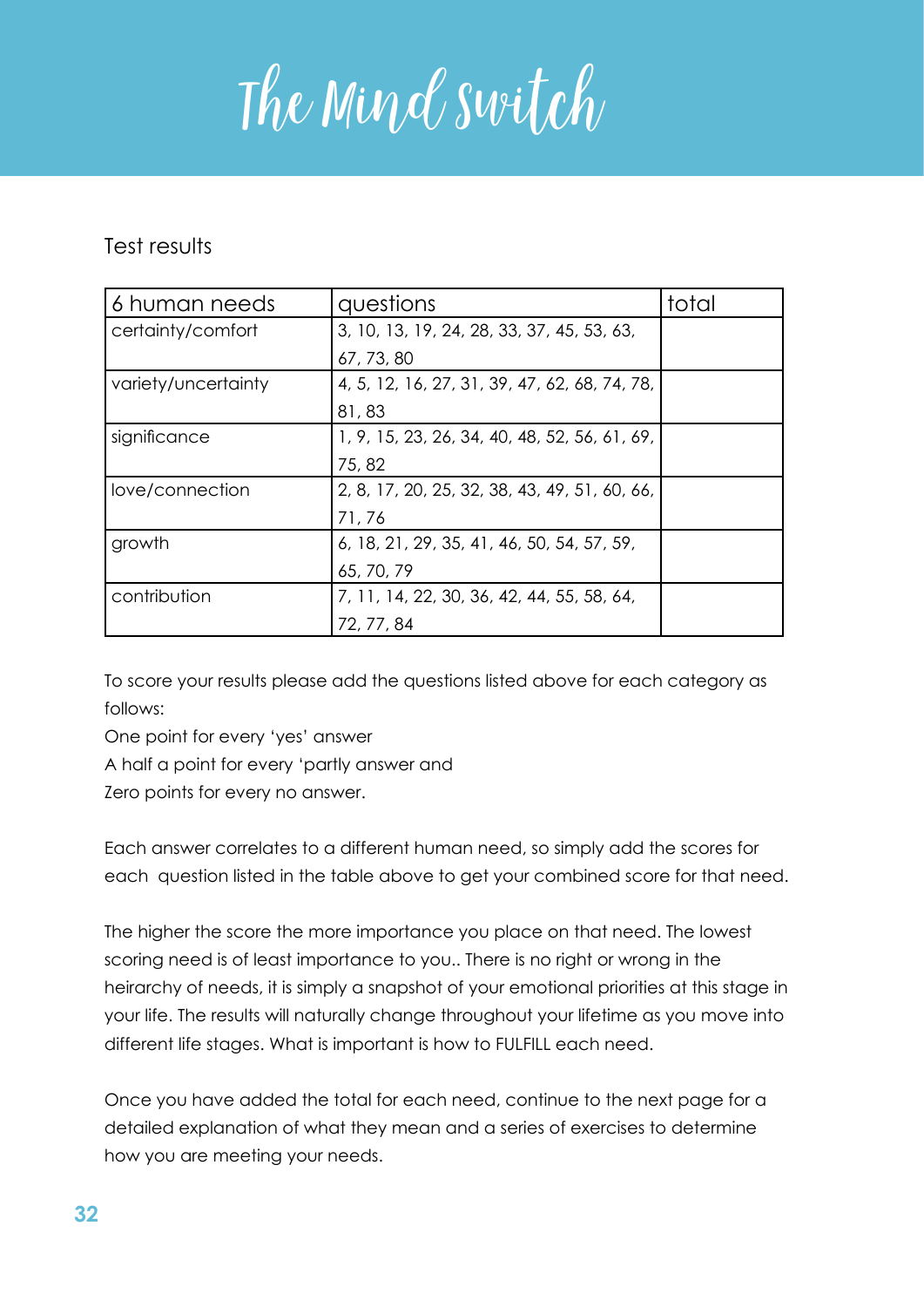The Mind switch

# Scoring the test and what next?

There is a description of each need on the following pages with a focus on these needs around food and weight loss.

Completeing the test is just the beginning however, now we have to determine 'what do I need to experience on a daily and weekly basis to feel my needs are being met?'

Now you know the results of this test, next time you experience a negative pattern of behaviour, ask the following questions:

1) 'What need am I trying to meet by expressing this behaviour and how may I fiill these needs in a positive way?'.

e.g. If you value certainty very highly and something happend today that took you out of your comfort zone, this could drive you to comfort eating. What else can you do to calm your body, mind and spirit by doing an activity that gives you certainty. What is it that you are certain of in life? Could you go for a walk because you know you always find comfort in how you feel afterwards? Could you call your best friend while drinking a special cup of tea?

2) 'What void am I trying to fill with this behaviour?'

e.g. If you value love and connection highly yet feel lonely or had a fight with your partner then this could drive you to eat emotionally to fill your need to love and connection.

3) 'Am I lacking love/connection right now, variety/excitment, significance, growth, contribution or certainty/comfort right now?'

Please watch the video series on the six human needs and then complete the exercises over the next few pages. This will help determine how yor needs are being met and if you need to seek other, more positive, healthy ways to fulfil them.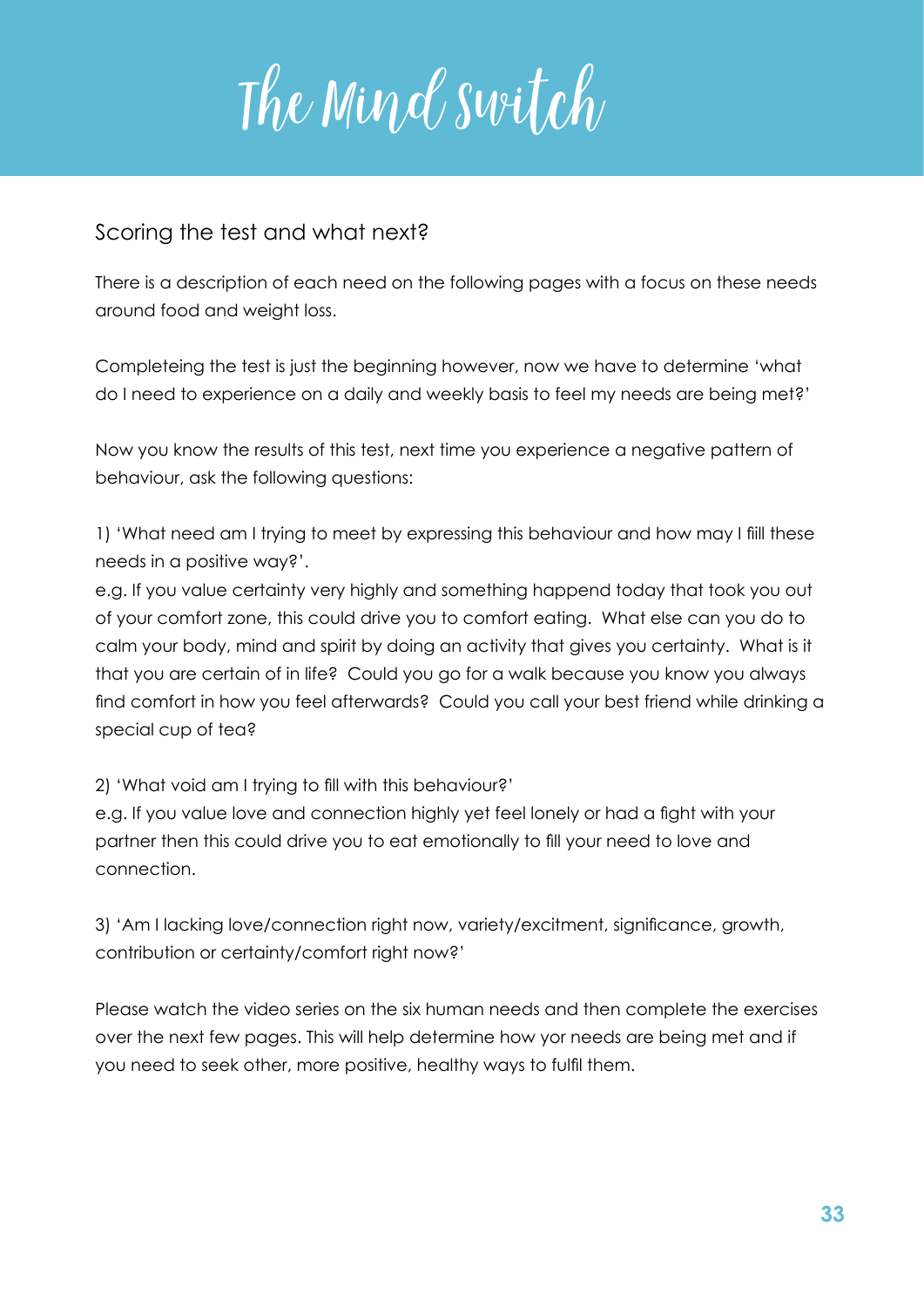The Mind switch

#### What are the six human needs?

#### 1. Certainty / Comfort

This is the most basic primal human need. We need to know that we have a roof over our heads and food on the table. We need to know that our basic survival needs are being met. A positive way of meeting our need for certainty and comfort is to have routines and conscious management of the food we eat. An unhealthy way of meeting the need for comfort is 'comfort eating'. Next time you find yourself comfort eating ask yourself 'where in my life am I feeling discomfort right now? How can I meet my need for certainty and comfort in a more positive way?' Take a few minutes to write down how you fulfill your need to Certainty and Comfort?

#### 2. Uncertainty / Variety

If we stayed in certainty and comfort all the time we would get very bored and we wouldn't be pushed to challenge ourselves to grow. We need uncertainty and variety in life to stimulate ourselves. A positive way of meeting our need for variety would be to do things that are different, take a different road to work, break up your patterns and routines, do something exciting, new, or challenging - starting this journey for example! An unhealthy way to meet uncertainty/variety is through eating - there is a lot of variety to be had in the world of junk food! Write down how you fulfill your need for Uncertainty/Variety?

#### 3. Significance

We all need to feel important, wanted and needed. A positive way of fulfilling this need is through doing things that make a difference in people's lives, or choosing careers that you consider worthwhile. An unhealthy way is by bullying and asserting your position, power or ego on others. You can also seek significance through eating. If someone challenges you on what you are eating, do you ever get angry and eat more just to spite them and feel you have power and significance? Record how you fulfill your need to Significance?

#### 4. Love and Connection

We all need to feel love and connection and we all need to give love. A positive way of experiencing love is through giving it unconditionally without restrictions or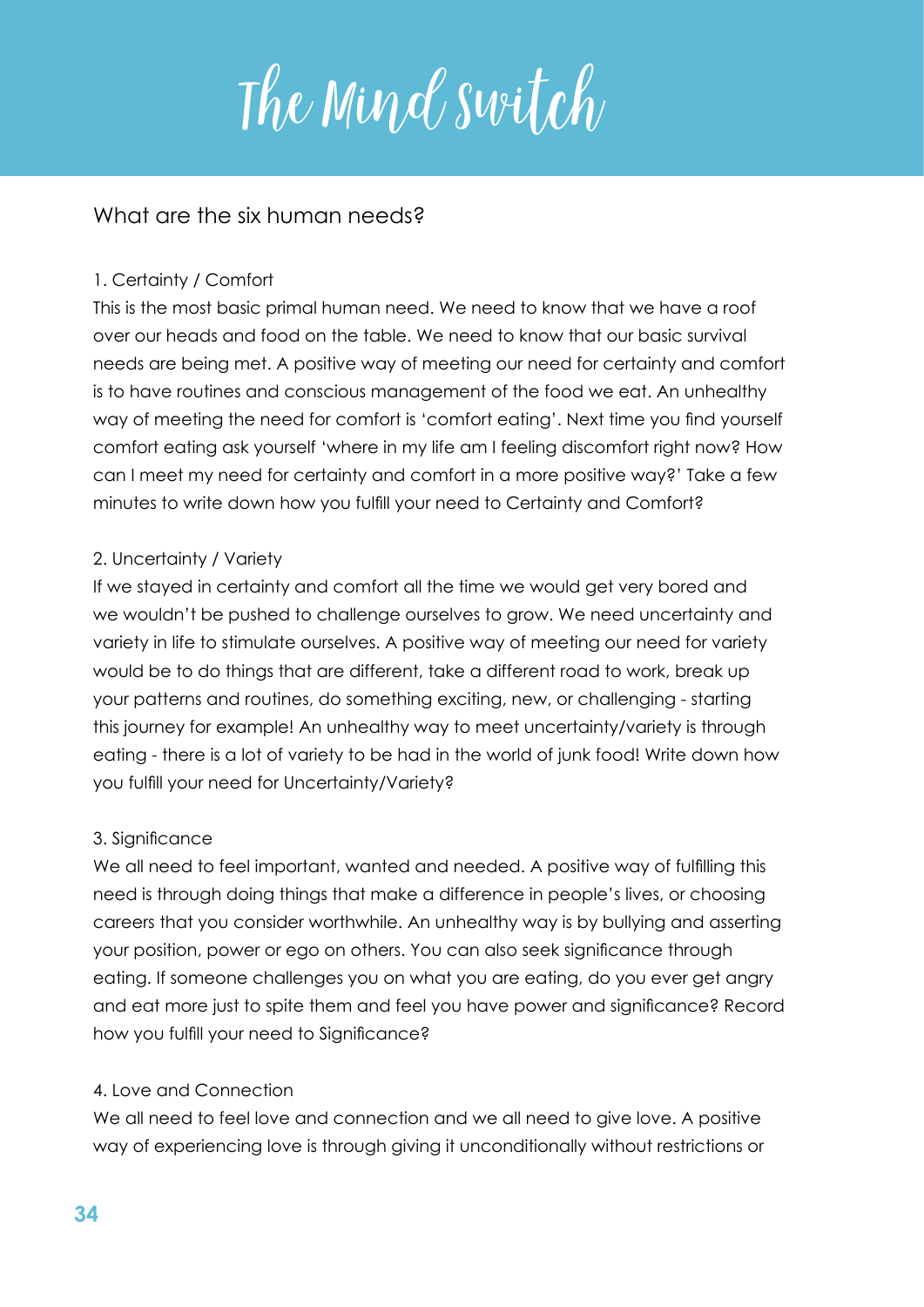The Mind switch

a hidden agenda - expecting nothing in return.. If we only love in order to get love back, we will never be truly happy and we set oursleves up for an emotional pattern of giving in order to recieve. This leads to a pattern of people-pleasing, the friend who can't say no. When this need is met in unhealthy ways we may sacrifice our own lives for the sake of needing approval from others in order to feel loved and connected. This is very disempowering and makes it impossible to ever feel good enough!

We can also try to fill a lack of love and connection through food and overeating.. Learning to authentically love ourselves and giving unconditional love will result in an empowering life! Write down how you fulfill your need for Love and Connection?

#### 5. Growth

We must continue to grow in all areas of our lives to feel fulfilled. In nature, when things stop growing, they die. A positive way to meet growth is through learning new things this could be kitchen skills, more about nutrition, more about yourself, your spirituality, getting fit for the first time and essentially setting goals and learning how to achieve them. Negative ways of meeting growth include holding on to self-defeating patterns of behaviour in order to have something to 'work on' (usually something to complain about!).

For the many women I've coached over the years, weight is often the ONLY area of their lives that isn't under control. To give up this struggle would make their lives 'too perfect' and we can't have that if we rely of negative ways of fulfilling our need for growth! Write down how you fulfill your need for Growth?

#### 6. Contribution

We all need to contribute beyond ourselves in order to be happy. Contribution could be helping your closest loved ones, friends, your community, your country, or your world. Contribution is giving our time, our love, or our money, if we have that to give. We may also fill this need by

supporting our partners to contribute. A negative way of fulfilling contribution would be to do something and expect something in return. Just like love and connection, contribution should be offered without the expectation of receiving. When we give to others, even without them knowing; we feel fulfilled in a multitude of ways. Write down how you fulfill your need for Contribution?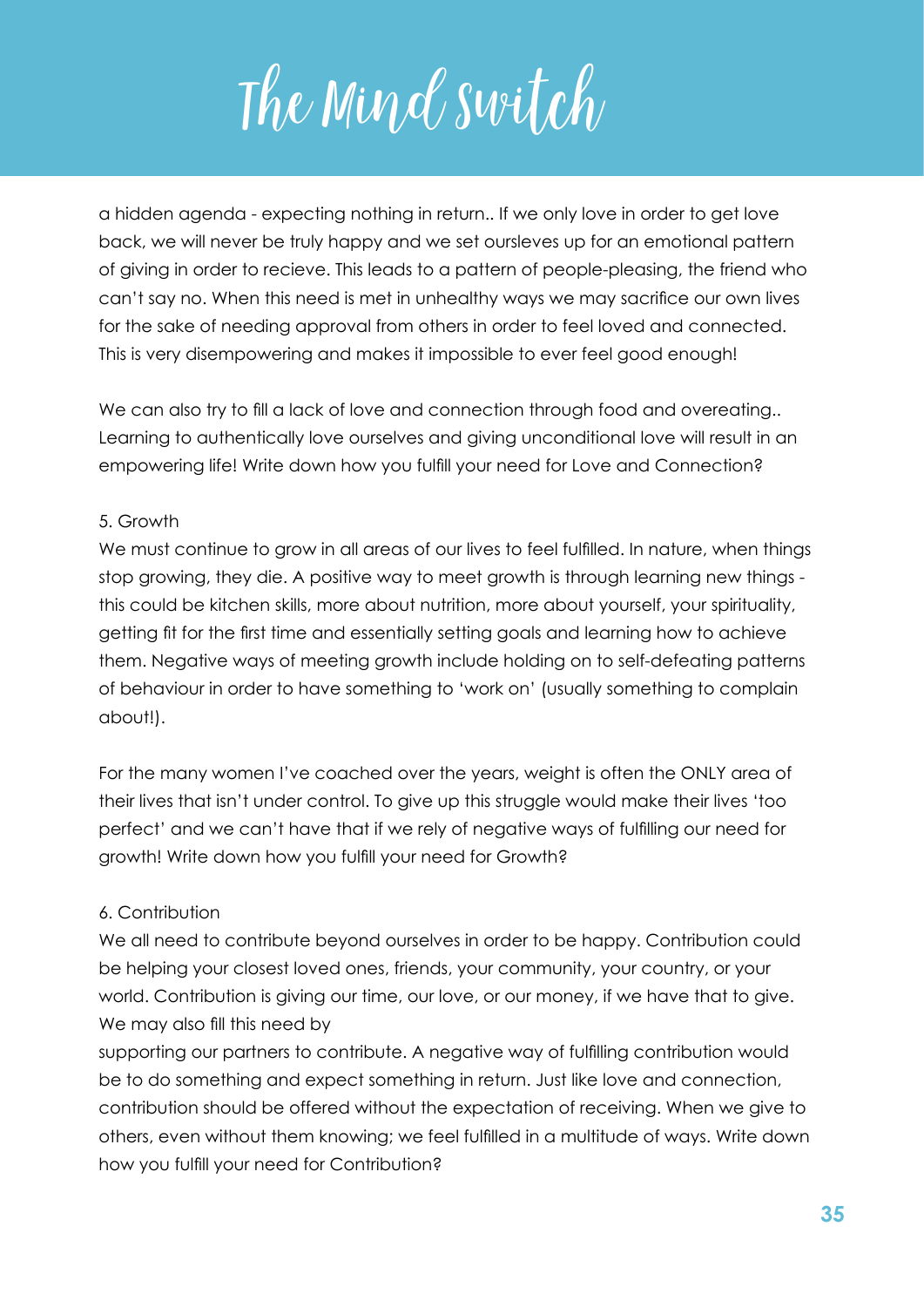The Mind switch

The first four needs in this list are all essential for human survival; while the last two are essential for human happiness.

If you are not happy, focus on the last two needs and if you feel disastisfied, angry or unfulfilled, focus on the first four.

#### The six human needs and eating

Eating is essential for human survival, so many of us believe that overeating is the hardest addiction to overcome. I'm here to tell you that overeating is something we can completely control.

It is natural to be addicted to food, if we were not we'd die as it is essential for survival. and this is why a food addiction is different to a drug addiction, sex addiction, gambling addiction or alcohol addiction - because we need food to survive

In reality, we are all addicted to something, it is a matter of degree - are our addictions healthy for us or not. We can eat to live or live to eat, we can eat the most incredible nourishing and delicious foods that uplift us and make us feel happy and satiated, or we can eat foods that destroy health and ultimately lead to sickness and death!

The food we choose to put in our body is our decision. Overeating and eating foods that are potentially poisoness to our body is a way to negatively fill a need, while becoming addicted to heatlhy food is a positive approach. If we have to have an addiction, we want to choose the postive fulfillment to help postively support the needs of love and connection, significance and growth.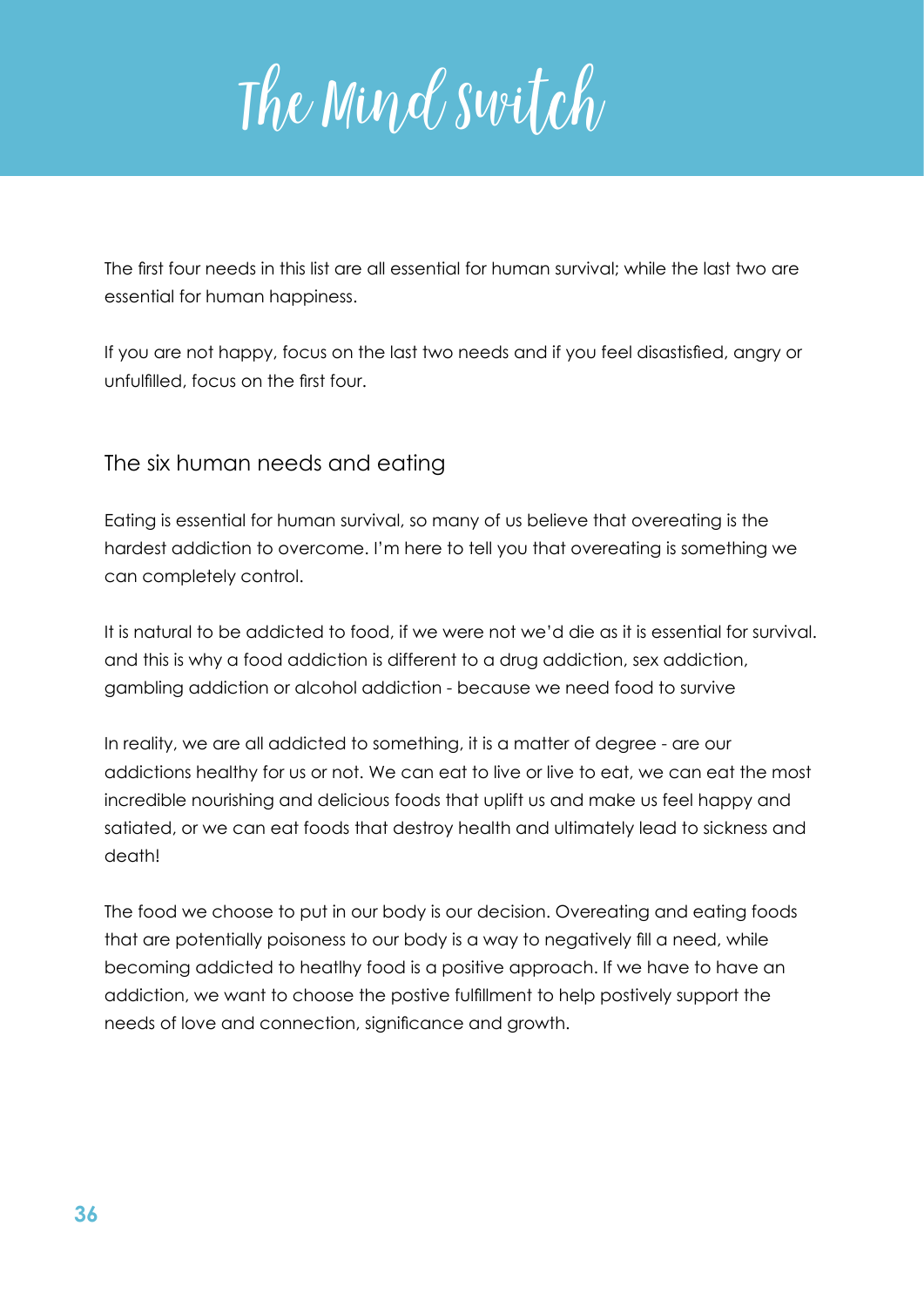# The Mind switch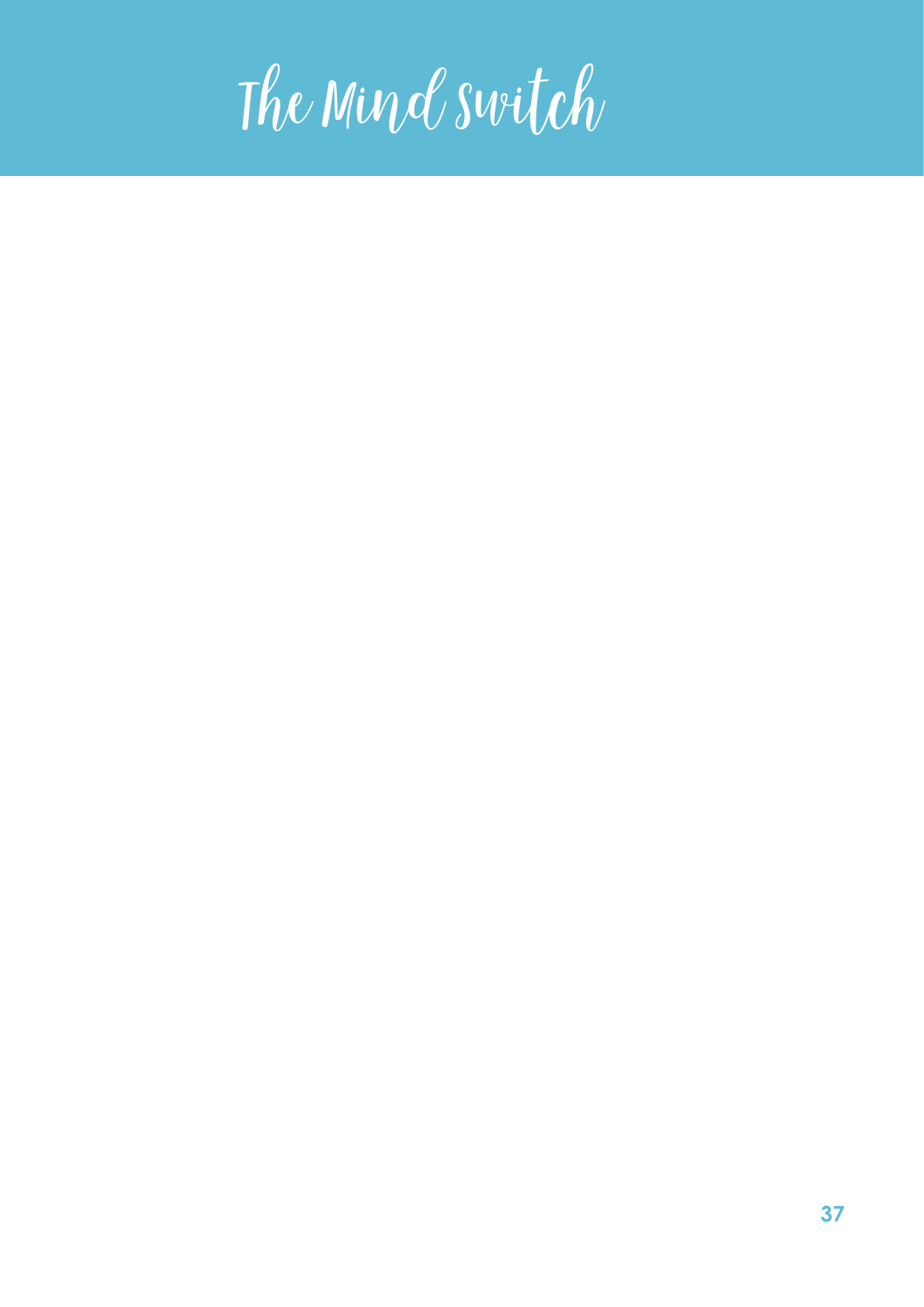The Mind switch

# Week four exercises healing your inner critic

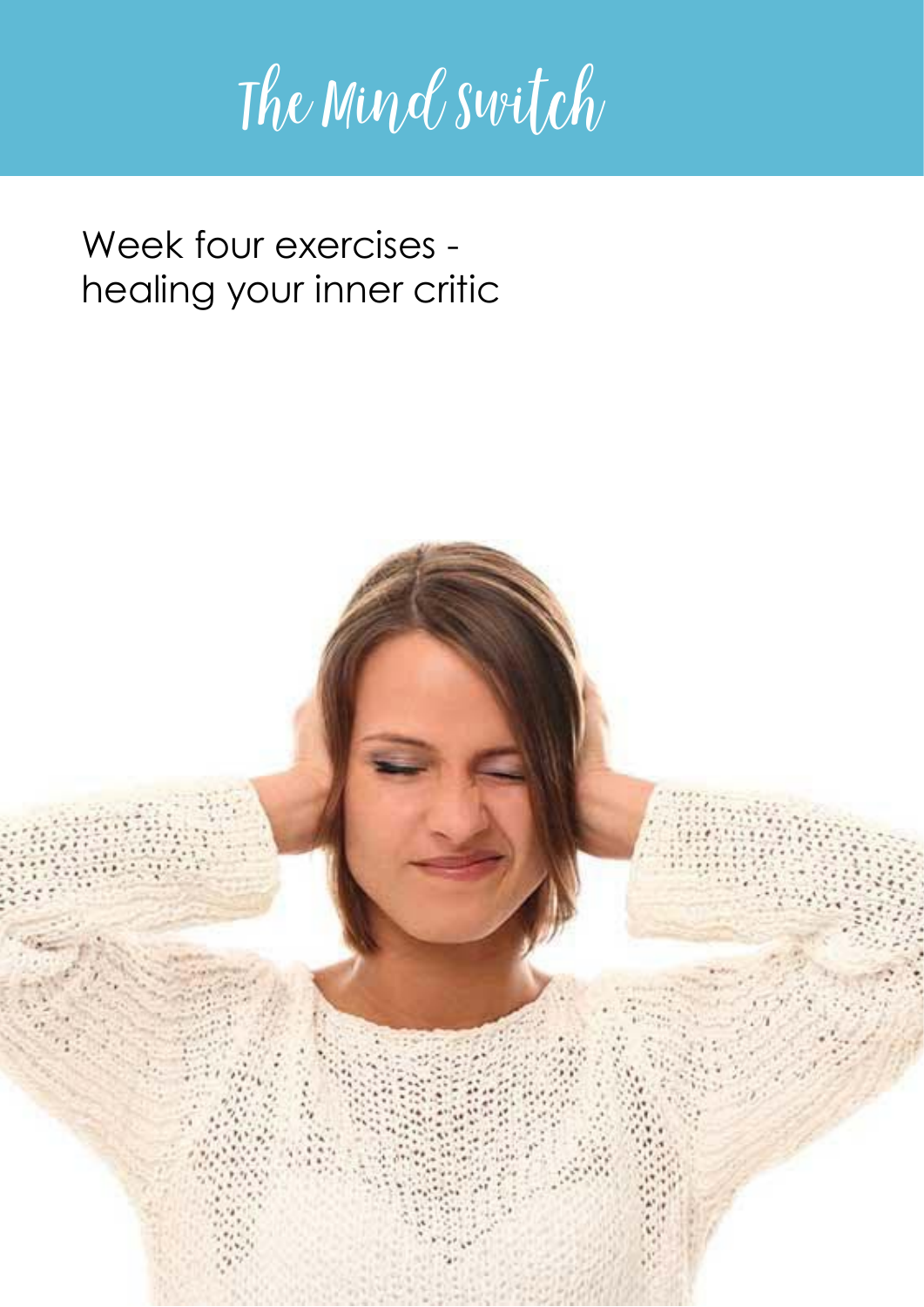The Mind switch

# Healing your inner critic

The more we begin to understand our inner critic, the more we begin to realise it was a mistake to see her as the inner bitch, or something we need to disown and destroy! In fact the opposite is true. We need to first understand the inner critic and then heal her.

The inner critic is formed in early childhood for a number of reasons, first and foremost she is there to protect us. As we grow up we begin to form our own view of reality and this creates a high level of security and comfort. We need to know certain things are predictiable in our life and that we can rely on these things. It creates a sense of calm in our world. As we grow older the world begins to challenge these beliefs and this can create a great deal of unease.

Congitive disonnance is a term used in psychology to describe why change is often so difficult. It is where our mind believes something to be true and even when we are given compelling evidence to the contrary, we can't accept that informationan. The security and comfort of our old belief/behanviour is so strong, that we aren't willing to change it, even if we know it's wrong.

The inner critic behaves the same way. She likes the security and comfort of being able to predict outcomes. She is the aspect of you that doesn't want you to change from where you are now because the way your life has been set up to date is what she knows and can predict. If for example you are used to coming home from a stressful day at work to a bottle of wine or a bag of chips, lollies or a bar of chocolate, then she will want you to continue that behaviour. She really is the addict within you and she'll do whatever it takes to get you to listen!

However if we really begin to question her motives, we see that really she is just living in fear of change to keep things 'safe' and 'known'. So let's examine our fears around change.

"One reason people resist change is because they focus on what they have to give up, instead of what they have to gain" -Rick Godwin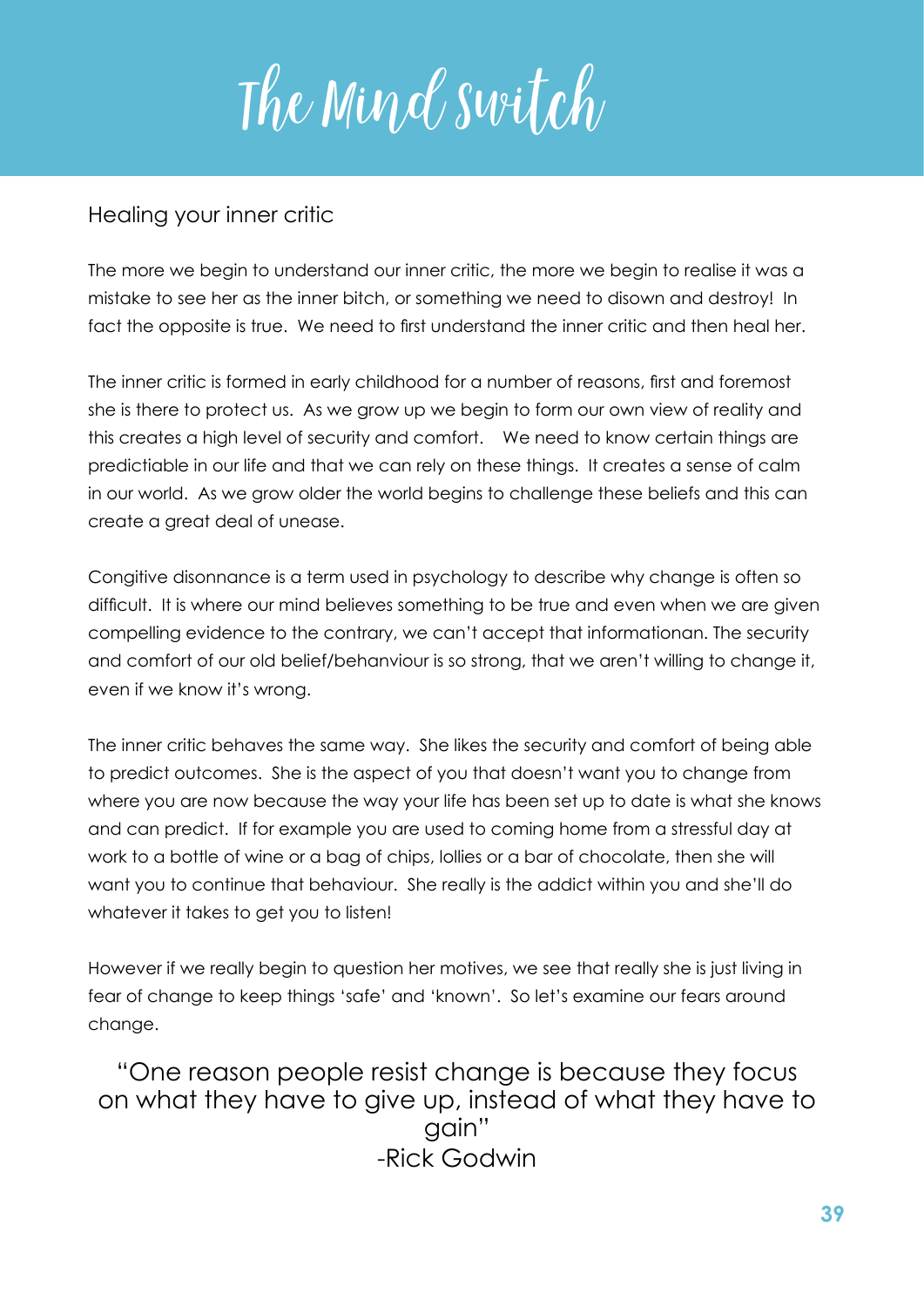The Mind switch

In this exercise list all the things you fear giving up. It could be chocolate, fast foods, sugar, biscuits, excessive alcohol, etc.

Then write down what need these things fill in you at the time, how does it feel prior to eating them, during and then afterwards? Is there a level of cruel comfort in knowing you get a temporary relief followed by guilt? If you didn't have the comfort of bad foods, how would that make you feel?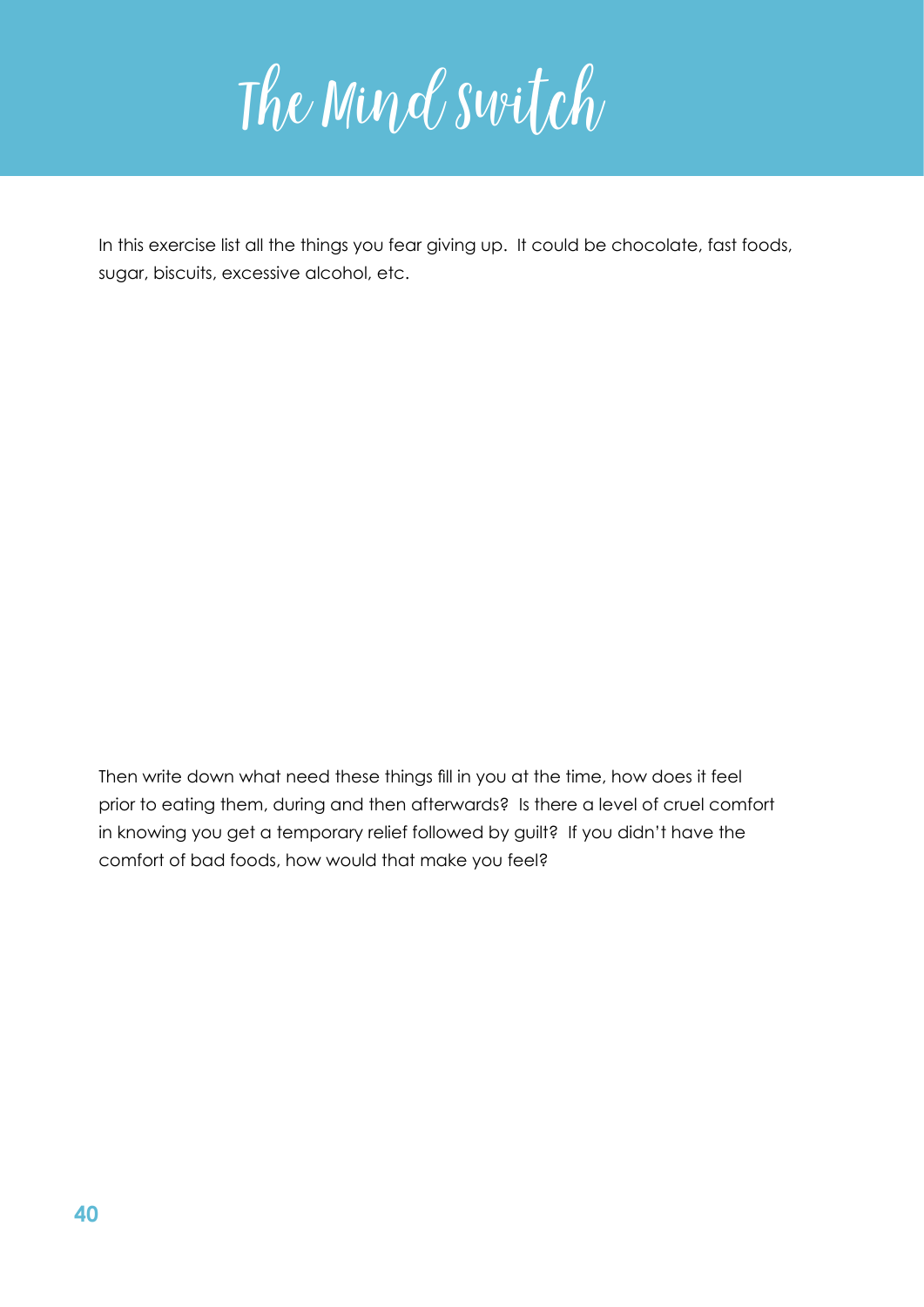The Mind switch

Now write a short story about how each of the six human needs are being met by your addictions.

Lastly write a thank you letter to your inner critic. Thank her for always being there to protect you. Then in the moment when she's screaming at you, acknoledge her and thank her and let her know youare grateful for what she's trying to do but it's time to try something new and you are going to be okay.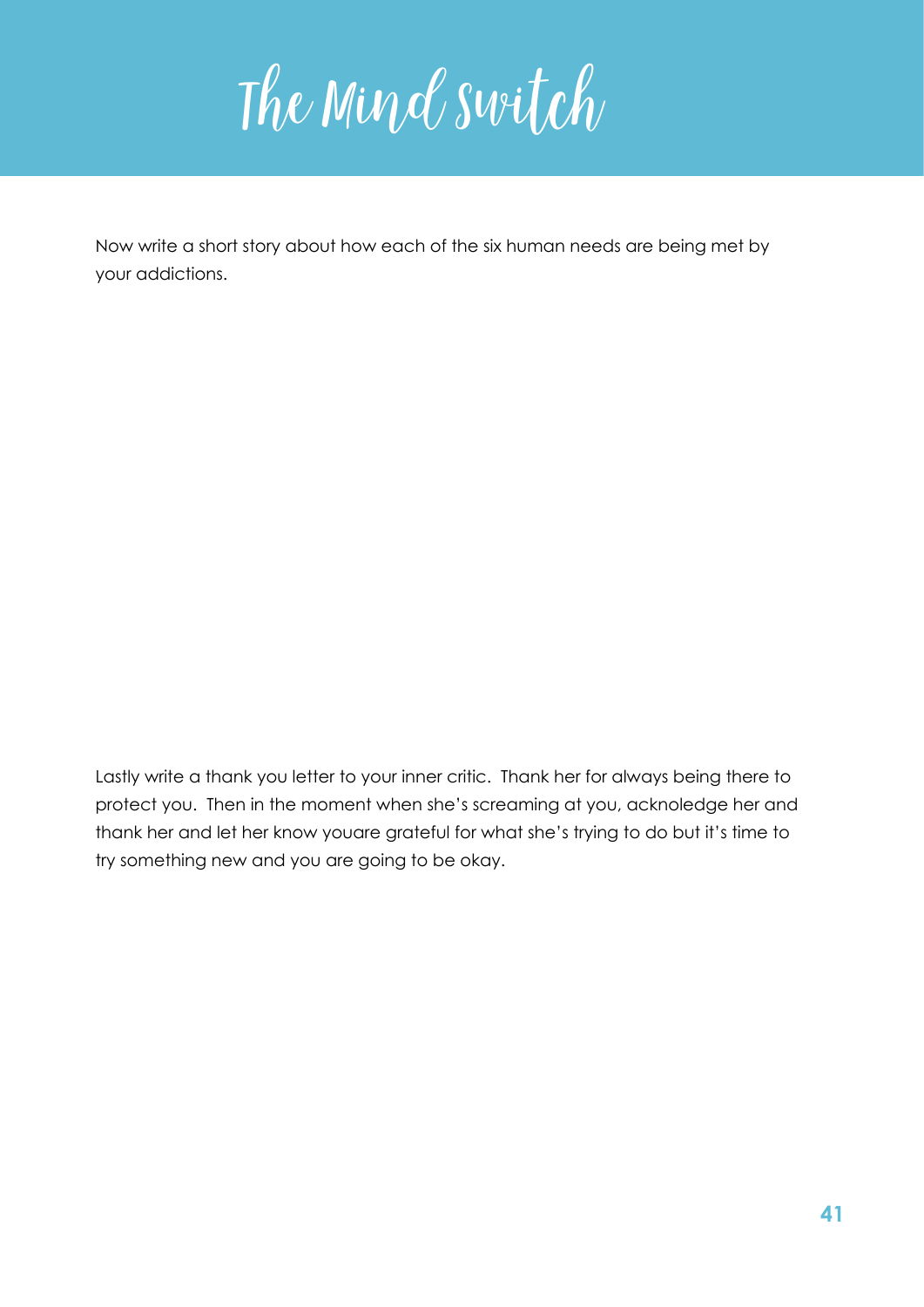The Mind switch

# An act of self love - learning to be kind to yourself

Forgive yourself for anything you do 'wrong' this week.

I am constantly reminding clients to be kind to themselves, forgive themselves, if for no other reason than the fact that no one is perfect.

We go about our daily lives comparing ourselves to others who seemingly have it 'all together', but after working with women from all walks of life for over 23 years, I can say without a shadow of doubt that NO ONE is perfect, or without faults or flaws. As humans we are always a work in progress.

Part of this beautiful journey called 'being human' is that we all make mistakes, how we deal with those mistakes is what makes the difference. This exercise focuses on the controllable part of mistakes - our reaction - not the impossible part, trying to eliminate mistakes from our life. That just won't happen!

This week I want you to focus on looking for opportunities to forgive yourself when you do ANYTHING wrong. Even if it's your own negative thoughts.

It could be burning the toast, yelling at the kids (or hubby), forgetting to pay that bill, or waking up late. It could even be eating something off plan!

Just acknowledge that you messed up and say 'I love, accept and forgive myself for.... '.

"Aerodynamically the bumblebee shouldn't be able to fly, but the bumblebee doesn't know that so it goes on flying anyway." - Mary Kay Ash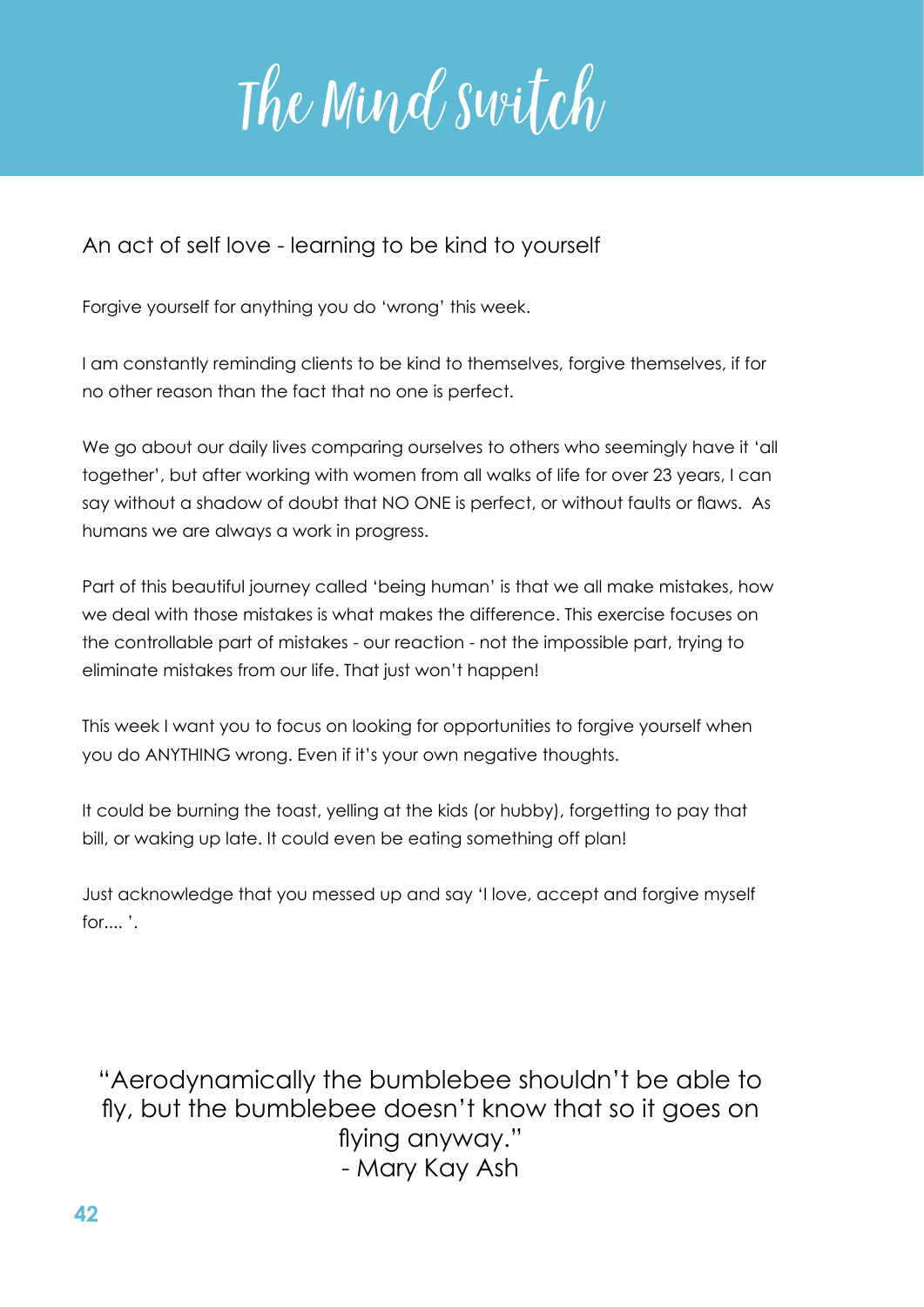# The Mind switch

Week five exercises - understanding emotional patterns and cycles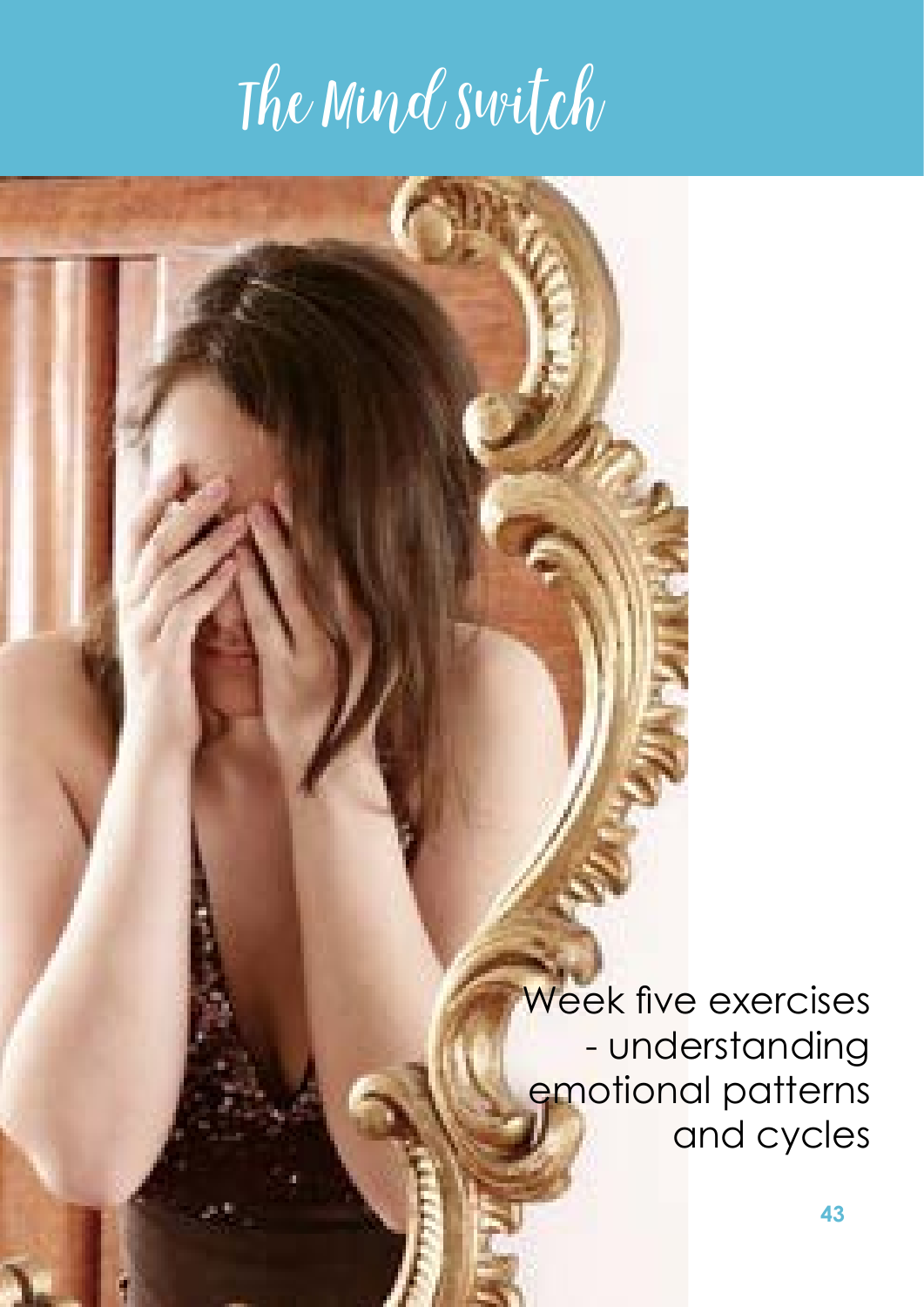The Mind switch

# Crazy eight emotional patterns

Please watch the videos: Emotional Patterns and The Crazy Eights and Addicted to our Emotions in week five of the program.

The crazy eight emotional pattern is a set of emotions that are connnected, but on opposite ends of the spectrum. On the one side are passive emotions, more focused internally, that trigger a feeling of disappointment in us.

On the other side are more active emotions that are generally focused externally and can be triggered by feeling fed up with feeling trapped in the more passive emotions on the other side of the spectrum..

To escape this repetitious cycle of feeling dissappointed then feeling fed up, we can either choose to grow and transform to escape, or spiral down into addiction and distraction to escape.

For this exercise I want you to begin by taking ten deep breaths to calm your mind and contemplate which emotional cycles you may be trapped in on this spectrum. Then consider your normal response to escaping the cycle. List these thoughts on the following page:

A good tip to beginning this exercise is to ask yourself 'what are the emotions you spend most of your time in?' Do you frequently feel sad, depressed, lonely, angry. fristrated or bored, or do you feel more joy and happiness, contentment and peace? Write down all of your patterns and how often you experience them.

Transformation (escape)



Addiction (escape)

.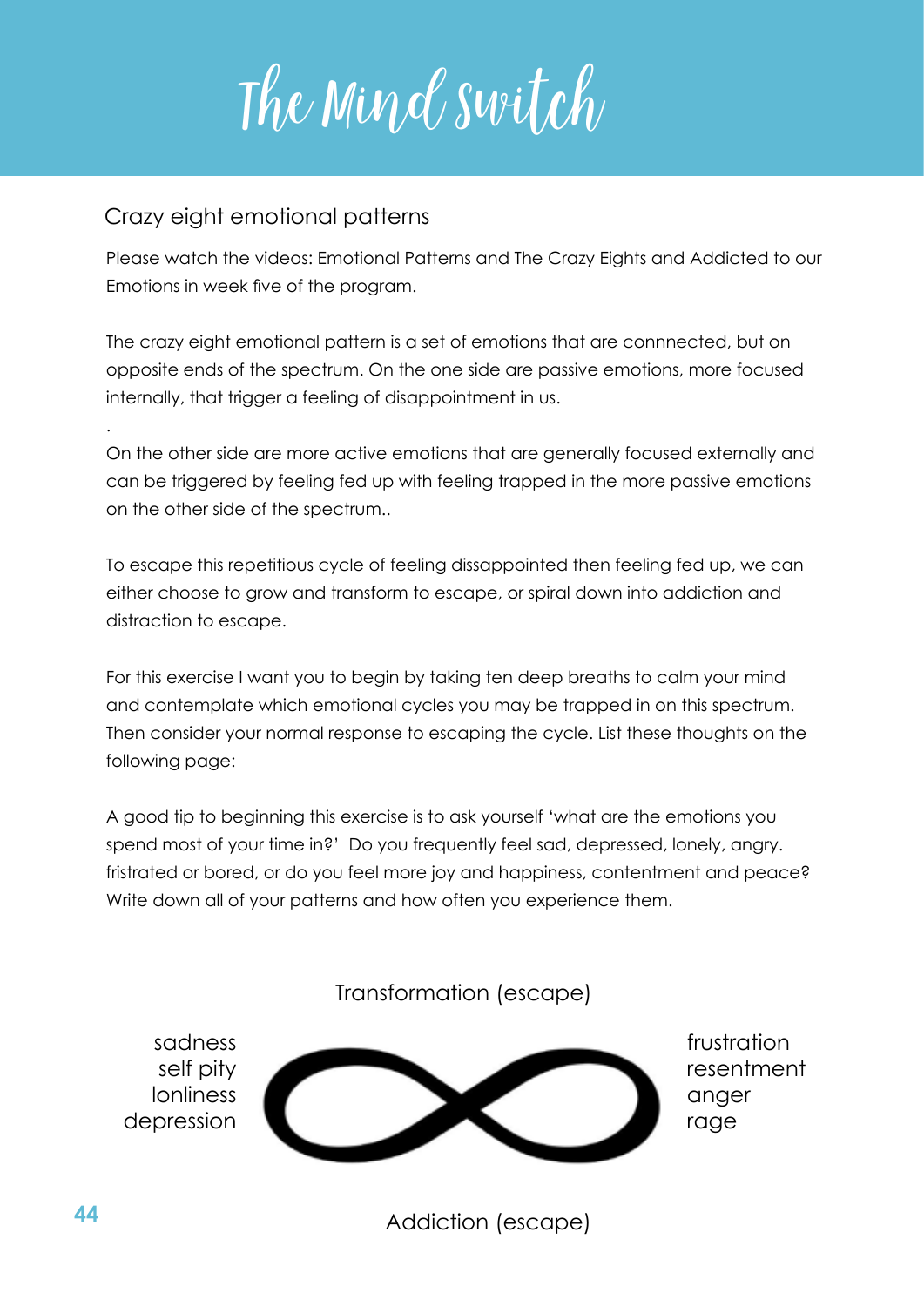The Mind switch

Crazy eight cycles and response:

"Without changing our pattern of thought, we will not be able to solve the problems we created with our current patterns of thought." Albert Einstein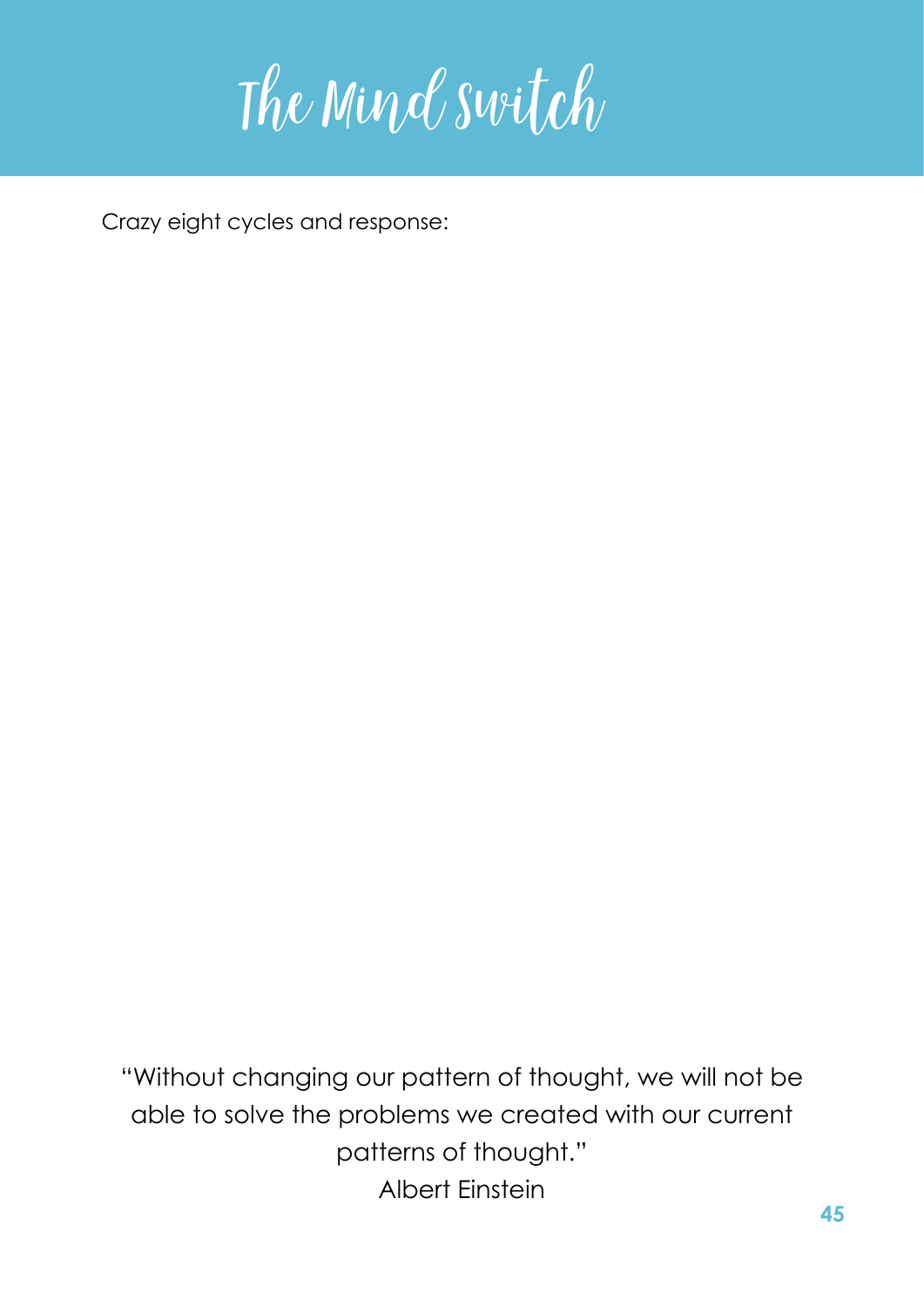The Mind switch

# An act of self love: Buy yourself flowers

I remember when I was a young woman day dreaming of my perfect relationship, my husband would randomly bring home flowers after work for no reason other than to tell me he loved me, because he knew how much I loved flowers. They would serve as a daily reminder of his love. As we all know, day dreams are rarely met with reality, so as I grew older I began to feel an emptiness because my expectations weren't being met. I began to blame my partner and the relationship and I felt unloved.

After a while, I reflected on my expectations verses reality and realised that happiness is achieved when these two align, so I had two choices. I could either change my expectations (no one is going to buy me flowers) to meet my reality, or I could change my reality (I'll buy myself flowers) to better meet my expectations.

Because flowers are important to me - each time I look at them, or smell them my soul feels happy - I decided that instead of giving up something that makes me happy, I would fulfill this need myself. So I began buying my own flowers. In the process I truly let the story go that it was my partners job to fill my need to be loved and instead began practicing self love.

In your life where do you expect someone else to provide you with feelings of love instead of providing it for yourself?

Waiting for someone else to buy you flowers is part of the faulty 'I shouldn't have to buy my own flowers' story. But where is that written?

So if flowers make you feel good, just eliminate the waiting (and possible disappointment) and buy them for yourself because you are worth it!

Consider what else you might not be doing because of the story you tell yourself around it and record and share your thoughts.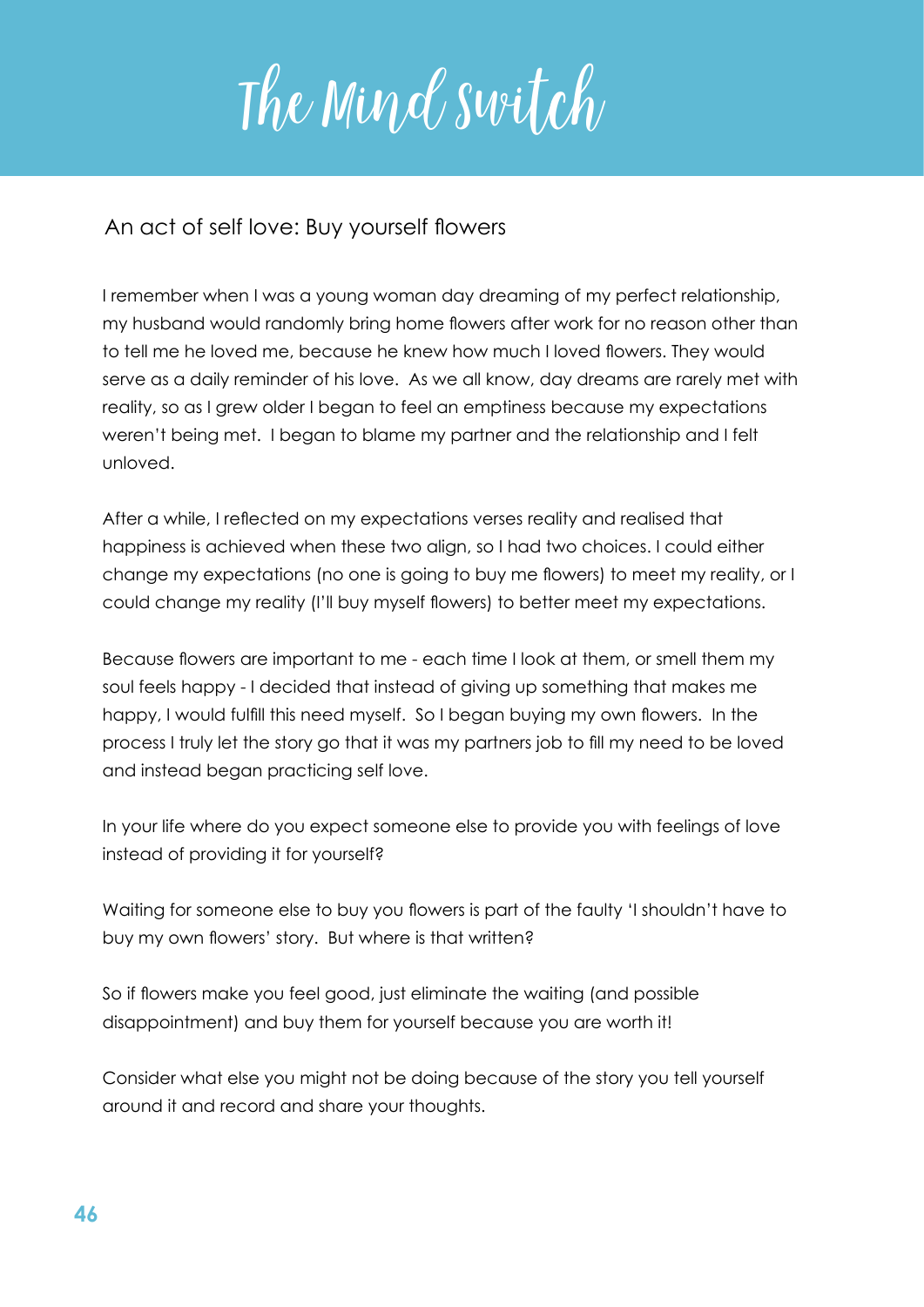# The Mind switch

"Once we let go of the story that someone else should fill us up, and we begin to fill ourselves up, relationships flourish and our relationship with ourself blossoms" - Deborah Murtagh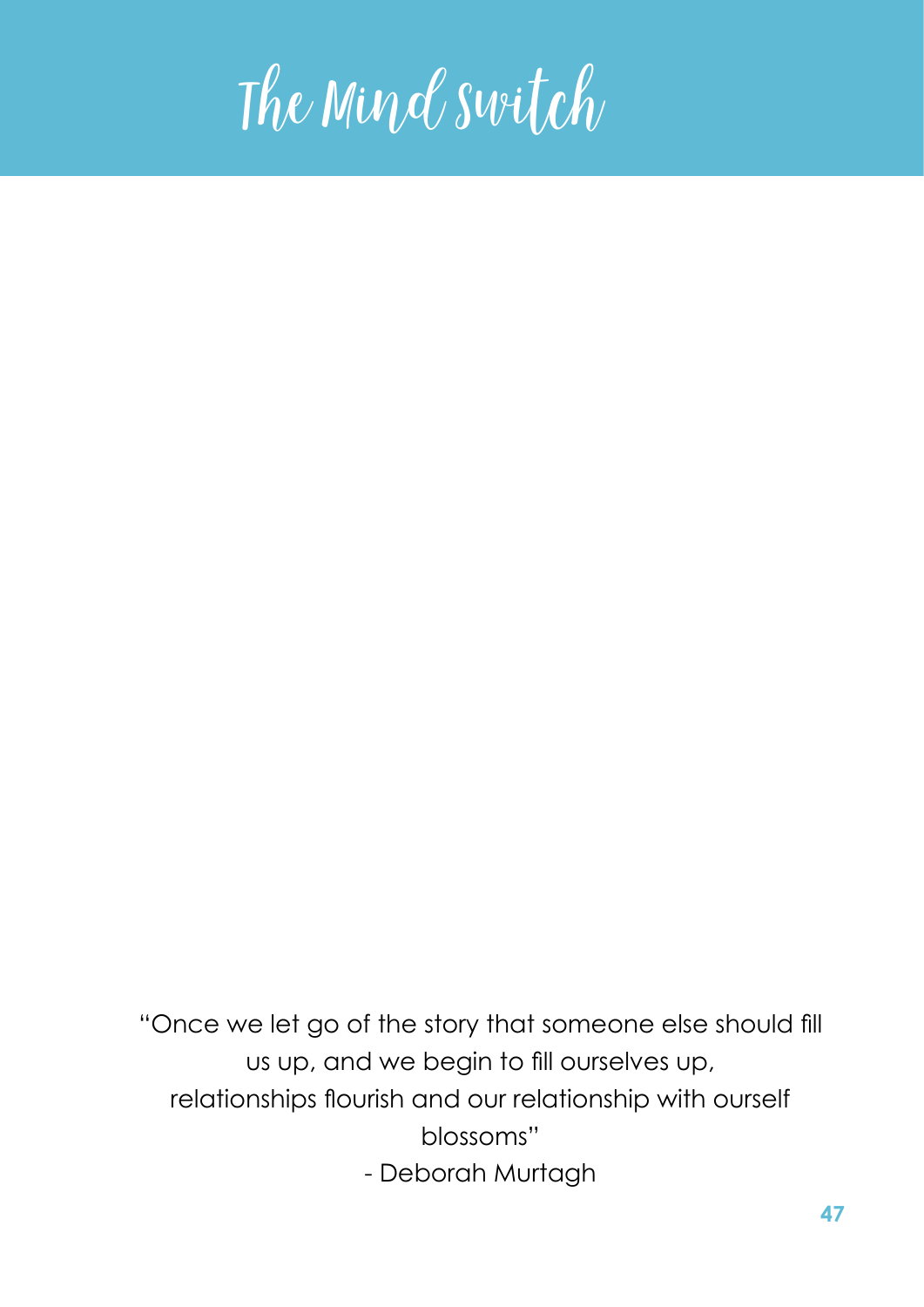The Mind switch

### Reflection

I absolutely adore this exercise!

It is called reflection because it requires a mirror (and a locked door with a few minutes privacy) AND it is a reflection of the last few weeks.

I recommend you use some candles, or soft lighting and you begin by standing in front of a mirror and looking yourself in the eye.

This exercise can be very confronting. I'm aware that you might have been avoiding mirrors for a while - it's a very common thing I hear from my clients - but I also get that part of this journey is a return back to self love, so learning to look yourself in the eye (the window to your soul) is one of the most powerful exercises we can do for transformation.

My soulful wish is that through meeting your inner coach and bringing her into your life, you will gently become ready to embrass the beauty of your own soul and begin to rediscover 'you'.

Once the first few kgs or pounds melt away, you will slowly be ready to feel differently about yourself and your life.

Begin by acknowledging that you are even DOING this exercise and then remember where you were two weeks ago. Its might have seemed almost impossible at the time, but here you are, a few kilograms or pounds lighter and you did this! You ARE powerful, so pat yourself on the back and let your inner coach cheer you on!

Observe your inner critic throughout this process, but don't hold on to her words. She will definitely want to say a few words., so acknowledge the job she did trying to make you feel 'safe' in the past, but let her know you've got this!

Start off with reflecting for a few minutes and work your way up to longer periods just expressing self love through your eyes into the eyes of your reflection.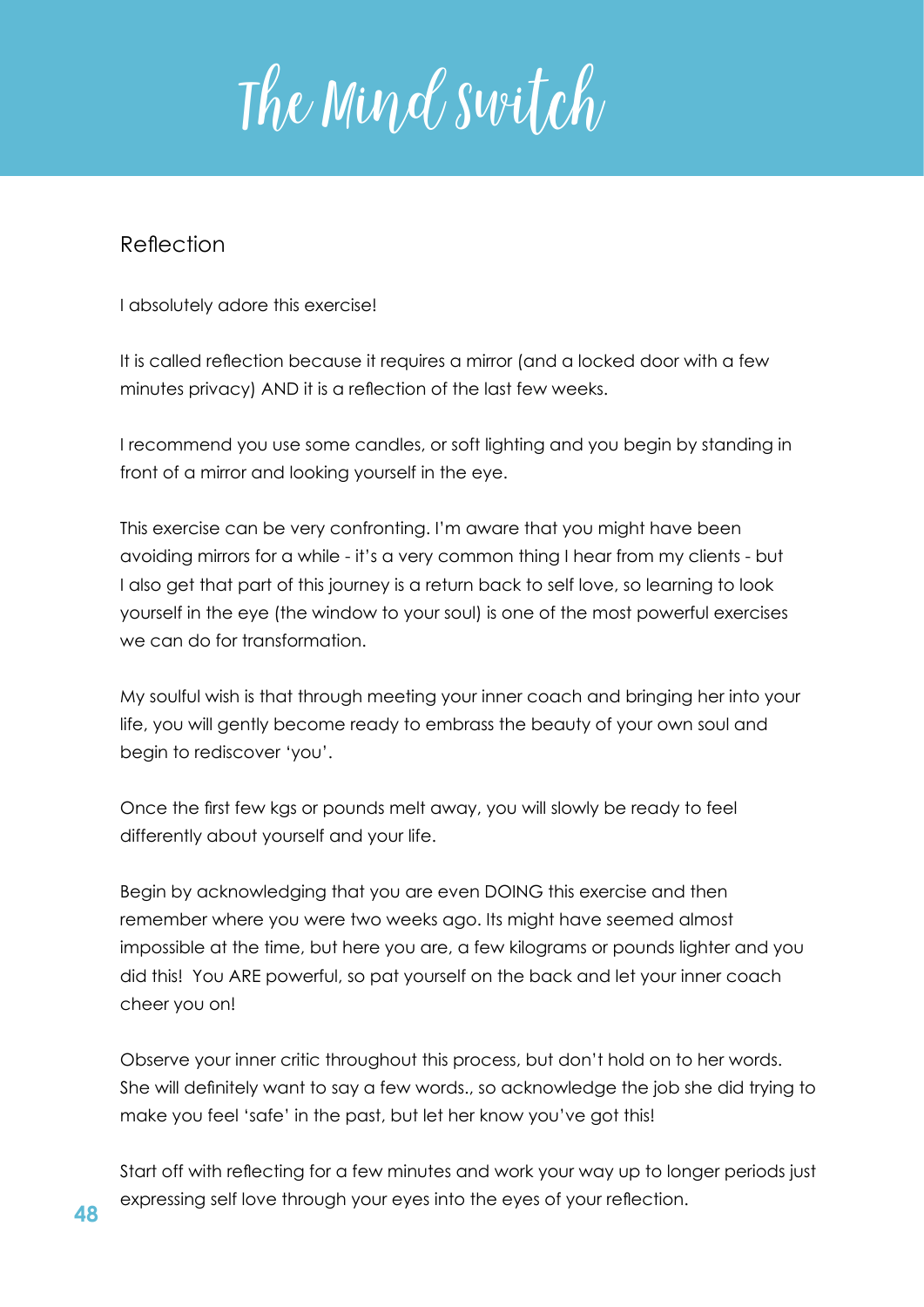The Mind switch

# Reflection (continued)

DO listen to your inner coach, she will be bursting to talk to you!

If the very thought this exercise is uncomfortable, remember that all we are doing is looking in the mirror and directing our thoughts. We are safe, we are not in any danger. If you are feeling highly emotional , just let the emotions rise up and flow over you, don't hold them in. or hold onto them.

This is an act of deep self love, so be gentle and kind to yourself.

To help you stay focused on the positive aspects of reflection, try repeating one or two of the following affirmations.

I love and accept myself unconditionally (if this is too hard begin with 'I want to love and accept myself unconditionally).

.I am a good person and I deserve to be happy

I have gratitude for who I am, my healthy body and my wisdom

I have limitless confidence in my abilities

I accept myself deeply and completely

I have accomplished great things and others are inspired by me

I have confidence in my ability to do whatever I set my mind to

"Life is a reflection of what we see in the 'mirror'; our inner world is reflected all around us. It's our purpose in life to become fully conscious of what we are creating in order to change our world."- Deborah Murtagh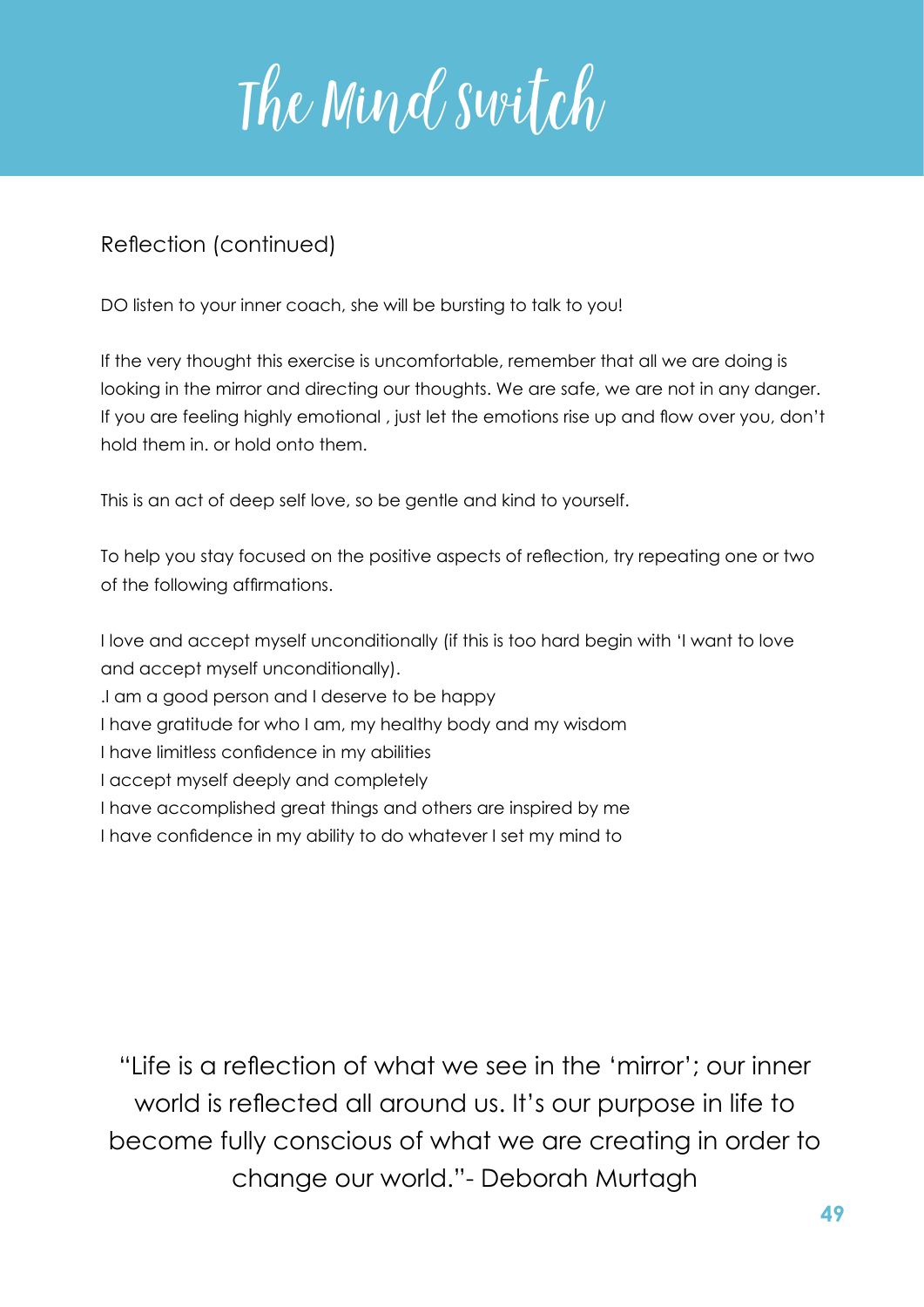The Mind switch

Time to forage!

I love to forage for food, it's my favourite pastime. Just ask any of my family members how long it takes me to shop for food!

Maybe it is because it reminds me of how our much healthier ancestors must have lived. It could be because it feels like an adventure, or that food is my love language, or because I like to know exactly where my food comes from and how it is grown. It could even be because I love the connections I make with the food suppliers who share my love of food. As a busy woman I don't have a lot of time to socialise and this way I get to combine my passion (food) with a sense of belonging (community). Either way food is such an integral part of every human's life, I believe a healthy life begins with a healthy relationship with food from 'seed to table'.

So your task is to forage over the weekend.

Now I appreciate that we no longer live in caves, so just to clarify - I am after an 'urban forage' here, or to put it more plainly - NO SUPERMARKETS!!!!! I suggest you find a local farmers market, an obscure fruit and vegetable shop, a local food coop, an organic supplier who can deliver to your door, or even just visit relatives or friends who grow their own food. Get really interested in what you are about to ingest, so you know it has the highest nutrient value for you and your family.

Try to spend as little money as possible, but make sure it is all organic or as close as possible, and ask as many questions about the food as you can. If you are at farmers market, quiz them on how they grow and harvest their produce, and what their passion is and why they do what they do. Some of the most passionate people you'll meet in life are food growers.

Please post your forraging experience and pictures on our face book page - if you discover something or somewhere amazing let us know!

"You must go on adventures to find out where you belong" - Sue Fitzmaurice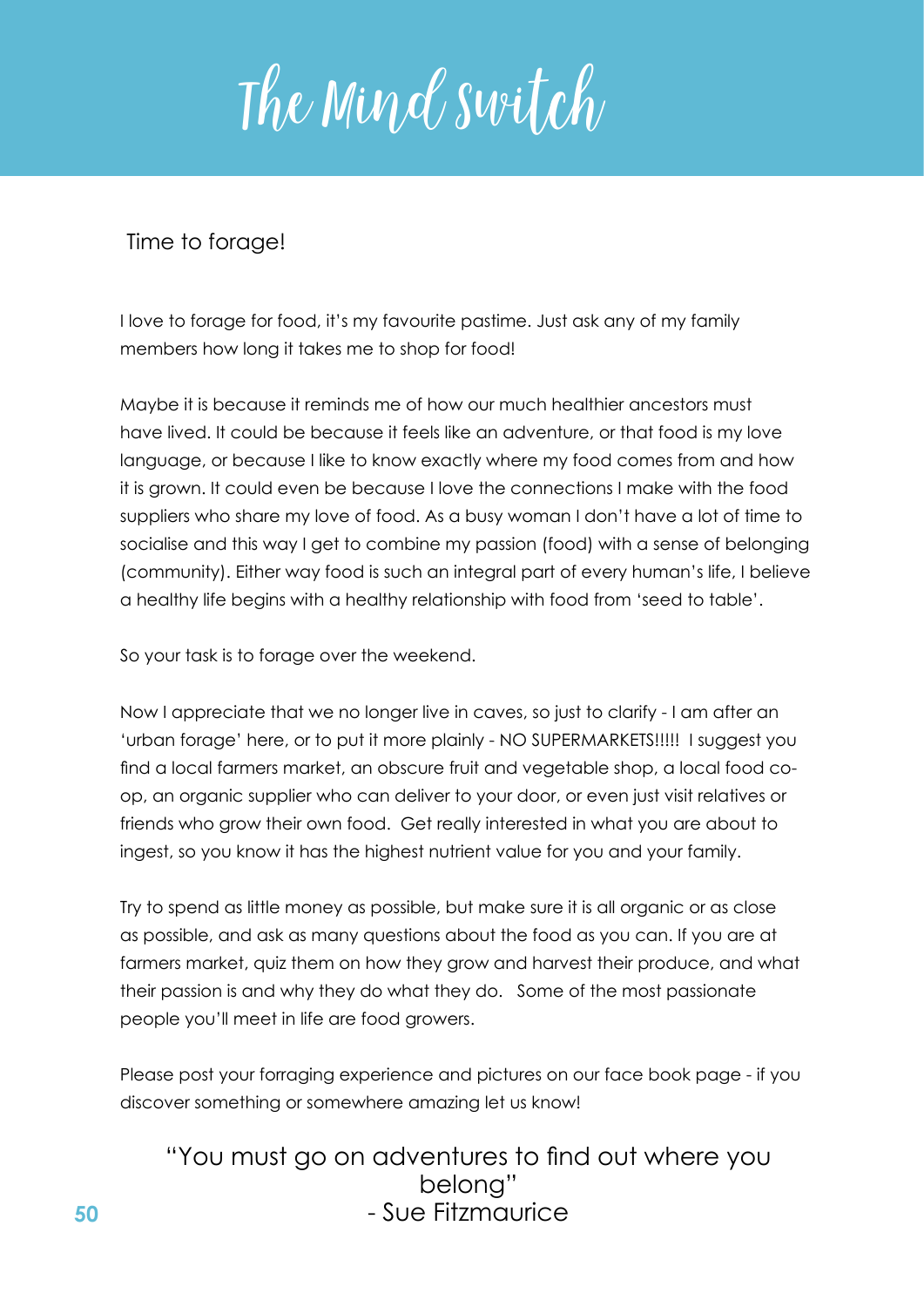The Mind switch

### Letter from a friend

In this exercise we are going to write a letter to ourselves as if it was coming from a 'loving friend'.

We are often great at giving love and support to those around us, but not so great when it comes to ourselves. So we are going to write ourselves a letter as though we were our best friend. Make sure it is from a completely loving perspective, detailing the qualities you love about 'you' and all the advice you'd give yourself if you were your best friend.

If there are any areas that you think you might need a little advice on, appraoch it with care and suggest some supportive solutions.

"We must become our own best friend because others ultimately treat us the way we treat ourselves. Don't look to others to meet your needs, we cannot control what's given to us by others. Meeting our own needs is the only way we guarantee they are met." - Deborah Murtagh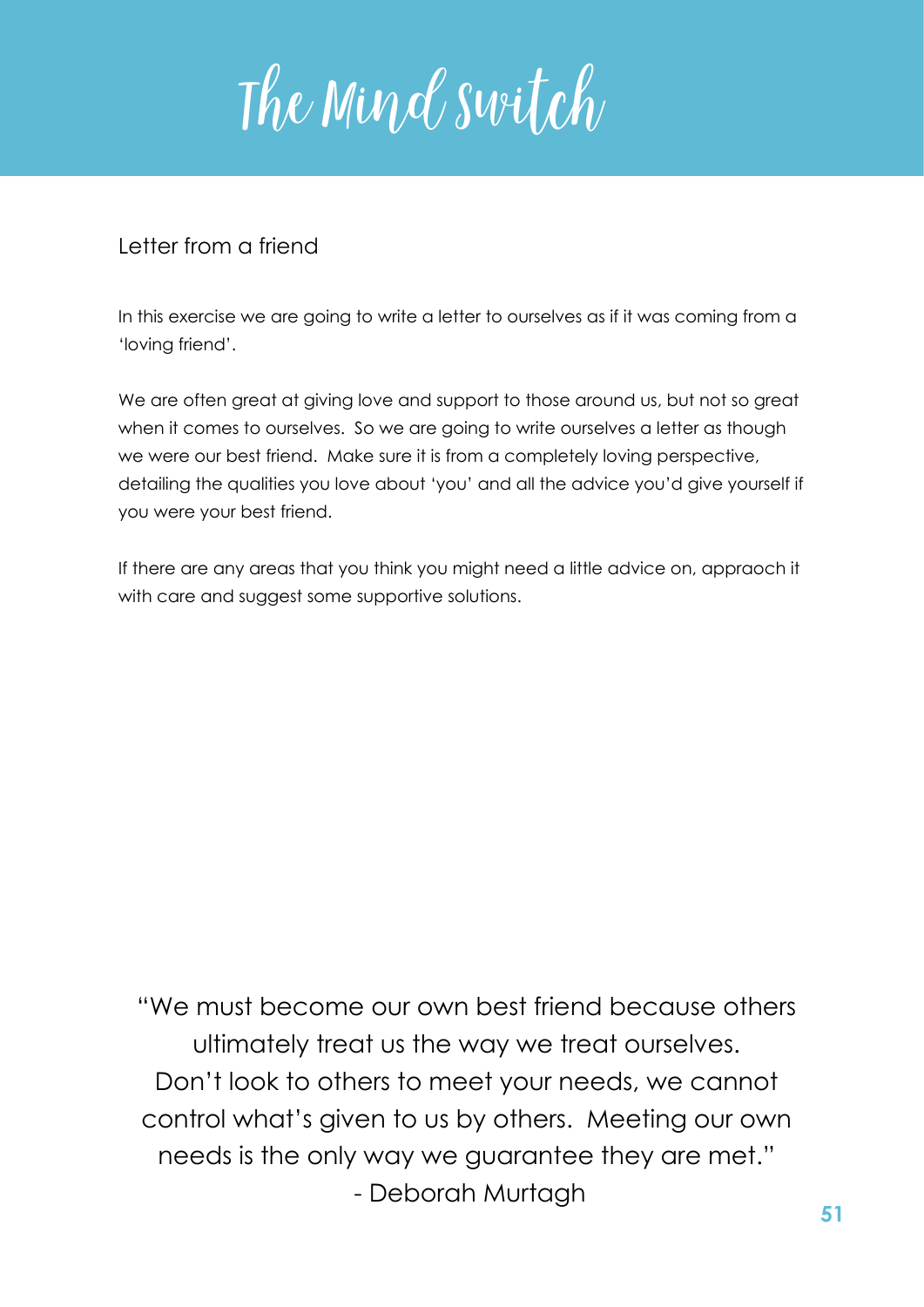The Mind switch

Week six exercises the power of ego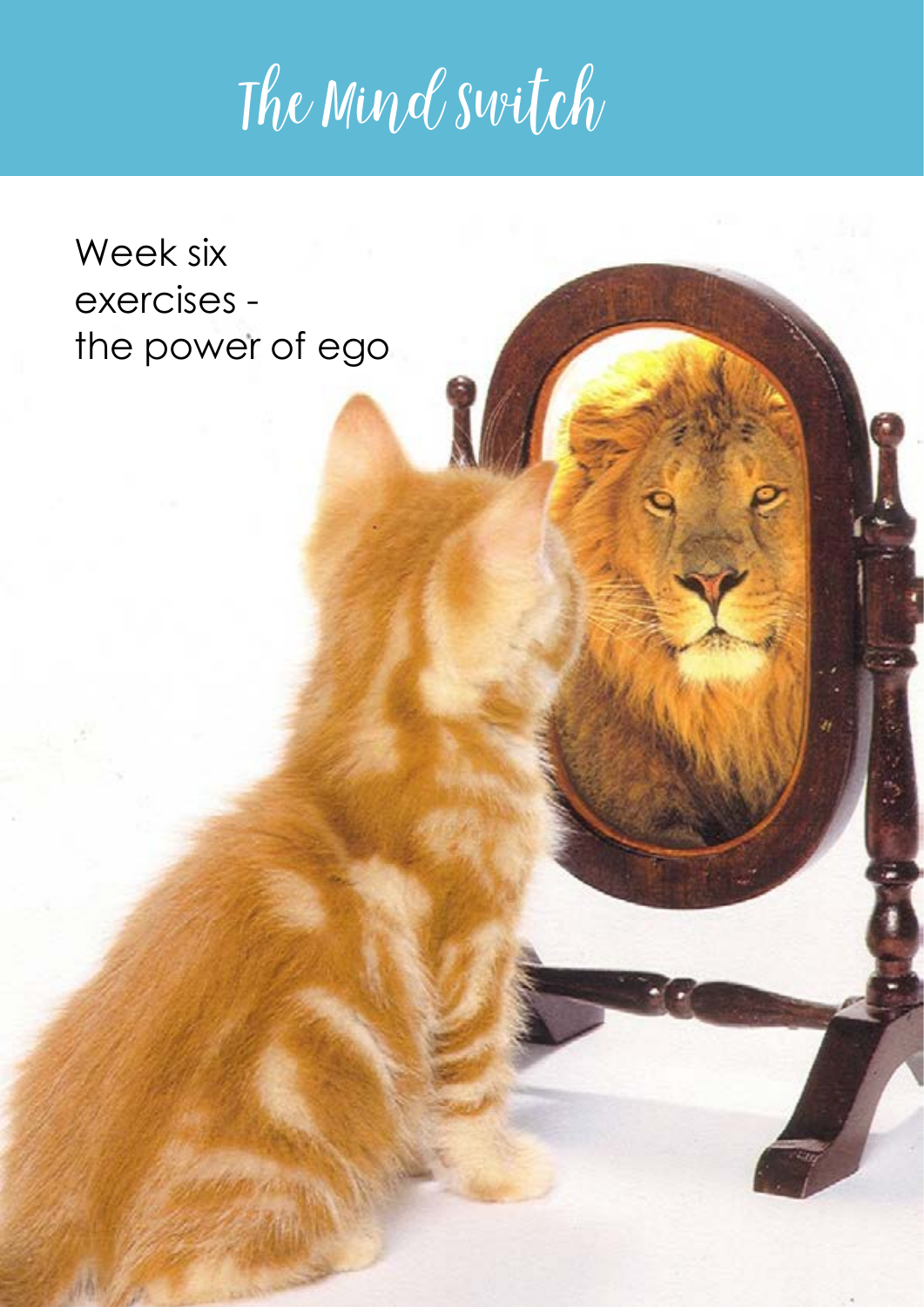The Mind switch

### The ego's role in weight loss

One aspect of mind is ego and the other is consciousness. The more we move away from consciousness, that is to say 'being conscious', the more we live through and identify with the egoic mind.

There is a small cluster of cells the size of a peanut that resides in the left hemisphere of the brain that contains our memories. These cells host the stories of who and what we are. Most people believe this is ALL we are, the stories housed in this peanut size cluster of cells. The truth is, if we were to remove these cells, we would still exist, but our consciousness would shift from worry and pain and feeling isolated from the world, into a knowingness of total peace, unconditional love, and connectedness to the world around you. As a species we have forgotten who we truly are. We are not our peanut sized cluster of cells that dictate fears and houses our ego; we are the spirit in the machine.

Your ego is the aspect of your personality that loves both extremes of emotions - the highs and most definitely the lows. The ego, like a little monster inside, possesses your mind. The ego needs to feed, and it loves to feed on negative emotions. When your ego embodies you, it takes over, making you identify with being fat, comapring you to models on TV and slim friends and any one 'better' than you.

Because our ego seeks out extremes of emotions, when we are out of balance it thrives. The universal law of balance dictates that everything has two sides. A positive and a negative, light and darkness, joy and sorry, happiness and unhappiness, ecstacy and depression. The ego needs a heightened emotional state to feel alive, so it feeds off these extremes, but true balance is found somewhere in the middle. It is from the middle of all extremes, that presence arises and you become the Observer, you are no longer driven by emotion, but by wisdom.

You can draw on the wisdom of your experiences and from those of others when you are present enough to see it. When you stay stuck in an emotional body, you will never be able to free your true self, the wise Observor and Master that you actually are.

To become free of ego, you therefore must remain present, or conscious and this starts with becming an observer. You also need to seek balance and this comes through understanding how ego might be used as a tool to your advantage and when it is not serving you.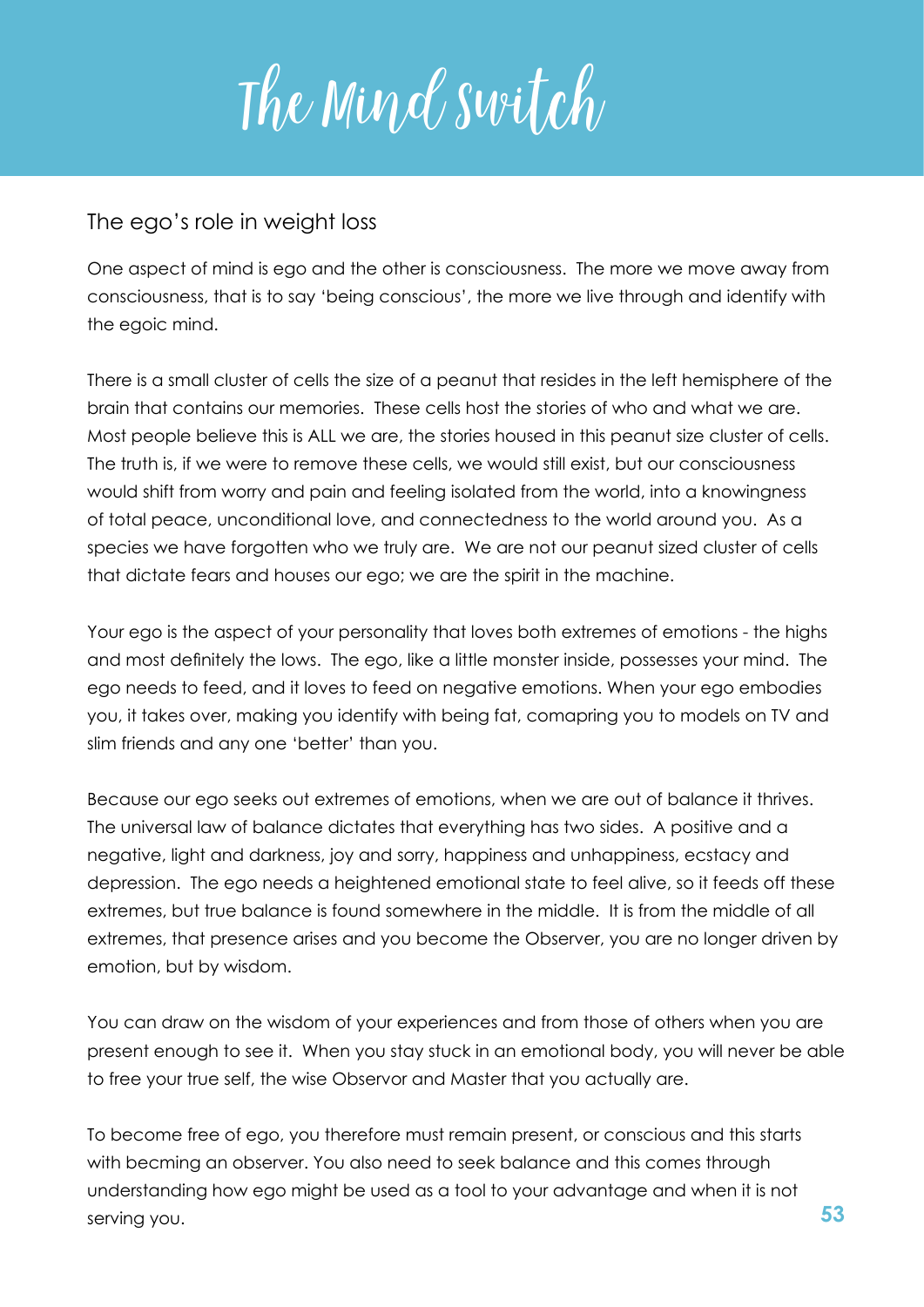The Mind switch

# An exercise in being the observor

Sit for a moment and observe what your mind is saying to you. Take a deep breath and focus your full attention on your breath slowly breathing in, and out. If your mind starts to wander, bring your awareness to what iyour mind is saying but only observe it, do not become it. Now in your mind's eye take a mental step back and project what it is being 'said' onto a movie screen, do not resist what it is saying (what you resist persists), do not judge it, just project it peacefully onto that screen as if it is a scene from someone elses life. Watch what happens and then answer the questions below from that same peaceful observers perspective:

Then rewrite your answers so they become powerful positive statments. For example if you wirite 'I don't want to be healthy because then I might have to leave the job I hate and I can't complain anymore.'

Rewrite it to: 'I want to be healthy and find an amazing new job better suited to my talents and passion.'

Questions to ask yourself

- 1. How many kilos do I allow myself to gain before I lose the weight?
- 2. When did I decide it was okay to be fat?
- 3. Why can't I stop eating food?
- 4. Why can't I stop drinking wine, soda or eating sugar?
- 5. Why don't I want to be healthy?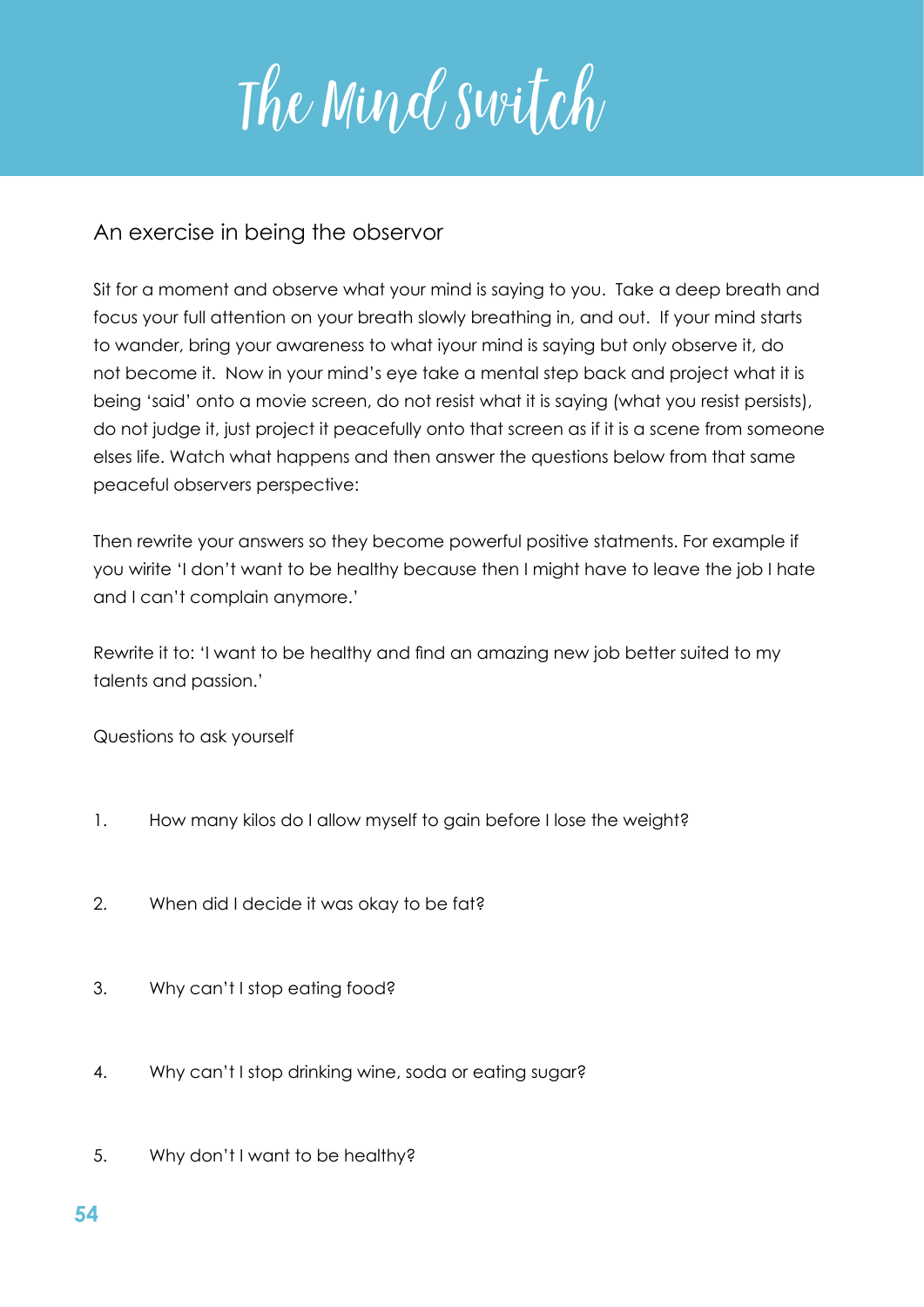The Mind switch

Act of self-love: Leave your ego in the cupboard.

The ego tells us a number of things: It tells us that what we have, what we do and what other people think of us is important. It also tells us we are better than other people, or not as good, and it tells us we are our posessions and status in life, our looks and clothes. It very much concerns itself with the material world. Yet if these things define us, who are we when they are taken away? Realising who we are is regardless of the material world, requires serious inward reflection. When we develop our inner world free of ego we truly are a beautiful person and this shines out regardless of our size, our looks or our material successes. It is this to me that defines us.

This act of self-love comes with a BIG lesson. It is going to be tough, but it is also freeing in a way you may not have experienced before.

Your task is to see how long you can exist without your ego. That means you can't try to be right, in fact you may need to apologise or say you are wrong even when you are not. It means not judging yourself or others and it means not getting offended by someone who cuts in on you in a line, or on the road.

Start the stopwatch on your phone and time how long until the ego steps in to take over either outwardly or inwardly. Try this every day for a week and see how long you can go. Make a note of how you feel in that ego-less state, however fleeting it may be.

"Apologising does not always mean you are wrong, it just means you value your relationships more than your ego." -Anon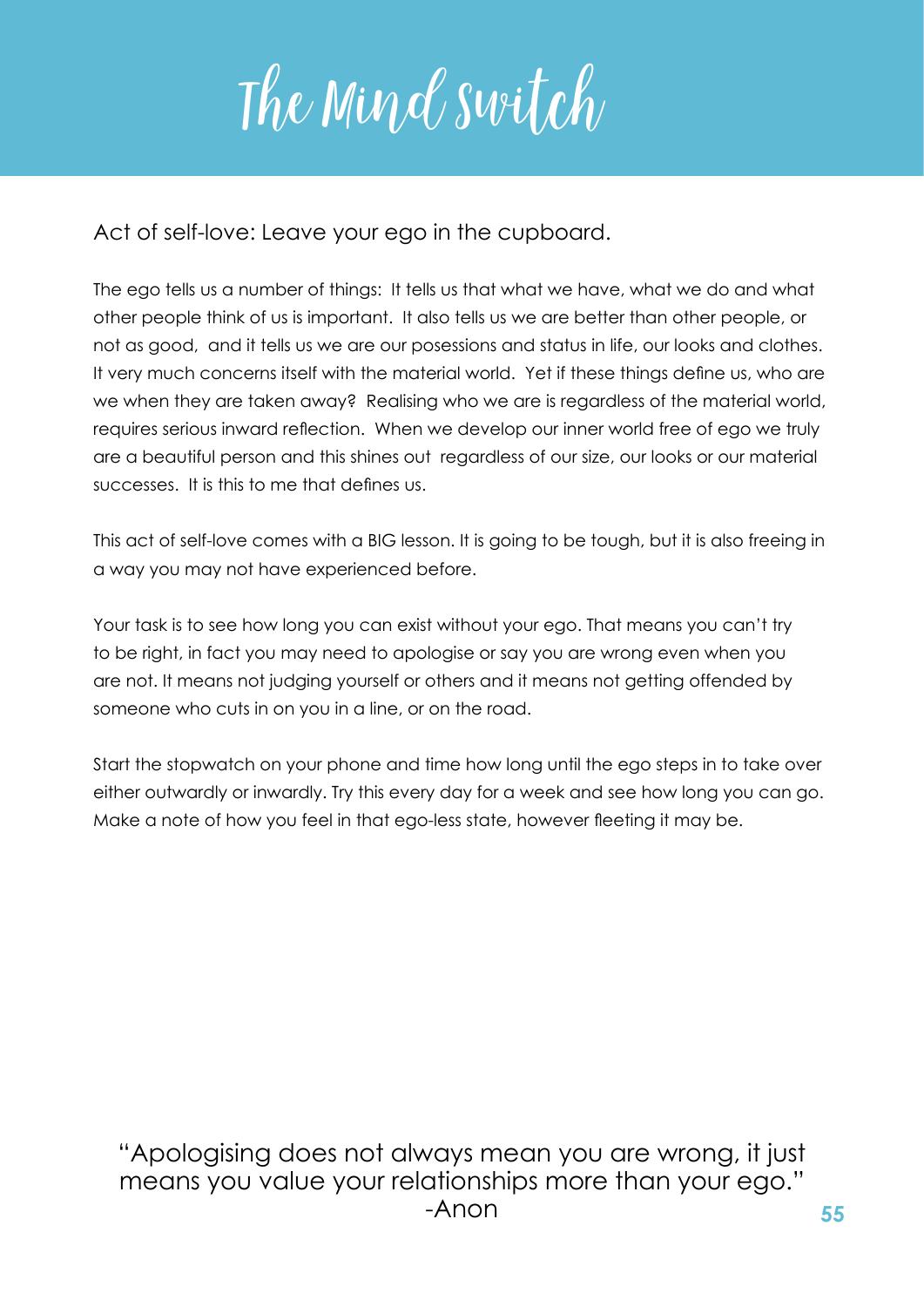The Mind switch

# Act of self-love: How to use your ego to your advantage

In this exercise I want you to go to the supermarket and fill your trolley with only super healthy food.

The look around at other peoples trolleys, filled with super processed foods and sugar and feel righteous and good about your choices.

Imagine what others must think when they look in your trolley and stand tall.

Be especially proud as you check out your items.

In this way we use the ego to our advantage by rewarding good choices with inner praise, even if only by comparison to others. Often the ego uses comparison to tear us down, so it is important going forward to understand how to turn this trait around and use comparison to drive us to greatness. The ego is, after all, just another human tool we can either use to help us, or let run wild to hinder us.

"The way of love I hold three treasures close to my heart. The first is love, the next simplicity, the third, overcoming ego." -Tao Te Ching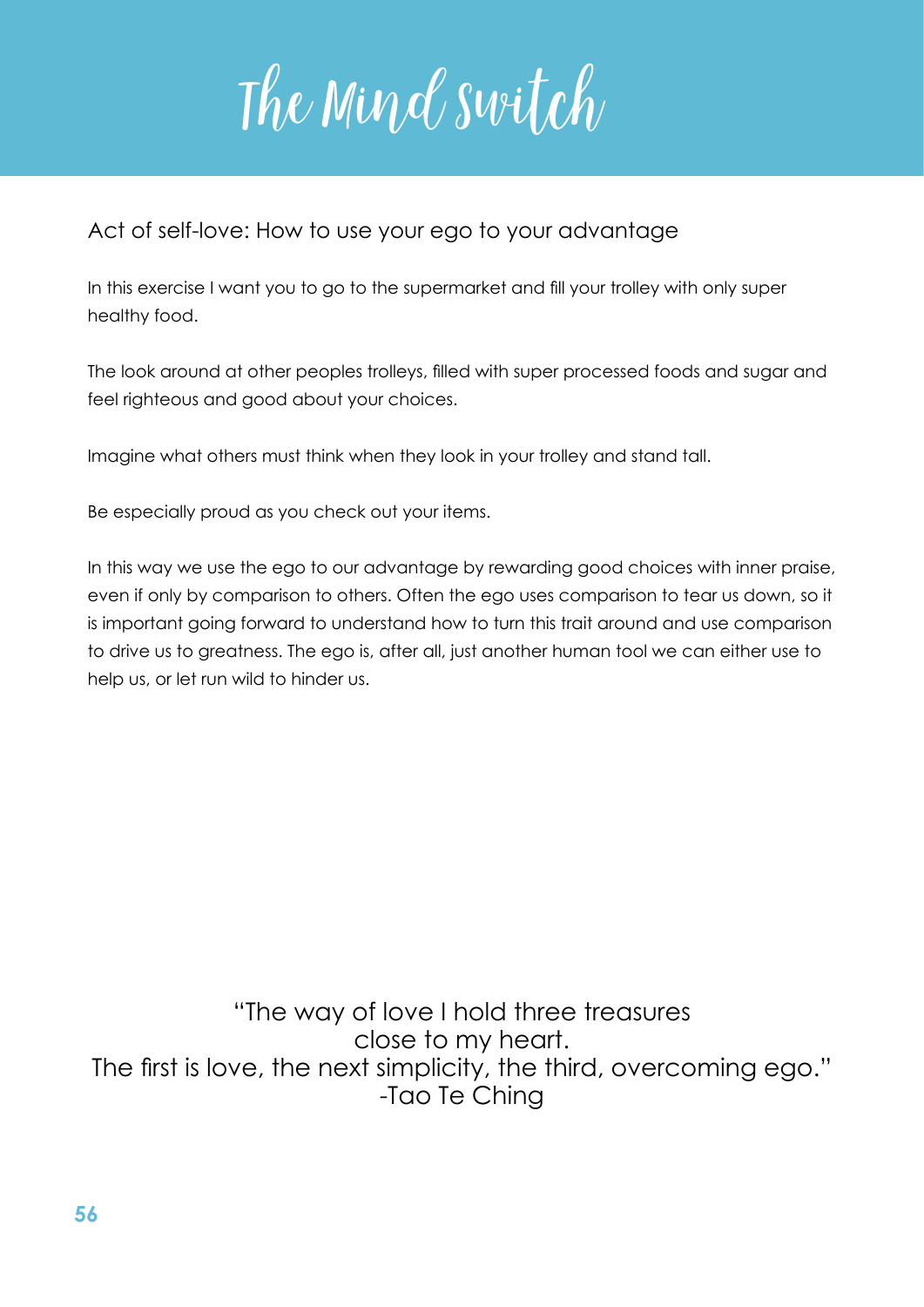The Mind switch

# Week seven exercises your story

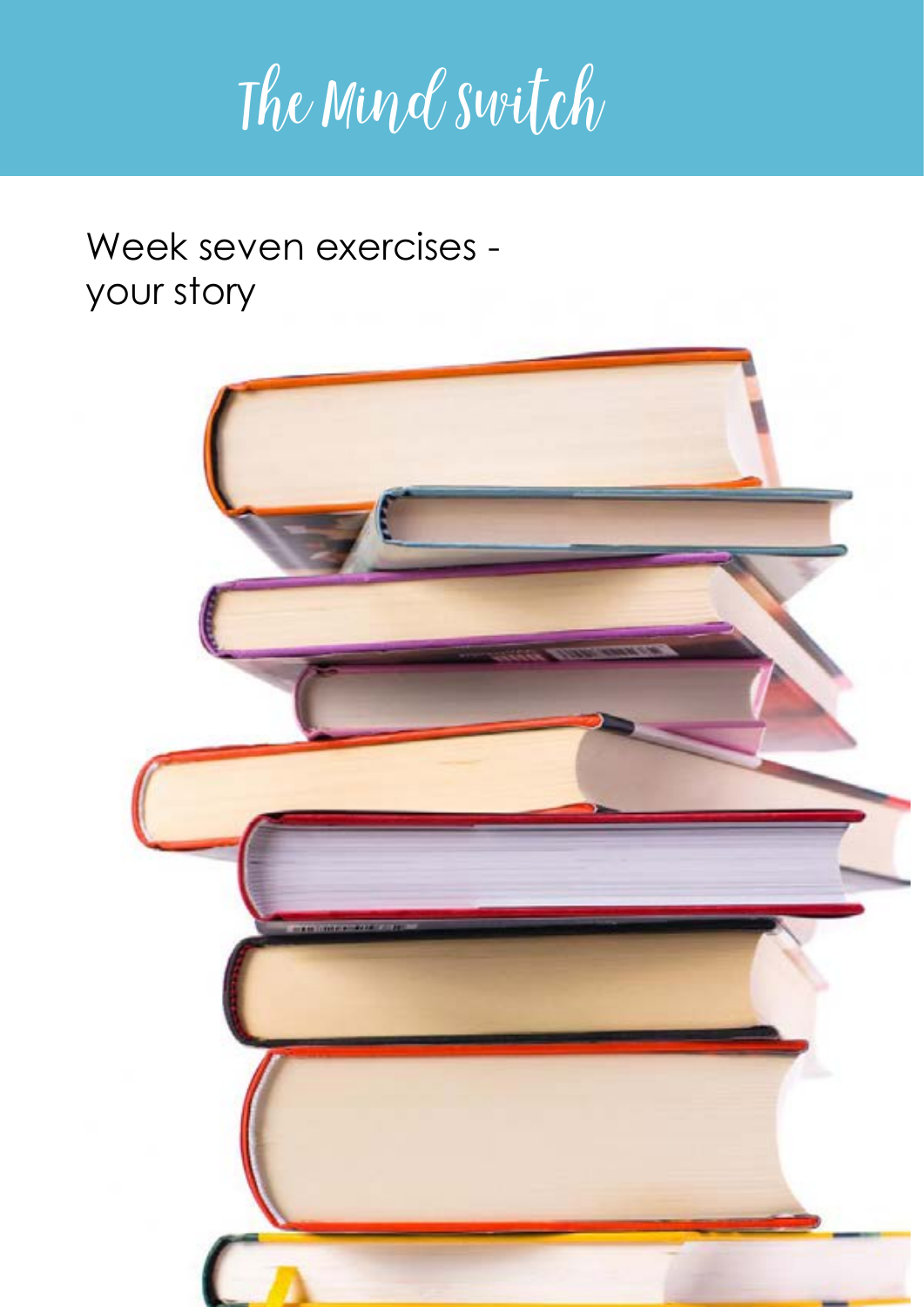The Mind switch

# What is your food story?

Behind how we perceive the world are the stories we tell ourselves, or those we have been told by others and believe to be true.

These stories may no longer serve us and need to be replaced by new, more empowering stories. For example, when we are young we are told to 'beware of strangers'. When our world is small and our family is our universe, this may be a positive and safe belief.

If we still believed this story in our 30's however, it may translate to social anxiety, inability to meet new people, travel, or expand our circle of friends.

We undoubtedly formed many of our stories around food in the past and some of them may no longer be serving us positively.

To begin this exercise, please watch the video What's Your Food Story? In week 7 of the program and then write your food story on the following page.

Be sure to include any beliefs you have about food and body image and where those beliefs came from.

We know that during the first 10 years of life we literally download programs and core beliefs. We then spend the next 10 years seeking to confirm those beliefs before anchoring them into our reality.

This means that if we heard something about our body image at a young age e.g. 'you take after your dads genes, they are all 'big people', then you will seek confirmation of this. This will result in your either taking on the body shape of 'his side of the family'.

If you are strong minded and don't believe this, you will do whatever it takes to not get big like that side of the family and prove everyone wrong. Regardless of your approach, core beliefs are powerful and the only way to change them is to face them head on!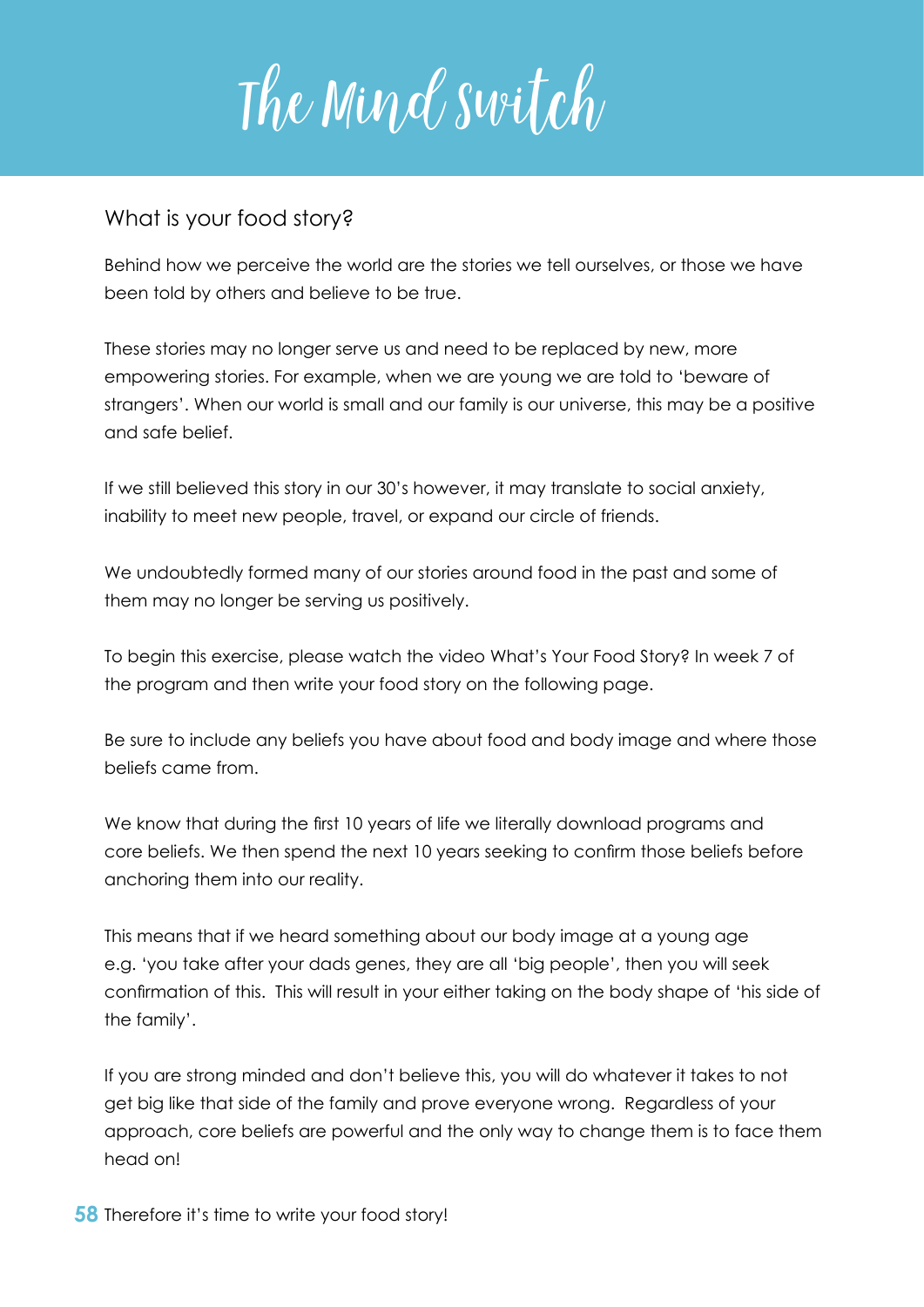The Mind switch

My food story: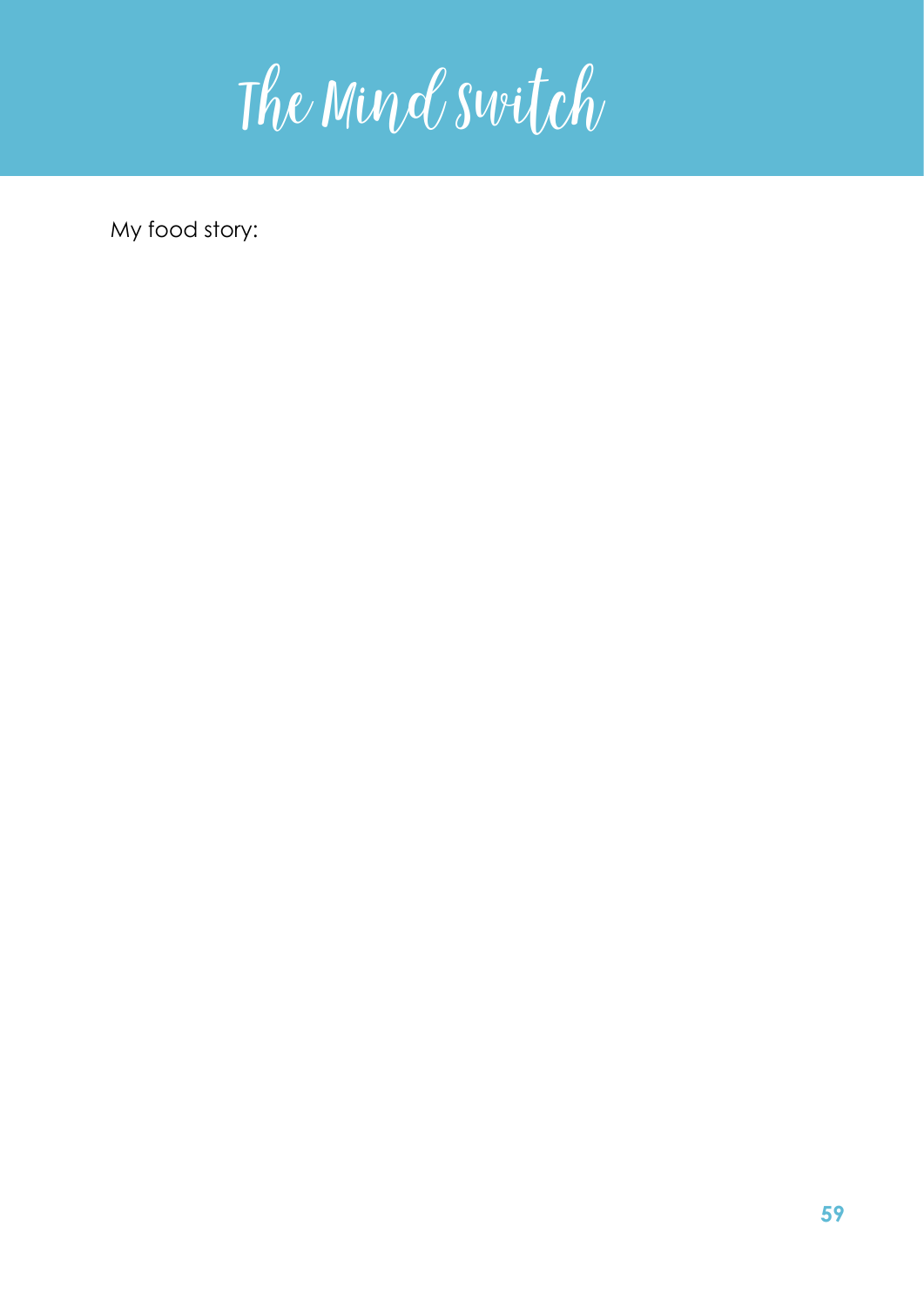The Mind switch

# Describe who you would be without your story

Now that you understand your food story, I want you to describe who you would be without your current food story.

Stay focused on your physical and mental qualities. Describe in detail who you would be if you did'nt believe this story.

"Your worst enemey cannot harm you as much as your own ungaurded thoughts" -Buddha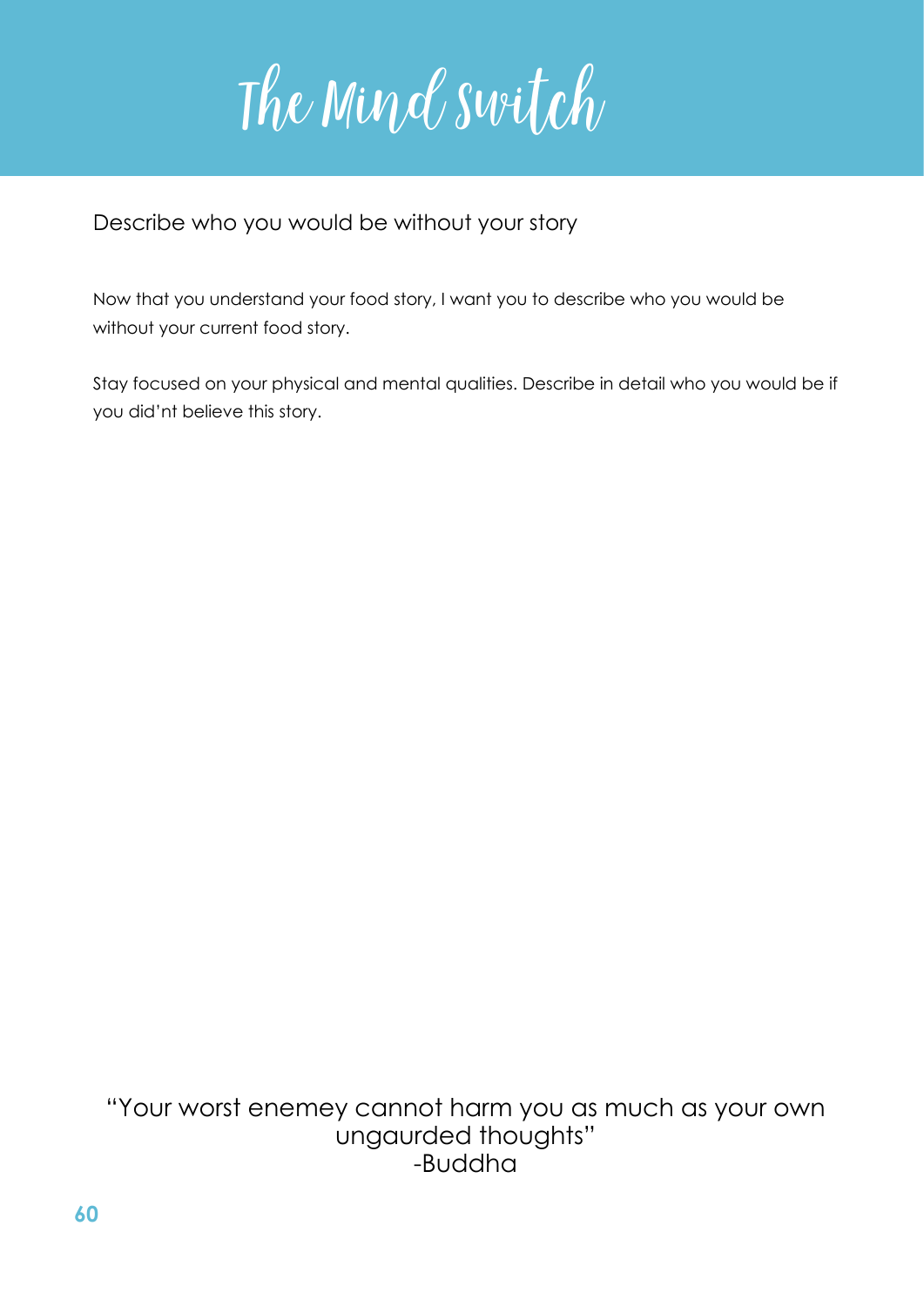The Mind switch

### The four questions

Please begin this exercise by watching the videos: Question your Story and Masterclass:: The Four Questions in Action in week seven of the program.

The four questions discused in the video are:

- 1) Is it true? (Yes or no. If no, move to 3.)
- 2) Can you absolutely know that it's true? (Yes or no.)
- 3) How do you react, what happens, when you believe that thought?
- 4) Who would you be without the thought?

Now I want you to answer these four questions in relation to your beliefs about a): yourself b) your weight and c) your body image, recording your anwers below:

- a) Myself 1 2 3 4 b) My weight 1 2 3 4 c) My body image
- 1
- $\mathfrak{D}$
- 3
- 4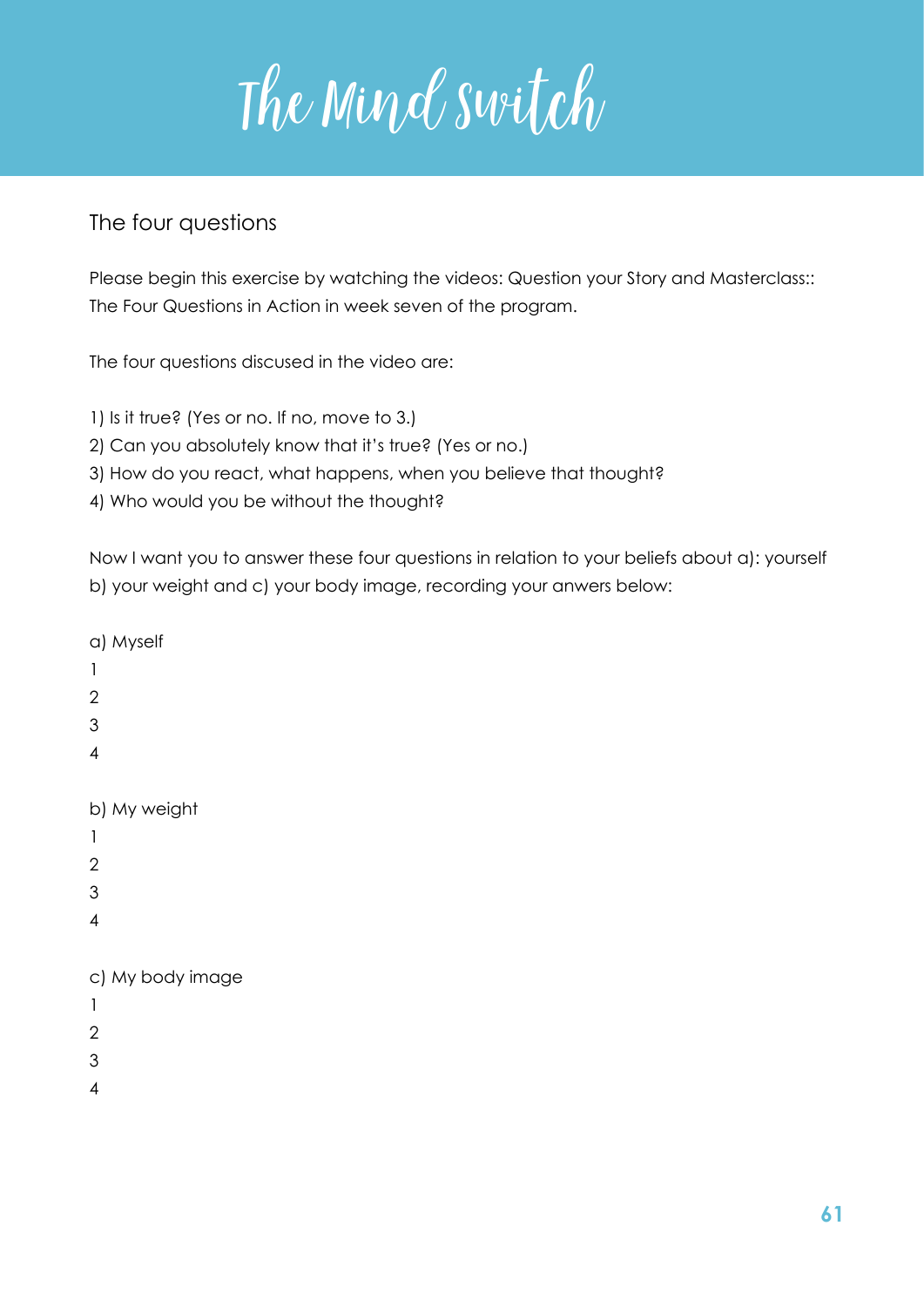The Mind switch

Invite your inner coach to rewrite your story

Please begin this exercise by watching the video: Invite Your Inner Coach to Rewrite Your Story in week seven of the program.

Then I want you to re-write your food story below, so that is one that empowers, supports and energises you.: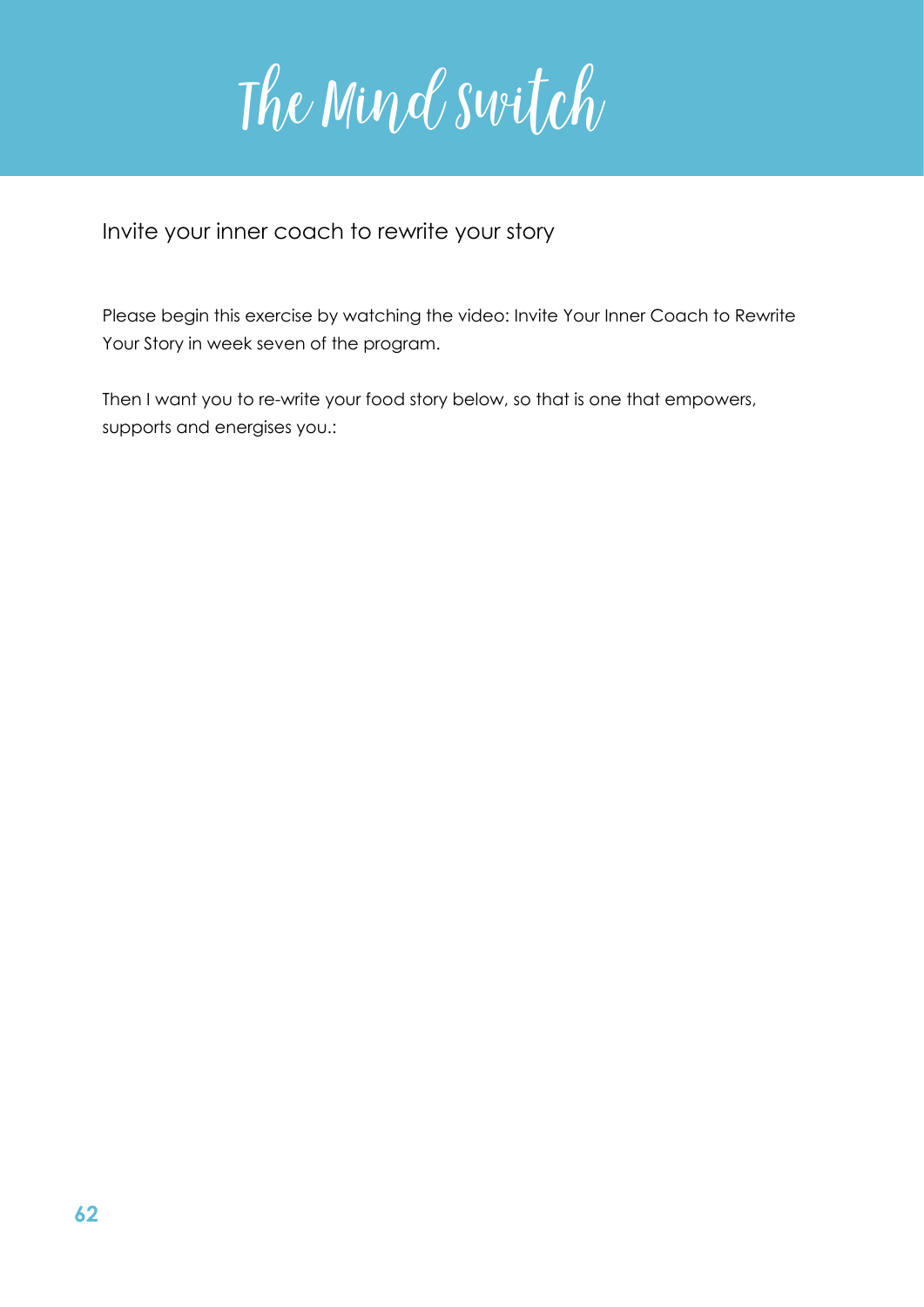# The Mind switch

Week eight exercises embodying the new you

**63**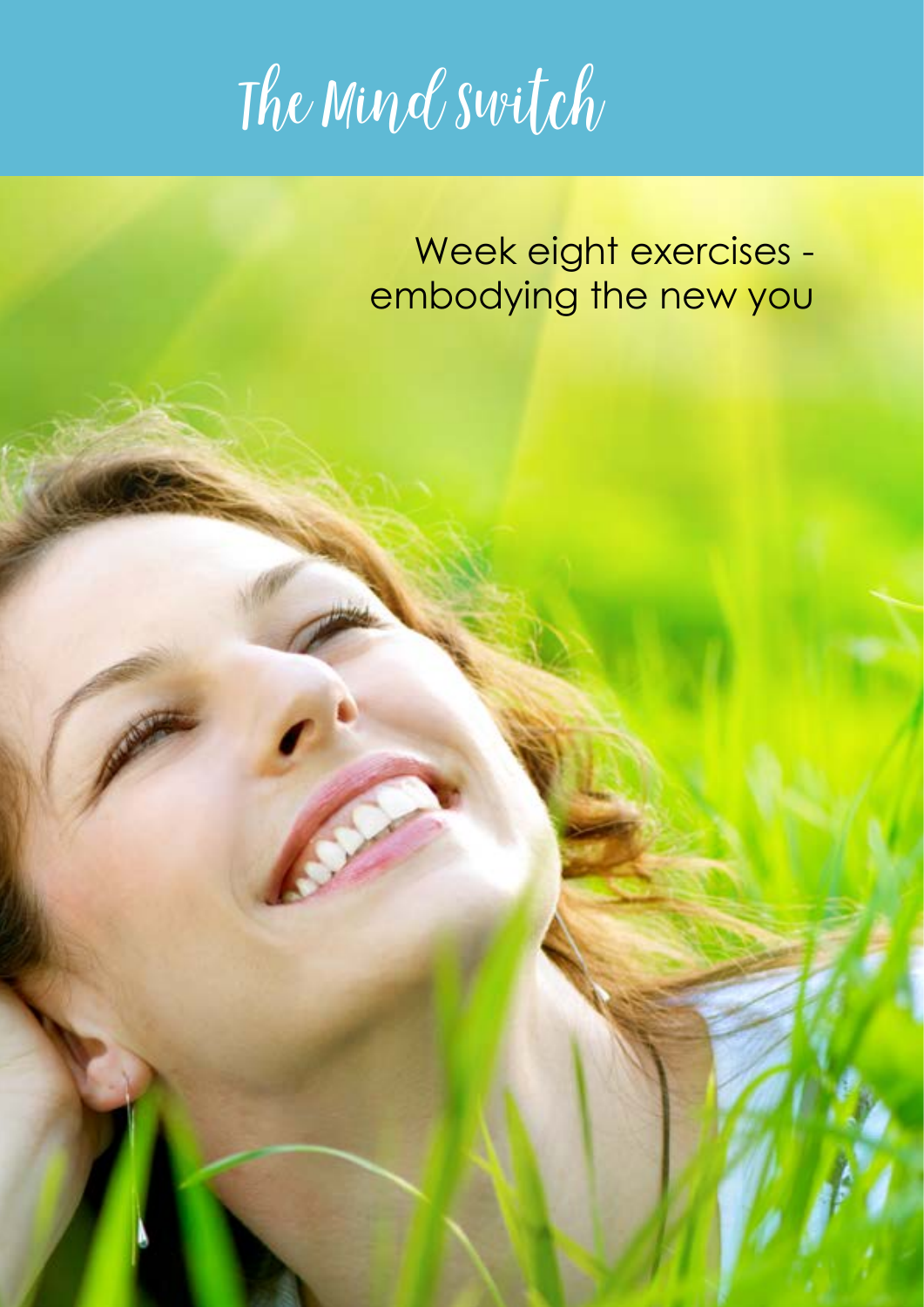The Mind switch

The seven key areas of life

Please begin this exercise by watching the video The Seven Key Areas of Life in week eight of the program..

As detailed in the video, the seven key areas of life are::

- 1. Mental/learning/personal development
- 2. Vocational/career/business
- 3. Financial
- 4. Family
- 5. Social
- 6. Physical
- 7. Spiritual

I want you to consider which areas in life you prioritise over others and which areas you may be neglecting. Please list them in priority order according to your life below:

- 1  $\mathfrak{D}$ 3 4 5 6
- 7

If you see yourself in a certain way, but the areas you need to work on to achieve this ideal vision are not high on your priority list, this is an opportunity to refocus, restructure the list and create more balance in your life.

Write an affirmation below about one of the 7 key areas of life you want to work on and repeat it each morning and night: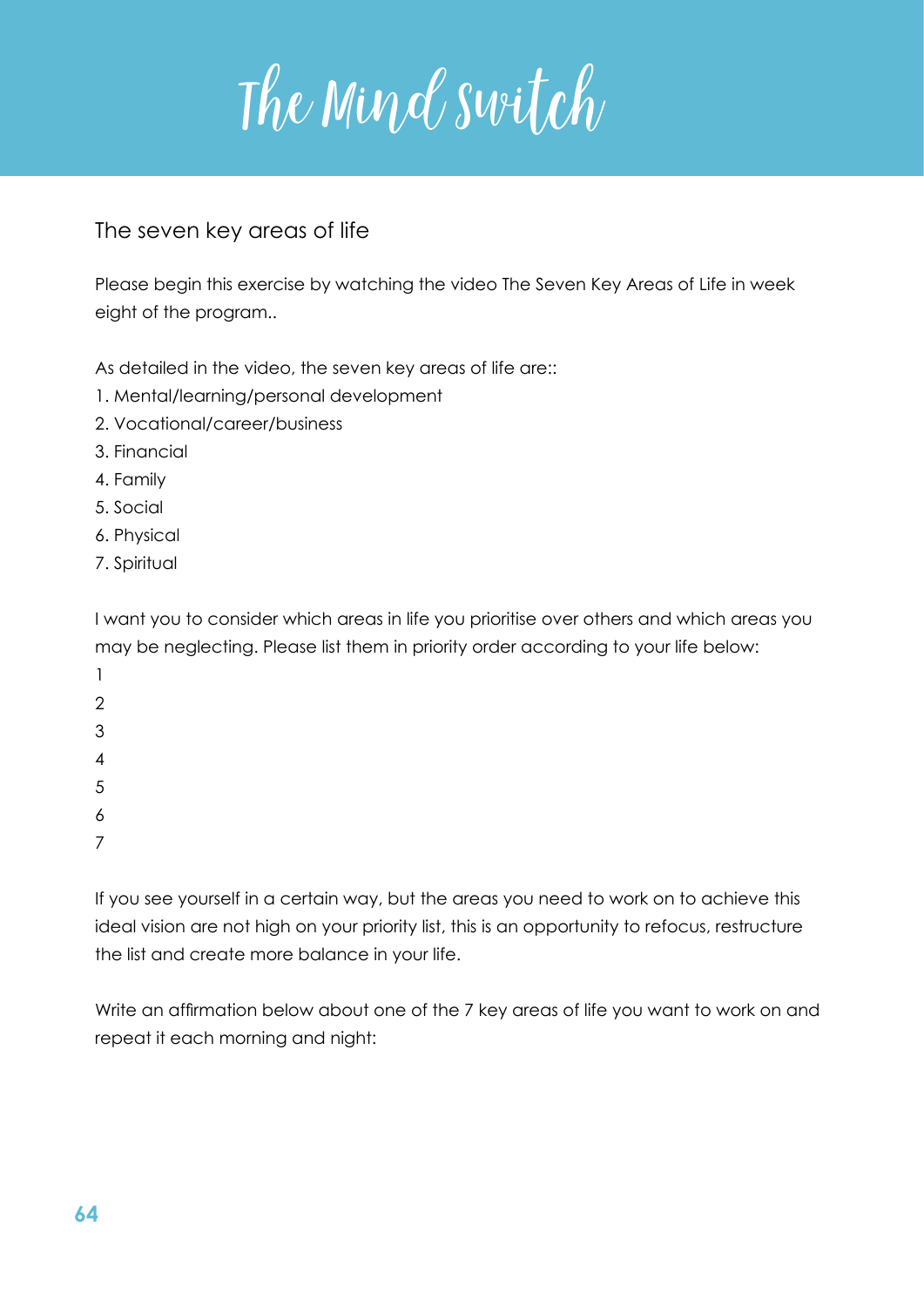# The Mind switch

"Your beliefs become your thoughts, Your thoughts become your words, Your words become your actions, Your actions become your habits, Your habits become your values, Your values become your destiny." - Mahatma Gandhi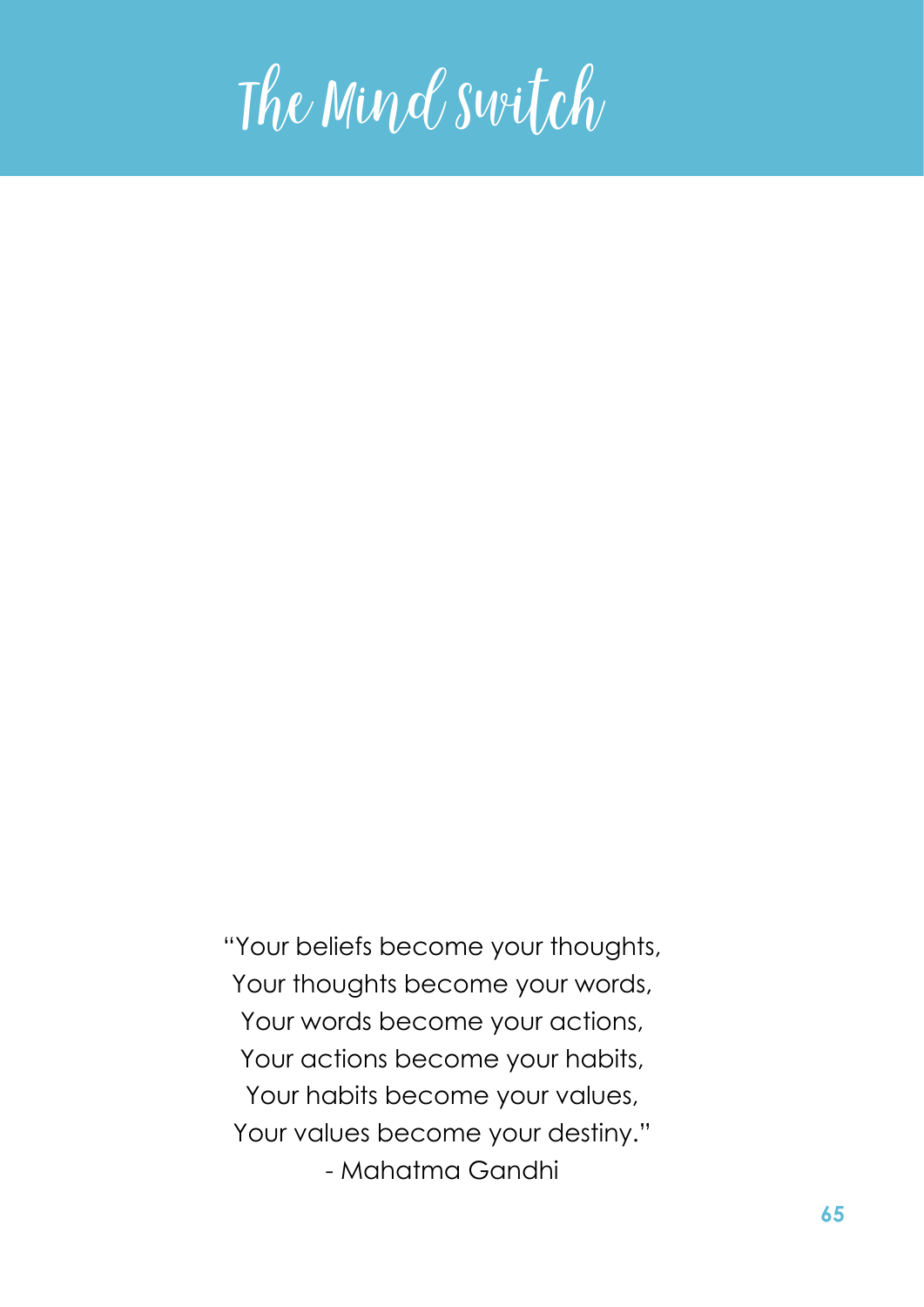The Mind switch

### Act of self-love: move your body to change your mindset.

Our psychology and physiology are closely entwined. By now you will know I live that beleif and it helped me developed this mind-before-body weight loss program!

But in this act of self-love we are actually going to prove it!

It begins with observing your mind and emotions, how are you feeling? If you feel sad, angry, frustrated or bored I want you to commit to 30mns of movement.

It could be walking, running, yoga, dancing, intense housework or anything in between. After 30mns, take notice of your mood again and note any differences.

Use this act of self-love every time you feel negative emotions, not to diminish those feelings, but to help manage the snowball effect they can have, leading to darker places and sabotage of your goals and your new direction in life.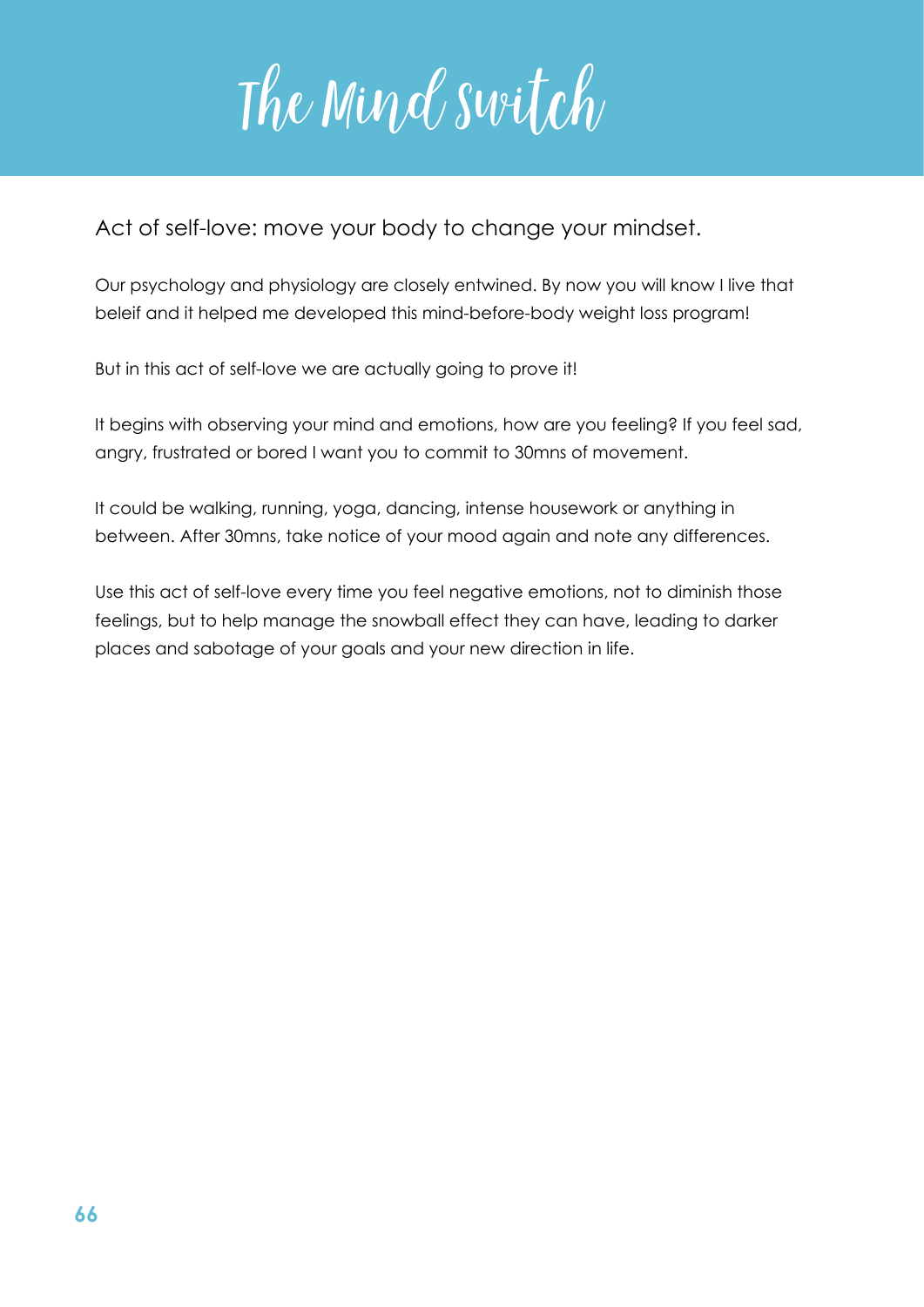# The Mind switch

"Three simple rules of life

1) If you do not go after what you want, you'll never have it.

2) If you do not ask, the answer will always be 'no'.

3) If you do not step forward, you will always be in the same

place."

-Anon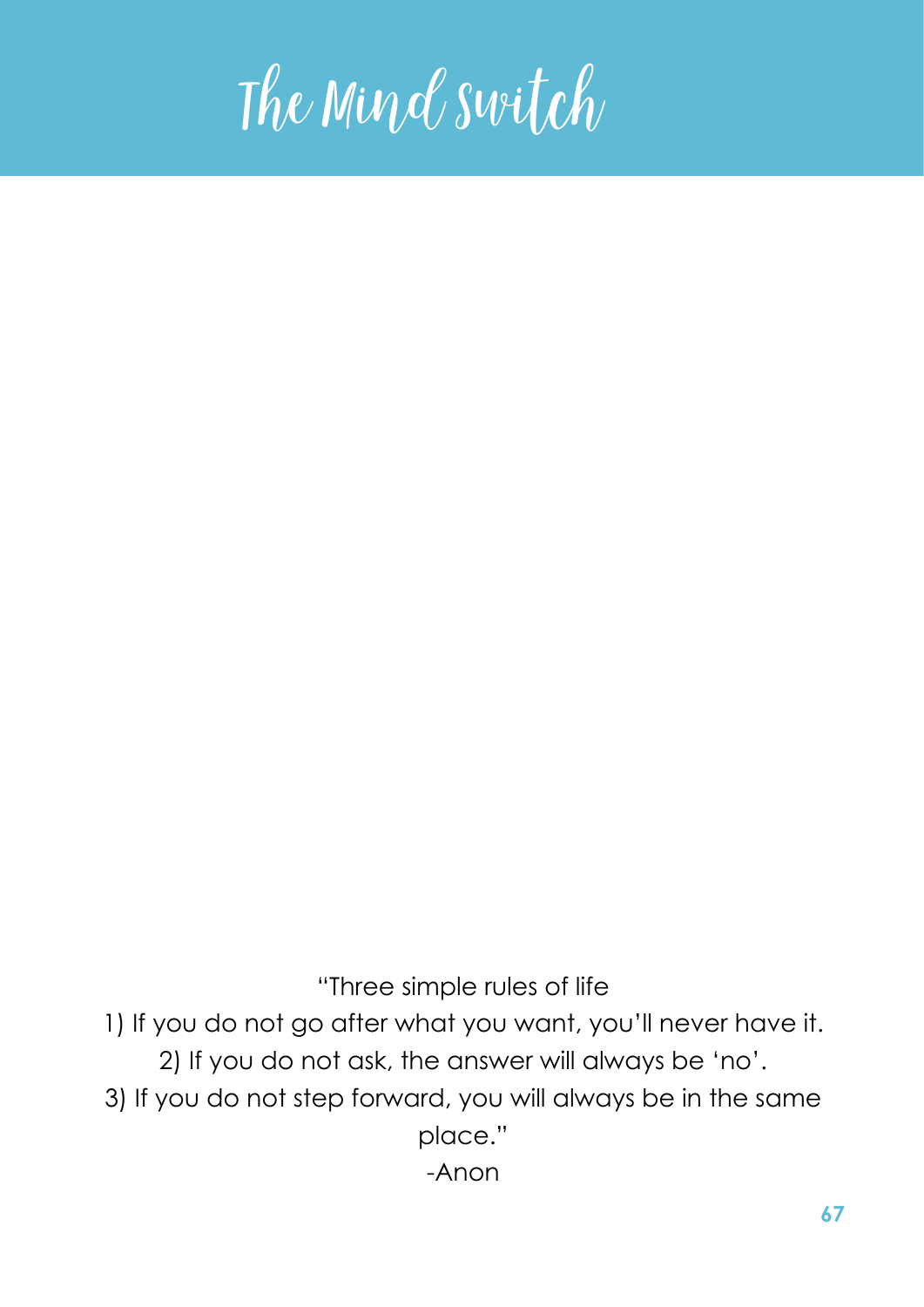The Mind switch

# Act of self-love: Do something you know you don't like with a new attitude!

This may not sound like an act of self-love, but trust me it is! There are times in our life where we have to do things we don't enjoy, it could be at work, in the home, attending your partners work Christmas party or visiting the in-laws. It might even be preparing meals! Whatever it is that you don't enjoy, your attitude guarantees you won't!

In this simple act, we show how we are in control of our lives. How the choices we make can change our reality. Pick an undesirable task and then begin telling yourself how much you want to do it! I know you won't believe that, not at first anyway, but keep reciting the mantra anyway and then when you begin the task, do it with a real sense of purpose and focus, look for enjoyable aspects and stay open minded to the experience.

Once you have finished, reflect on how you feel and whether or not the task was less undesirable than normal. Repeat this act numerous times to get the full effect.